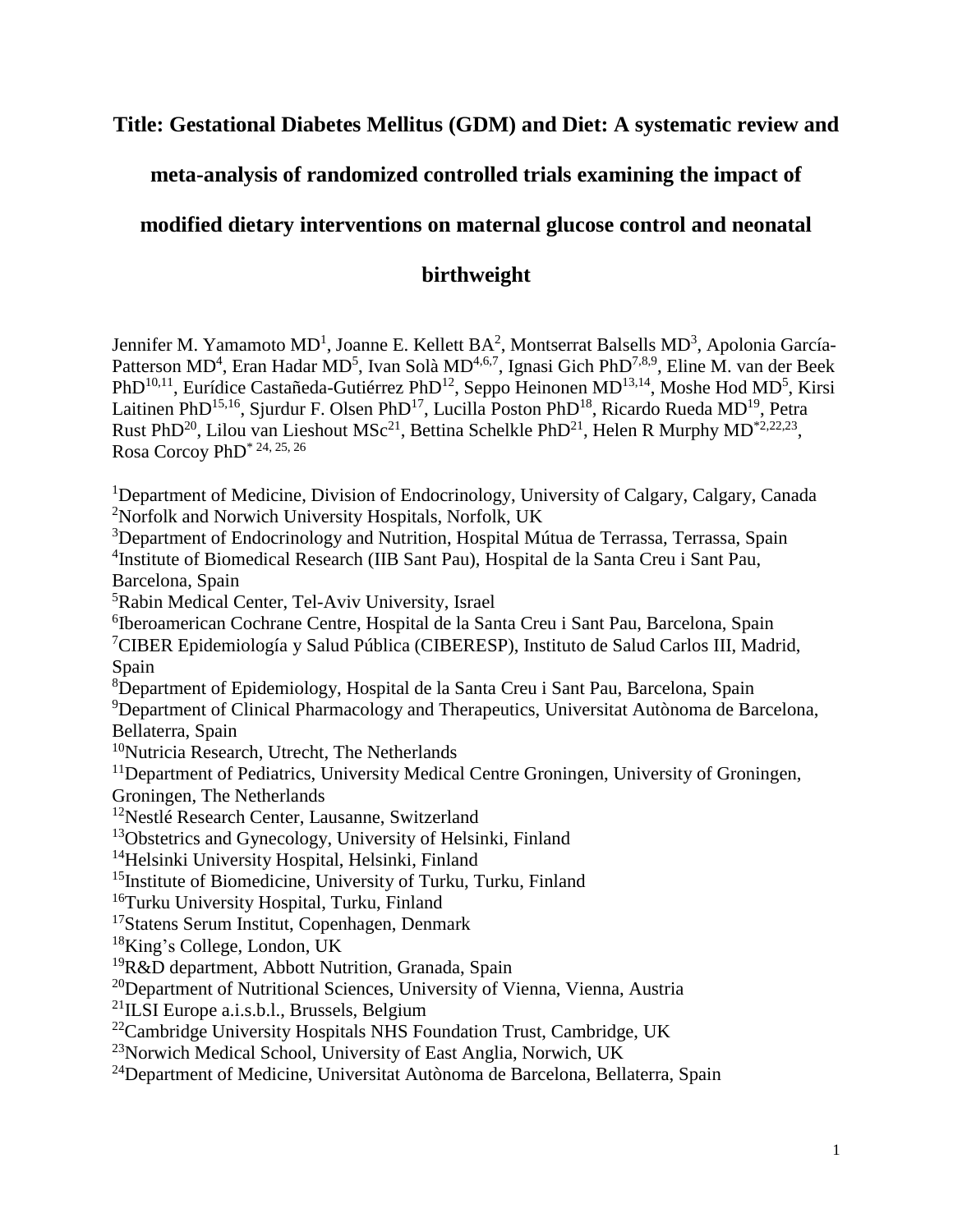<sup>25</sup>CIBER Bioengineering, Biomaterials and Nanotechnology (CIBER-BBN), Instituto de Salud Carlos III, Madrid, Spain <sup>26</sup>Department of Endocrinology and Nutrition, Hospital de la Santa Creu i Sant Pau, Barcelona, Spain

\*These senior authors contributed equally Short running title: GDM and Diet

Word count: abstract 249, main text 3691 Tables: 3 Figures: 1

Corresponding author: Professor HR Murphy, Norwich Medical School, Floor 2, Bob Champion

Research and Education Building, University of East Anglia, Norwich NR4 7UQ

Tel:  $+44(0)1603591657$ Email: helen.murphy@uea.ac.uk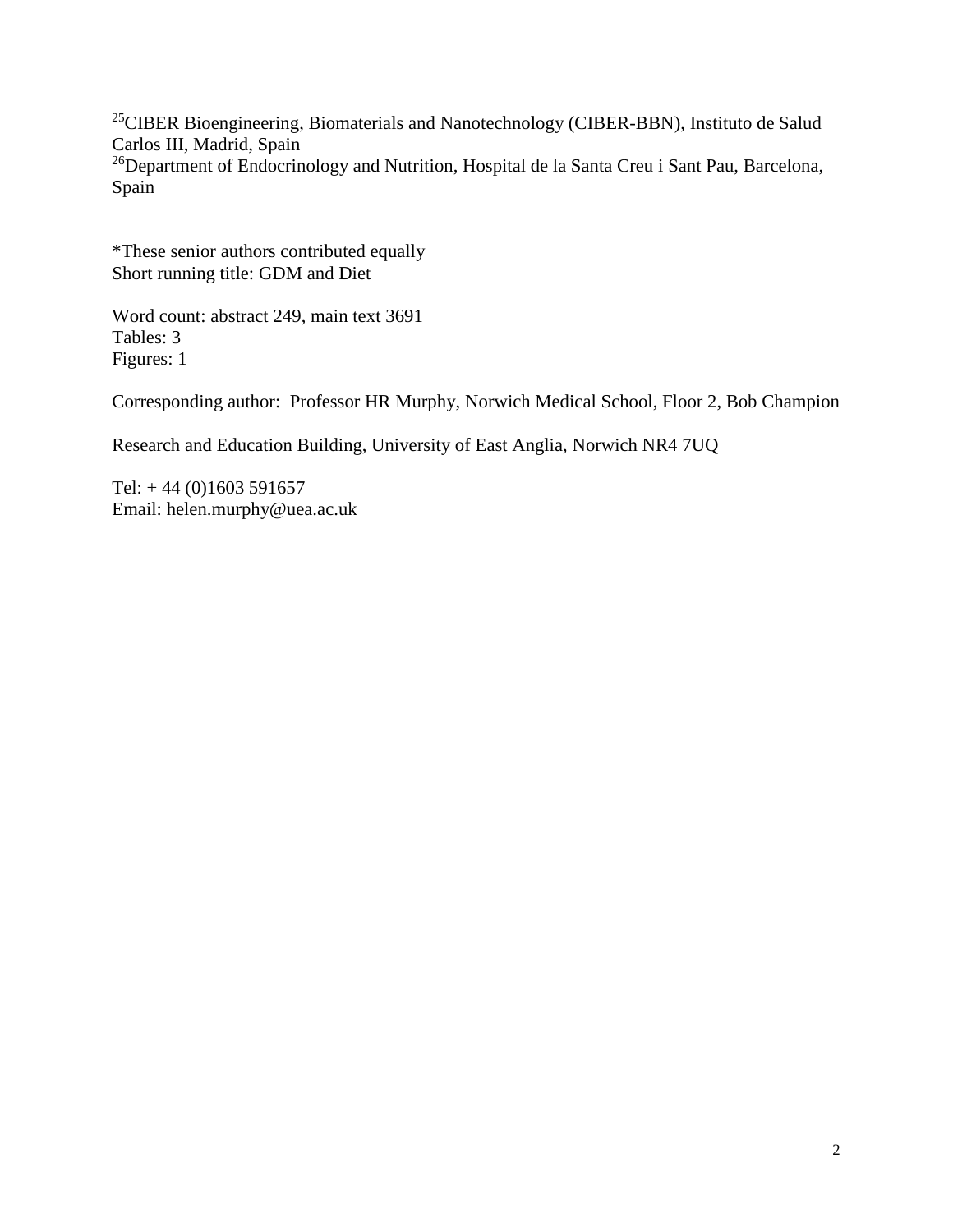### **Abstract**

**Background:** Medical nutrition therapy is a mainstay of GDM treatment. However, data are limited regarding the optimal diet for achieving euglycemia and improved perinatal outcomes. **Purpose:** To investigate whether modified dietary interventions are associated with improved glycemia and/or improved birthweight outcomes in women with GDM when compared to control dietary interventions.

**Data Sources:** Twelve databases.

**Study Selection:** Published randomized controlled trials (RCTs) that reported on dietary components, maternal glycemia and birthweight.

**Data Extraction**: Data were extracted in duplicate using pre-specified forms.

**Data Synthesis:** From 2269 records screened, eighteen RCTs involving 1151 women were included. Pooled analysis demonstrated that for modified dietary interventions when compared to control, there was a larger decrease in fasting and postprandial glucose (-4.07 mg/dL [95% CI - 7.58, -0.57]; p=0.02 and -7.78 mg/dL [95% CI -12.27, -3.29]; p=0.0007 respectively) and a lower need for medication treatment (RR 0.65 [95% CI 0.47, 0.88]; p=0.006). For neonatal outcomes, analysis of 16 RCTs including 841 participants showed that modified dietary interventions were associated with lower infant birthweight (-170.62 g [95% CI -333.64, -7.60];  $p=0.04$ ) and less macrosomia (RR 0.49 [95% CI 0.27, 0.88];  $p=0.02$ ). The quality of evidence for these outcomes was low to very low.

**Limitations**: Baseline differences between groups in postprandial glucose may have influenced glucose-related outcomes. As well, relatively small numbers of study participants limit betweendiet comparison.

**Conclusions**: Modified dietary interventions favorably influenced outcomes related to maternal glycemia and birthweight. This indicates that there is room for improvement in usual dietary advice for women with GDM.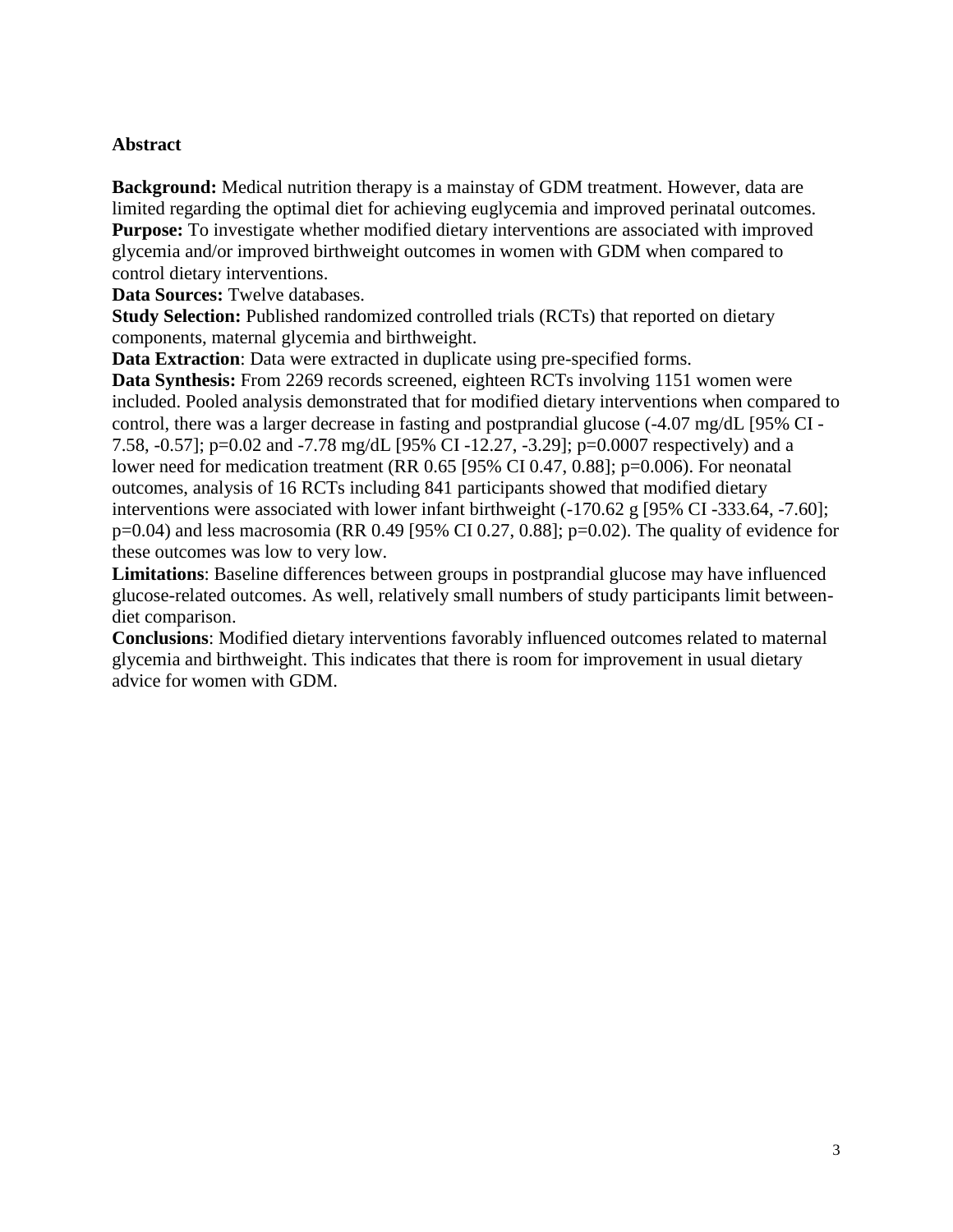Gestational diabetes is one of the most common medical complications in pregnancy and affects an estimated 14% of pregnancies, or one in every seven births globally (1). Women with gestational diabetes and their offspring are at increased risk of both short and of longer-term complications including, for mothers, later development of type 2 diabetes, and for offspring, increased lifelong risks of developing obesity, type 2 diabetes, and metabolic syndrome (2-6). The adverse intrauterine environment causes epigenetic changes in the fetus that may contribute to metabolic disorders, the so-called "vicious cycle" of diabetes (7).

The mainstay of gestational diabetes treatment is dietary and lifestyle advice, which includes medical nutrition therapy, weight management and physical activity (8). Women monitor their fasting and post-meal glucose levels and adjust their individual diet and lifestyle to meet their glycemic targets. This pragmatic approach achieves the glycemic targets in approximately two thirds of women with gestational diabetes (8). However, despite the importance of medical nutrition therapy and its widespread recommendation in clinical practice, there are limited data regarding the optimal diet for achieving maternal euglycemia (8-11). It is also unknown whether the dietary interventions for achieving maternal glycemia are also effective for reducing excessive fetal growth and adiposity (12).

Different dietary strategies have been reported including low glycemic index, energy restriction, increasing or decreasing carbohydrates, or those that modify fat or protein quality or quantity (12-14). Three recent systematic reviews have been performed examining specific diets and pregnancy outcomes (15-17). Viana et al (16) and Wei et al. (15) concluded that low glycemic index diets were associated with a decreased risk of infant macrosomia. However, the most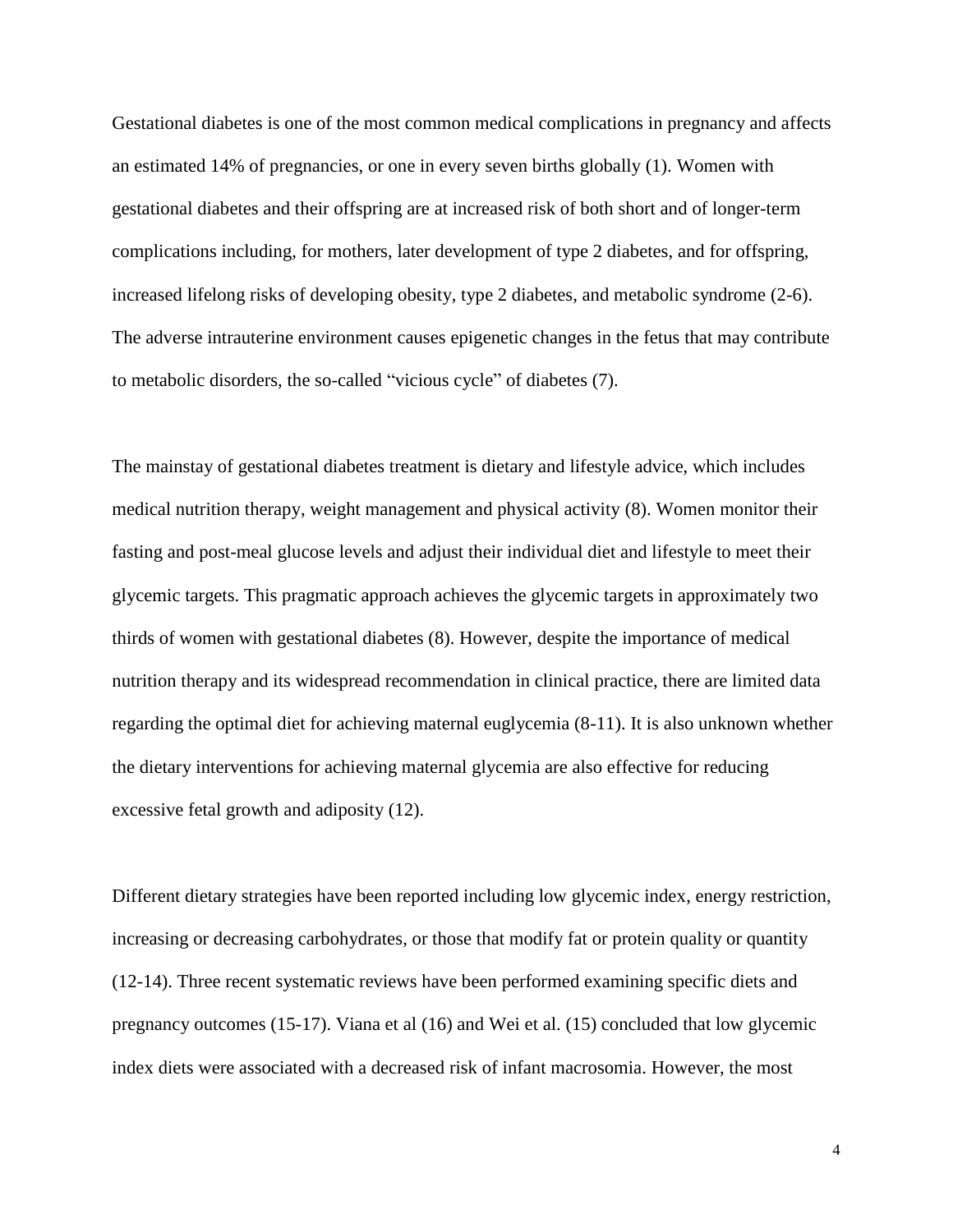recent systematic review from Cochrane included 19 trials randomizing 1398 women found no clear difference in large for gestational age or other primary neonatal outcomes with low glycemic index diet (17). The primary maternal outcomes were hypertension (gestational and/or preeclampsia), delivery by cesarean section and type 2 diabetes, outcomes for which most trials lacked statistical power, even when dietary subgroups were combined. Remarkably, no systematic reviews examined the impact of modified dietary interventions on the detailed maternal glycemic parameters including change in glucose-related variables, the outcomes which are most directly influenced by diet.

To address this knowledge gap, we performed a systematic review and meta-analysis of randomized controlled trials to investigate whether in women with gestational diabetes, modified dietary interventions (defined as a dietary intervention different from the usual one used in the control group) offer improved glycemic control and/or improved neonatal outcomes when compared to standard diets.

#### **Methods**

In accordance with a published protocol (PROSPERO CRD42016042391), we performed a systematic review and meta-analysis. Reporting is in accordance with the Preferred Reporting Items for Systematic Reviews and Meta-analyses (PRISMA) guidelines. An international panel of experts was formed by the International Life Sciences Institute, Europe. This panel determined the review protocol and carried out all aspects of the review.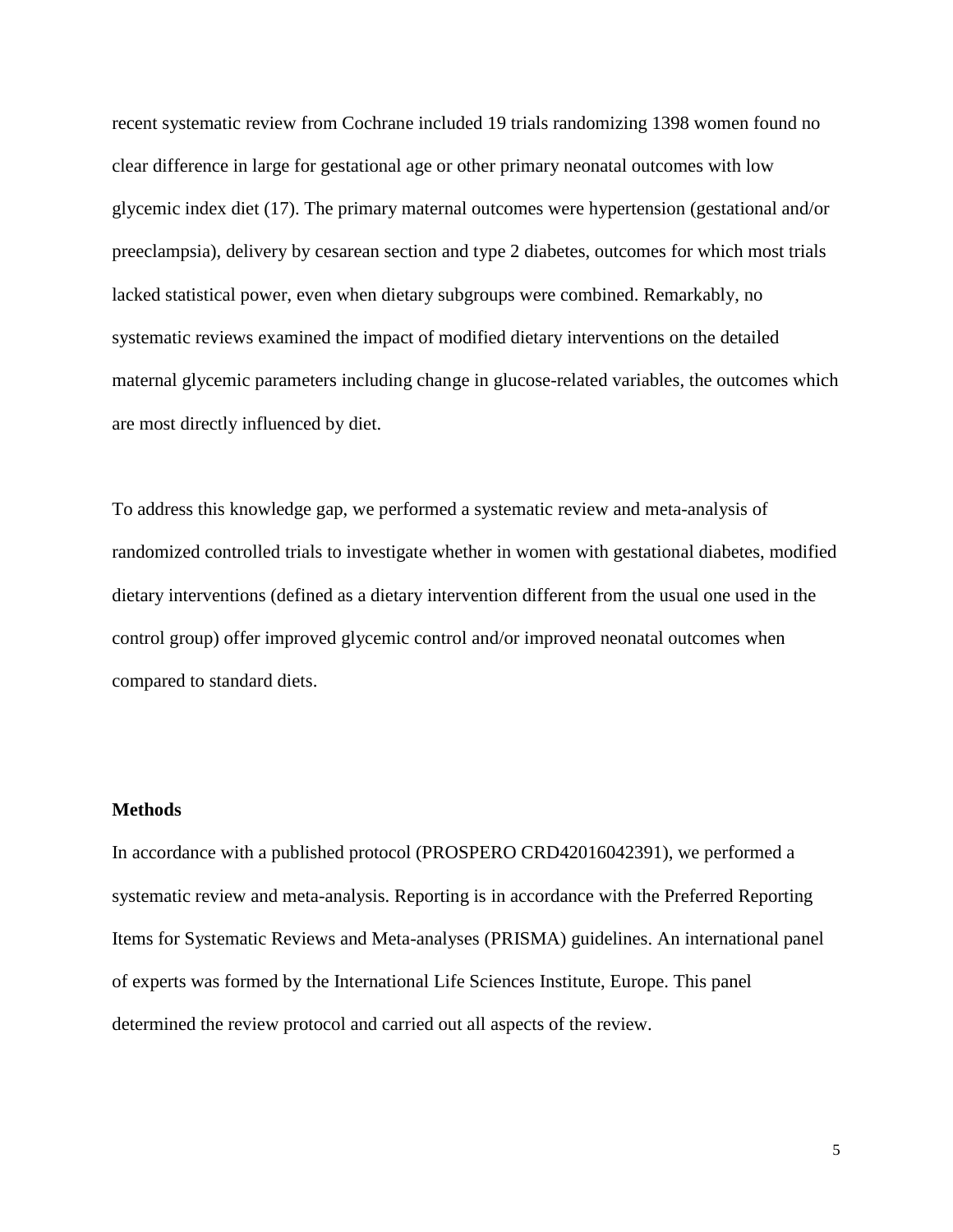#### *Data Sources and Search Strategy*

The following databases were searched for all available dates using the search terms detailed in Table S1: PubMed, Medline, Cochrane Central Register of Controlled Trials (CENTRAL), Embase, CINAHL, Web of Science Core Collection, Applied Social Sciences Index & Abstracts (ASSIA) ProQuest, ProQuest Dissertations & Theses: A&I and UK & Ireland, NICE evidence search, Scopus, UK Clinical Trials Gateway, ISRCTN, and ClinicalTrials.gov. The initial search was performed in July, 2016. An updated search of Medline, Embase, Cochrane Central Register of Controlled Trials and CINAHL was performed on October 3rd, 2017 using the same search terms.

A hand-search of relevant reviews and all included articles was conducted to identify studies for potential inclusion. As well, experts on the panel were consulted for the inclusion of additional articles. Reference management was carried out using EndNote.

#### *Study Selection*

All titles and abstracts were assessed independently and in duplicate to identify articles requiring full text review. Published studies fulfilling the following criteria were included: randomized controlled trials, evaluated modified dietary interventions on women with gestational diabetes, glucose intolerance or hyperglycemia during pregnancy, reported on primary maternal and neonatal outcomes, included women aged 18-45 years, had a duration of two weeks or more and were published in English, French, Spanish, Portuguese, Italian, Dutch, German or Chinese. We excluded studies which included participants with type 1 or type 2 diabetes if data for participants with gestational diabetes were not presented independently, if dietary characteristics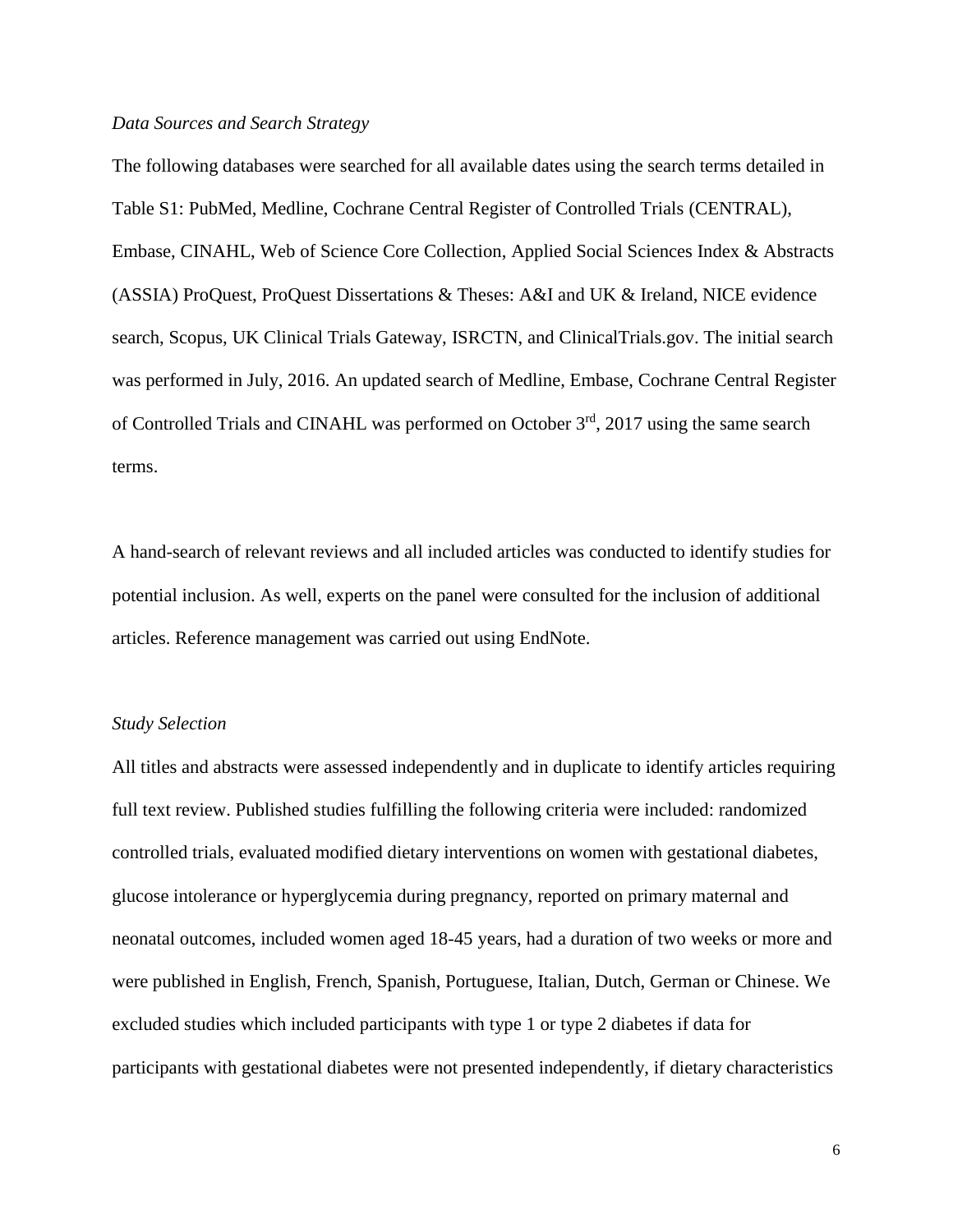were not available, if the study was in animals, or did not report outcomes of interest. We did not include studies of nutritional supplements such as vitamin D or probiotics as recent reviews have addressed these topics (18; 19).

All citations identified after title and abstract assessment were full text reviewed in duplicate. Reasons for exclusion at the full text review stage were recorded. Any disagreements between reviewers were resolved by consensus and with consultation with the expert group when required.

#### *Data Extraction*

Data from included studies were extracted in duplicate using pre-specified data extraction forms. Extracted data elements included study and participant demographics, study design, diagnostic criteria for gestational diabetes, glucose intolerance or hyperglycemia, funding source, description of modified dietary intervention and comparator, maternal and neonatal outcomes. For studies with missing data, inconsistencies or other queries, authors were contacted. Record management was carried out using Microsoft Excel and RevMan.

For articles providing information on maternal weight, fasting glucose, postprandial glucose, HbA1c or HOMA-IR at baseline and post-intervention but not their change, change was calculated as the difference between post-intervention and baseline. Standard deviations were imputed using the correlation coefficient observed in articles reporting full information on the variable at baseline, post-intervention and its change or a correlation coefficient of 0.5 when this information was not available (11). As studies differed in postprandial glucose at baseline,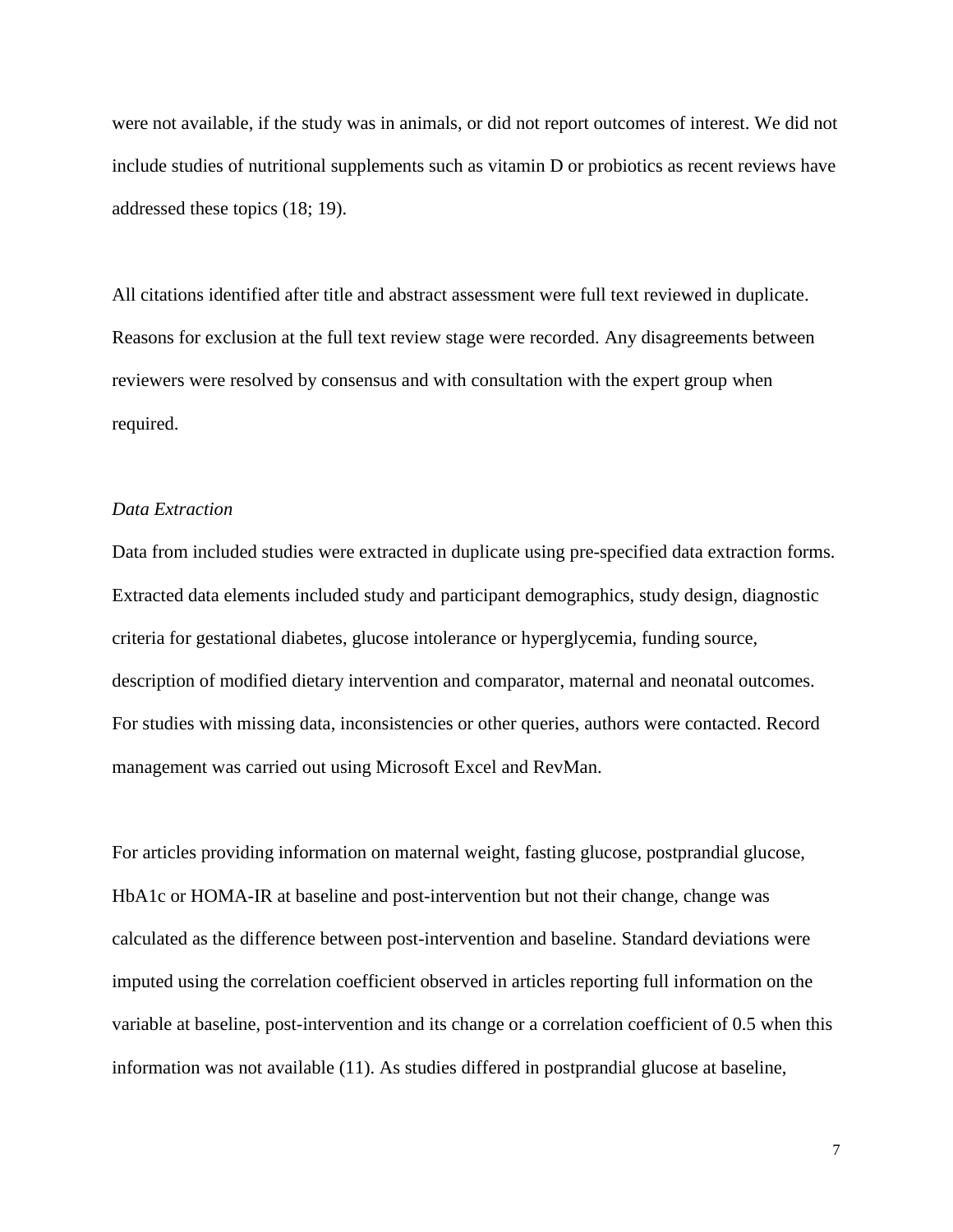glycemic control at study entry was not considered to be equivalent in both arms and thus continuous glucose-related variables at follow-up are reported as change from baseline.

#### *Data Synthesis*

The primary outcomes were maternal glycemic outcomes (mean glucose, fasting glucose, postprandial glucose [post-breakfast, lunch, dinner and combined], hemoglobin A1c [HbA1c], assessment of insulin sensitivity by homeostasis model assessment of insulin resistance index [HOMA-IR], and change in these parameters from baseline to assessment; medication treatment [defined as oral diabetes medications or insulin]), and neonatal birthweight outcomes (birthweight, macrosomia, and large for gestational age).

Data were pooled into relative risks or mean differences with 95% confidence intervals (95% CI) for dichotomous outcomes and continuous outcomes respectively. Meta-analysis was performed using random effect models. A pre-specified analysis stratified by type of diet and quality assessment was performed to explore potential reasons for inter-study variation. Heterogeneity was assessed using  $I^2$  statistics. Small study effects were examined for using funnel plots. Analyses were conducted using RevMan version 5.3. Pooled estimation of birthweight in the study and control arms, both overall and according to the specific diet intervention was performed using Stata 14.0.

#### *Quality Assessment*

Methodological quality and bias assessment was completed by two reviewers. Risk of bias was assessed using the Cochrane Collaboration tool, which rates seven items as being high, low or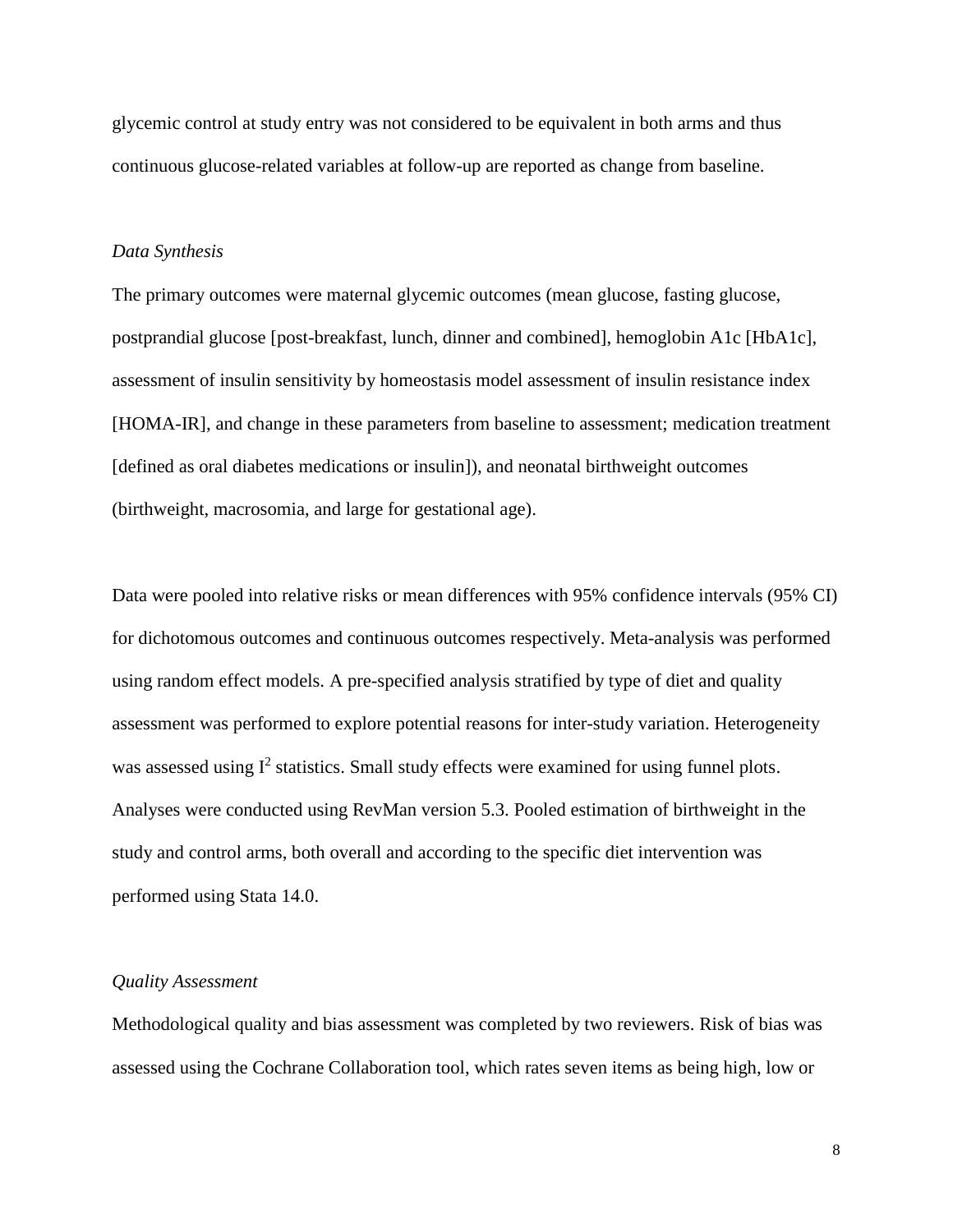unclear risk of bias (20). These items included random sequence generation, allocation concealment, blinding of participants and personnel, blinding of outcome assessment, incomplete outcome data, selective outcome reporting and other potential sources of bias (20). A sensitivity analysis was performed excluding articles with relevant weaknesses in trial design or execution.

The overall quality of the evidence was also assessed using Grading of Recommendations, Assessment, Development and Evaluation (GRADE) working group guidelines (11). GRADE was assessed for all primary and secondary, both maternal and neonatal, but without subgroup analysis per different dietary intervention for each outcome measure.

#### **Results**

We screened 2269 records for potential inclusion and 126 articles were reviewed in full (Figure S1). Eighteen studies (12-14; 21-35) were included in the meta-analysis with a total of 1151 pregnant women with gestational diabetes.

#### *Study Characteristics*

The types of modified dietary intervention included low glycemic index  $(n=4)$ , DASH  $(n=3)$ , low carbohydrate (n=3), fat modification (n=2), soy protein enrichment (n=2), energy restriction  $(n=1)$ , high fiber  $(n=1)$ , ethnic diet (i.e. foods commonly consumed according to participant's ethnicity)  $(n=1)$  and behavioral intervention  $(n=1)$ . Details of the study characteristics are included in Table 1. Most trials were single centered and had small sample sizes (range 12-150). Only two trials (one each from Spain and Australia) included over 100 participants, nine had 50- 100 participants and seven studies had fewer than 50 participants. They were performed in North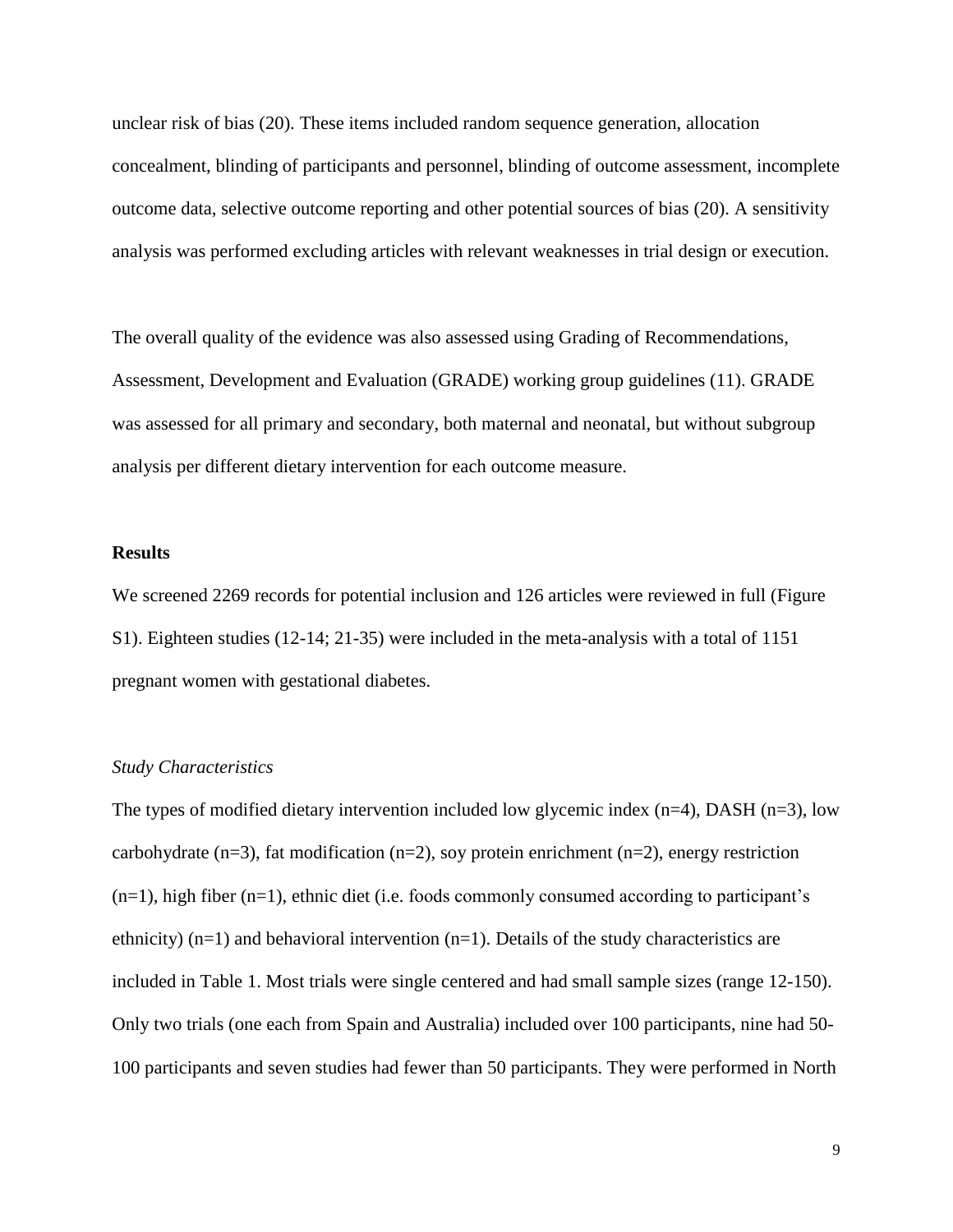America, Europe, or Australasia and all had a duration of at least two weeks. The ethnicity of participants was reported in seven studies (12; 13; 25; 28; 30; 31; 33).

Most studies assessed individual dietary adherence using food diaries (13; 22-36). While most studies did report an overall difference in dietary composition between the intervention diet and control diet, few studies reported a detailed assessment of dietary adherence. Only five studies used of a formal measure of adherence (23; 24; 28; 32; 33) and four of them reported data (24; 28; 32; 33). Adherence ranged from 20 to 76% in the control group and 60 to 80% in the intervention groups.

#### *Participant Characteristics*

When baseline characteristic data were pooled, women in the intervention group were older than women in the control group (pooled mean difference 0.60 years [95% CI 0.06, 1.14]) and had higher postprandial glucose (pooled mean difference 5.47 [95% CI 0.86, 10.08]) most influenced by the DASH and ethnic studies. There was no overall significant difference between the intervention and control groups for body mass index (BMI), gestational age at enrolment, fasting glucose, HbA1c, or HOMA-IR.

#### *Maternal Glycemic Outcomes for all Modified Dietary Interventions*

Pooled risk-ratios in 15 studies involving 1023 women demonstrated a lower need for medication (RR 0.65 [95% CI 0.47, 0.88;  $I^2$ =55]) (Table 2). Thirteen studies (n= 662 women) reported fasting glucose levels, nine (n=475) reported combined post-prandial glucose measures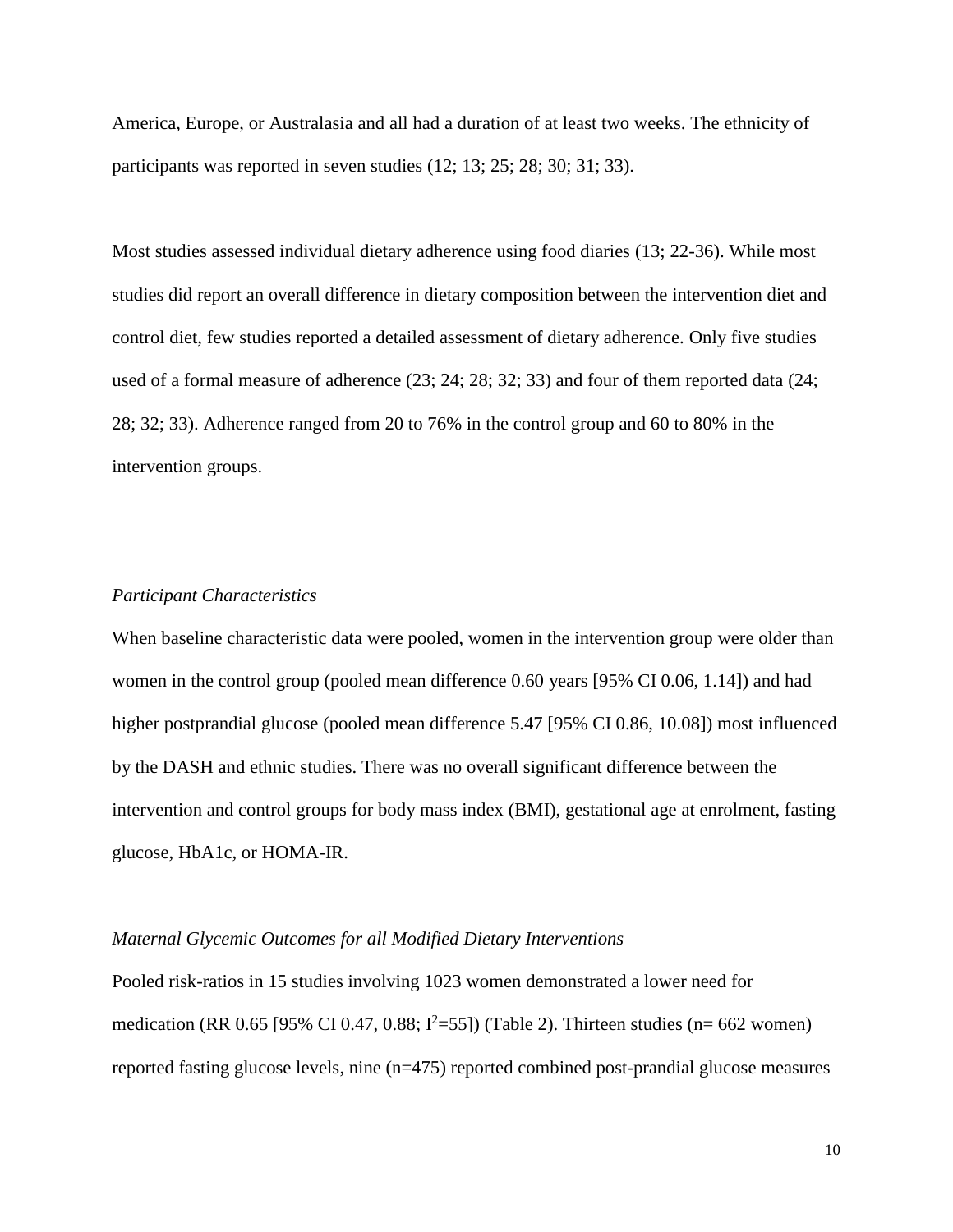and three (n=175) reported post-breakfast glucose measures. Pooled analysis demonstrated a larger decrease in fasting, combined postprandial and post-breakfast glucose levels in modified dietary interventions (-4.07 mg/dL [95% CI -7.58, -0.57;  $I^2$ =86; p=0.02], -7.78 mg/dL [95% CI -12.27, -3.29;  $I^2$ =63; p=0.0007] and -4.76 mg/dl [95% CI -9.13, -0.38];  $I^2$ =34; p=0.03] respectively) compared to control group. There were no significant differences in change in HbA1c (7 studies), HOMA-IR (4 studies), or in post-lunch or -dinner glucose levels (2 studies).

#### *Neonatal Birthweight Outcomes for All Diets*

Pooled mean birthweight was 3266.65g (95% CI 3172.15, 3361.16) in the modified dietary intervention versus 3449.88 g (95% CI 3304.34, 3595.42) in the control group. Pooled analysis of all 16 modified dietary interventions including 841 participants demonstrated lower birthweight (-170.62 g [95% CI -333.64, -7.60;  $I^2$ =88]; p=0.04) and less macrosomia (RR 0.49 [95% CI 0.27,0.88;  $I^2=11$ ]; p=0.02) compared to conventional dietary advice (Table 2 and Figure 1). There was no significant difference in the risk of large for gestational age newborns in modified dietary interventions as compared to control diets (RR 0.96 [95% CI 0.63,1.46;  $I^2=0$ ]; p=0.85).

#### *Subgroup Meta-Analysis by Types of Dietary Interventions*

Pooled analysis of low glycemic index diets showed a larger decrease in fasting glucose (25; 29; 37), postprandial and post-breakfast glucose compared to control diets (25; 29) (Table 2). Whereas pooled analysis of the DASH diet, showed significant favorable modifications in several outcomes, including change in fasting (21; 35) and postprandial glucose (21), HOMA-IR (35), HbA1c (21) medication need (21; 22; 35), infant birthweight (22; 35) and macrosomia (22;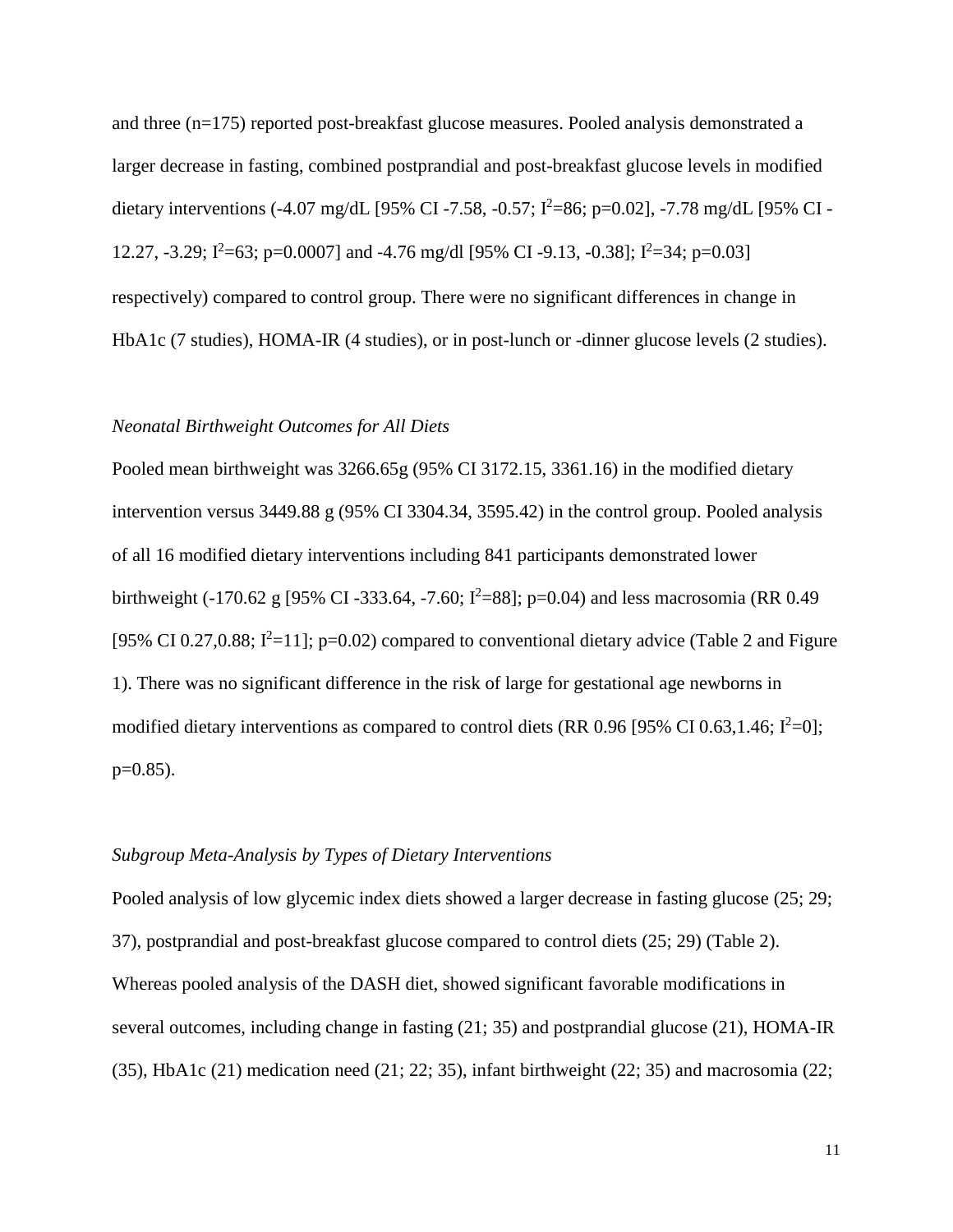35) (Table 2 and 3). Lastly, pooled analysis of soya protein-enriched diet demonstrated a significant decrease in medication use and birthweight (14; 26) (Table 2 and 3). One soya protein intervention (n=68 participants) described significantly lower HOMA-IR (35) (Table 2).

One study for each of behavioral and ethnic specific modified dietary interventions was included. The behavioral change dietary intervention reported significant differences in change in postprandial glucose, and in HbA1c (Table 2) (23). Ethnic diet demonstrated a significantly larger decrease in fasting and in postprandial glucose (Table 2) (33). Fat modification, low carbohydrate, and energy restriction diets were not associated with a significant difference in our primary outcomes in the stratified analysis.

#### *Secondary Outcomes*

Weight gain from inclusion was lower for low carbohydrate diets and cesarean birth for DASH diets (Table S2). Specific diet interventions did not show significant between-group differences in maternal gestational weight gain throughout pregnancy, preeclampsia/eclampsia, neonatal hypoglycemia as defined by the authors, preterm birth, neonatal intensive care unit admission or small for gestational age newborns (Table S2 and S3).

#### *Sensitivity Analysis of Primary Outcomes*

Sensitivity analysis was performed to explore reasons for heterogeneity and to assess outcomes when studies with methodological concerns were removed. We were unable to include four studies (21; 22; 33; 35), including all the DASH diet studies where clarification of certain aspects of the results could not be obtained, even after a direct approach to the authors. The authors of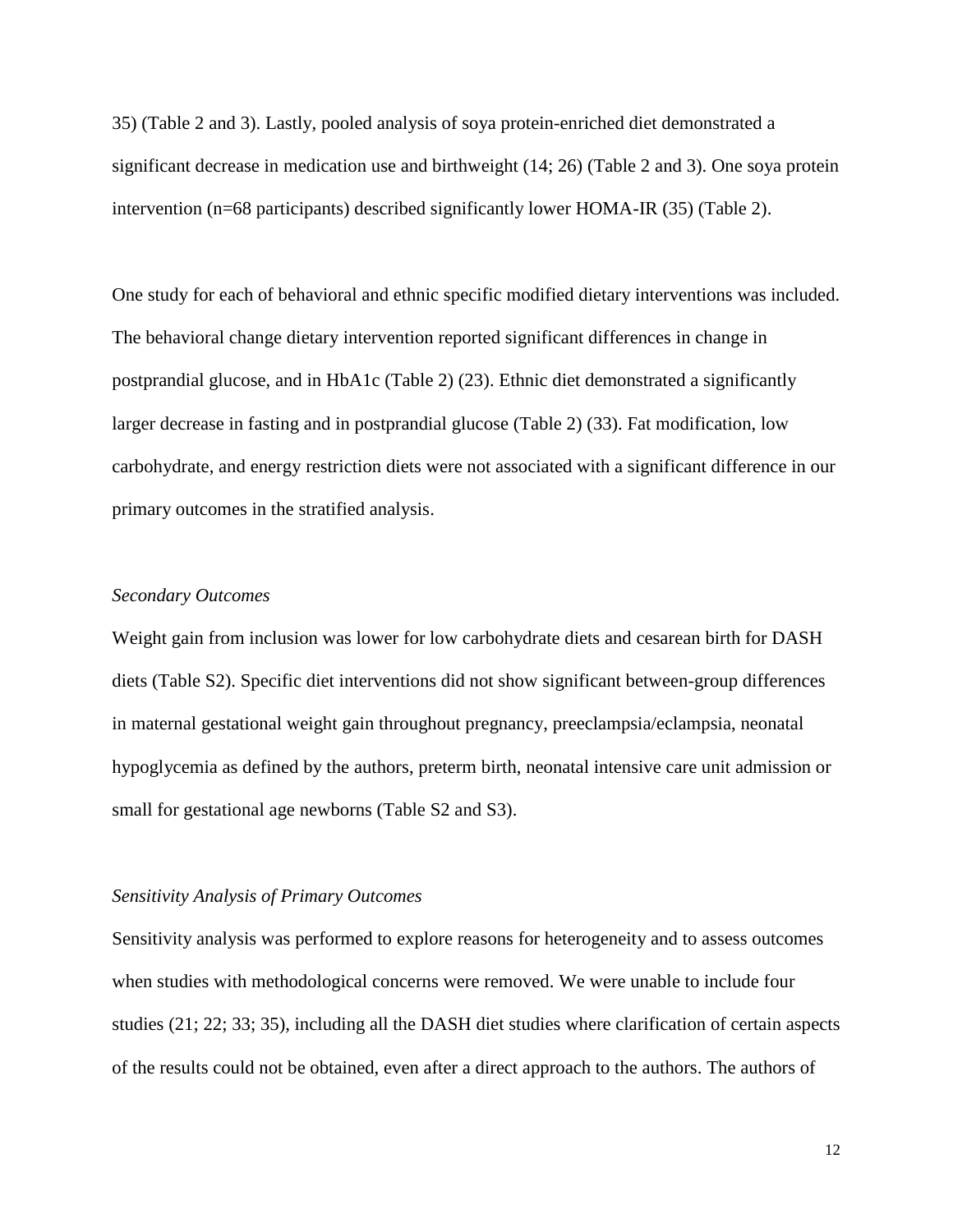the ethnic diet study authors responded to queries but did not provide the required information regarding gestational age at randomization (33). After these studies are removed, the changes in postprandial (-5.90 mg/dL [95% CI-7.93, -3.88];  $I^2=0$ ; p=0.0001), and in post-breakfast glucose levels (-4.76 mg/dl [95% CI -9.13, -0.38];  $I^2=34$ ; p=0.03) and birthweight (-74.88 g [95% CI -144.86, -4.90];  $I^2=1$ ; p=0.04) remained significant when all diets were combined (Tables 3). Furthermore, the heterogeneity in most primary outcomes decreased after removal of these four studies.

When dietary subgroups were assessed, low glycemic index diets had significant differences in changes in fasting (-5.33 mg/dl [95% CI -6.91, -3.76]) (25; 28; 29), postprandial (-7.08 mg/dl [95% CI -12.07, -2.08]) (25; 29) and post-breakfast glucose (-8.6 mg/dl [95% CI -14.11, -3.09]) (25; 29). The soya protein diet had differences in change of HOMA-IR (-2.00 [95% CI -3.17, - 0.83]) (26), required less medication use (RR 0.44 [95% CI 0.21, 0.91]) and had a lower birthweight (-184.67 g [95% CI -319.35, -49.98]) (14; 26). The behavior modification diet had significant differences in change in postprandial glucose (-6.90 mg/dl [95% CI -9.35, -3.95]) and in HbA1c (-0.19 % [95%CI -0.26, -0.12]) (23).

#### *Assessment of Bias and Quality of the Evidence*

None of the included studies were assessed as having a low risk of bias in all seven items of the Cochrane Collaboration Tool (Figure S2). Most studies were high risk for blinding of participants and personal and for other sources of bias (Figure S3). Studies scored high risk for other sources of bias for concerns such as baseline differences and industry funding. Most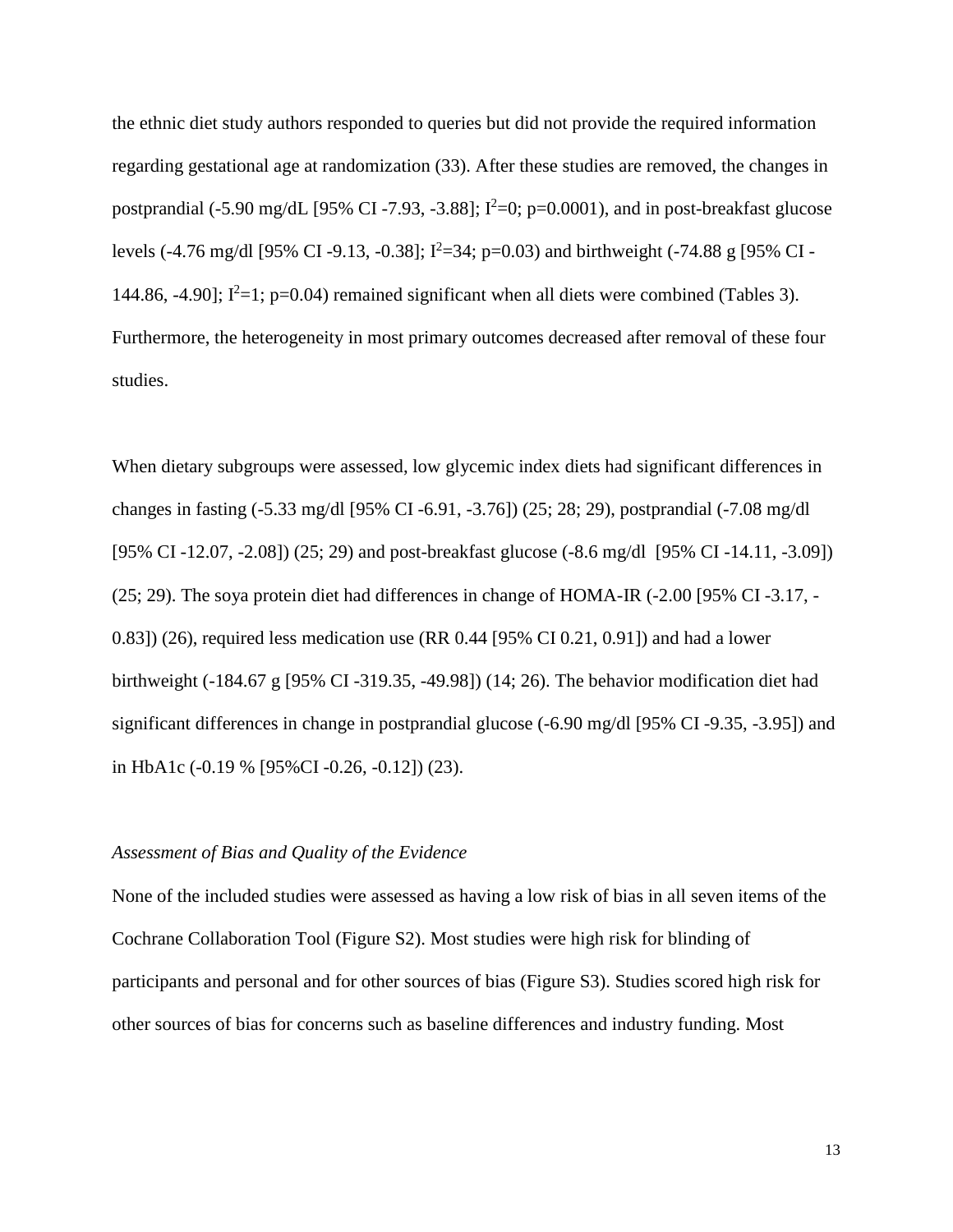studies had an "unclear risk of bias" for selective outcome reporting and very few had registered protocols (Figure S3).

GRADE assessment for the outcomes of interest reveals overall low to very low quality of evidence (Table S4). Considerations to downgrade quality of evidence involved the entire spectrum, including limitations in the study design, inconsistency in study results, indirectness and imprecision in effect estimates.

#### *Evaluation for Small Study Effect*

Funnel plots of means and relative risks of the primary outcomes for the main analysis are shown in Figures S4 and S5 and for the sensitivity analysis in Figures S6 and S7. Overall, funnel plot asymmetry improves with the sensitivity analysis compared to the main analysis for neonatal birthweight outcomes.

#### **Discussion**

In this meta-analysis, we pooled results from 18 studies including 1151 women with a variety of modified dietary interventions. Remarkably, this is the first meta-analysis with a comprehensive analysis on maternal glucose parameters. Despite the heterogeneity between studies, we found a moderate effect of dietary interventions on maternal glycemic outcomes including changes in fasting, post-breakfast and postprandial glucose levels, need for medication treatment and on neonatal birthweight. After removal of four studies with methodologic concerns, we saw an attenuation of the treatment effect. Nonetheless, the change in post-breakfast and postprandial glucose levels as well as lowering of infant birthweight remained significant. Given the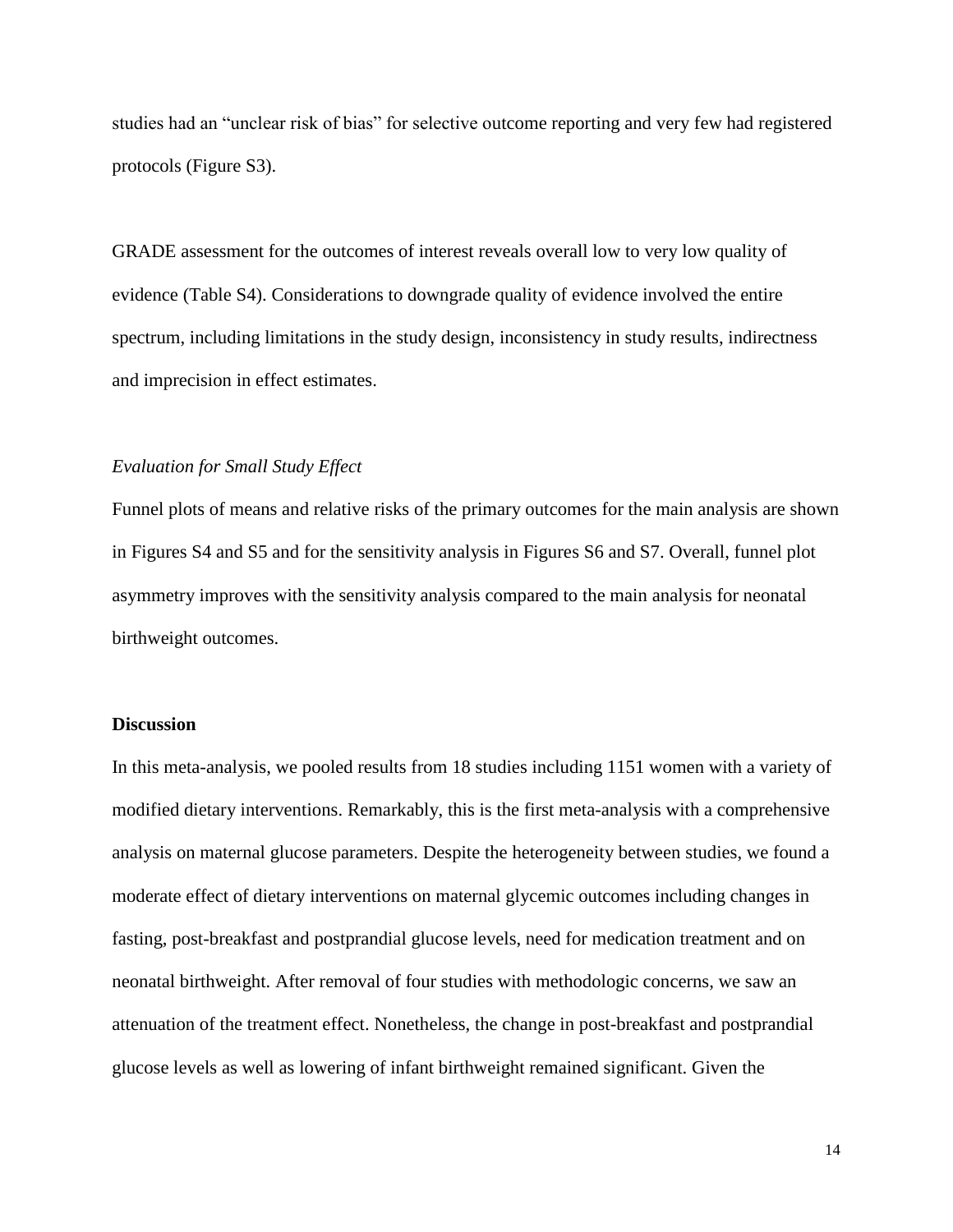inconsistencies between the main and sensitivity analysis, we consider that conclusions should be drawn after the last one. These data suggest that dietary interventions modified above and beyond usual dietary advice for gestational diabetes have potential to offer better maternal glycemic control and infant birthweight outcomes. However, the quality of evidence, was judged as low to very low due to the limitations in the design of included studies, the inconsistency between their results and the imprecision in their effect estimates.

Previous systematic reviews have focused on the easier to quantify outcomes like the decision to start additional pharmacotherapy, glucose-related variables at follow-up not addressing change from baseline, birthweight, and pregnancy outcome (16-18). The most recently published Cochrane systematic review by Han et al. did not find any clear evidence of benefit other than a possible reduction in caesarean section associated with DASH diet (17). The very high carbohydrate intake (~400g/day), and 12 servings of fruit and vegetables in the DASH diet (23; 24), limit its clinical applicability and generalizability to women from lower socio-economic, inner city backgrounds in western countries. The Cochrane review shared one of our primary outcomes, large for gestational age (17). Neither meta-analysis detected a significant difference in risk of large for gestational age because the trials with a larger effect on birthweight (the three DASH studies) did not report on large for gestational age.

Our findings regarding pooled analysis of low glycemic index dietary interventions are broadly consistent with those of Viana et al (16) and Wei et al. (15). Viana et al. noted decreased birthweight and insulin use based on four studies of low glycemic index diet among 257 women (mean difference -161.9g [95% CI -246.4, -77.4] and RR 0.767 [95% CI 0.597, 0.986],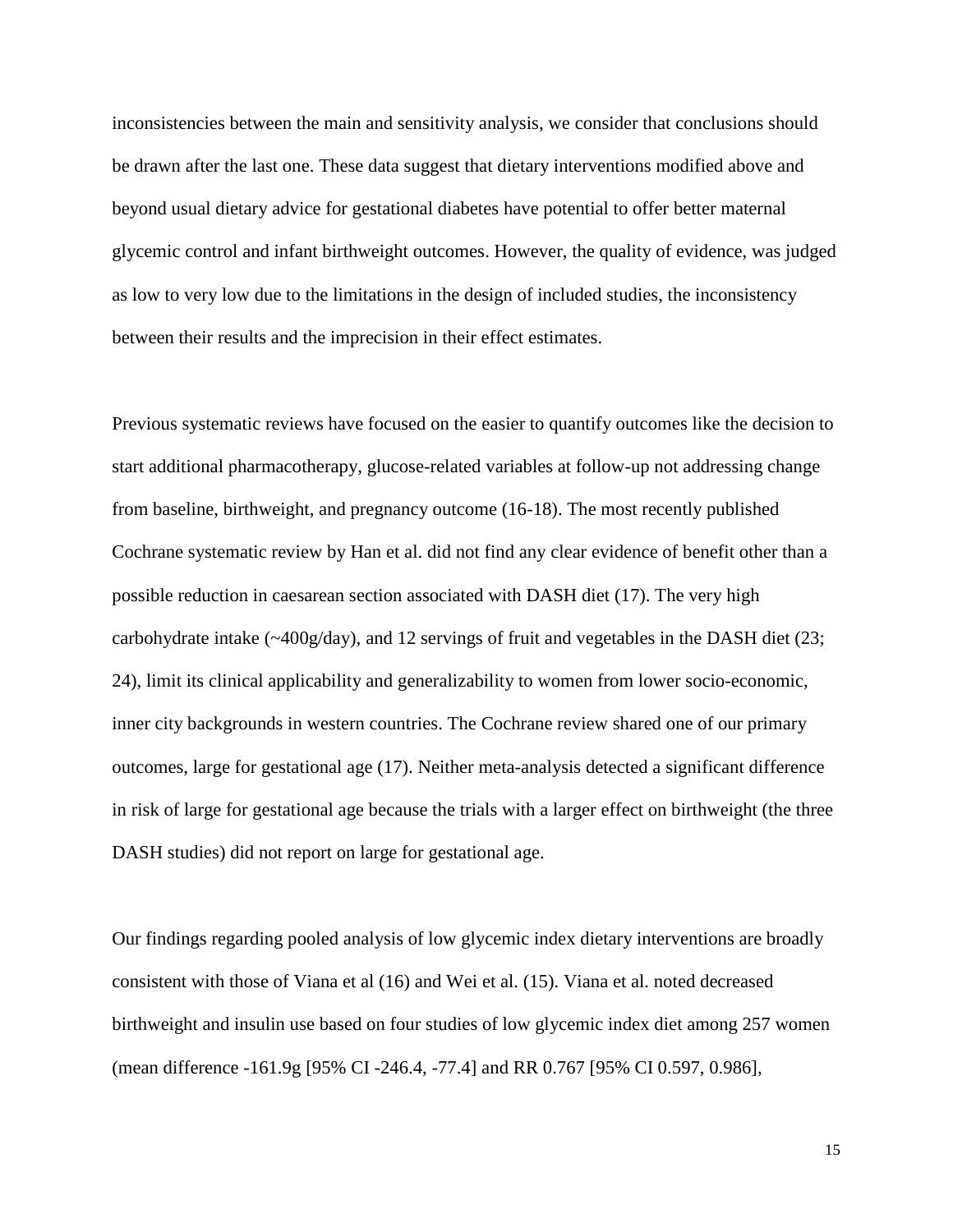respectively) (16). Wei et al. also reported decreased risk of macrosomia with a low glycemic index diet in five studies of 302 women (RR 0.27 [95% CI 0.10, 0.71]) (18). In our analyses of four studies in a comparable number of participants ( $n= 276$ ), we found the same direction of these effect estimates, without significant between-group differences. This is most likely due to the different studies included. For example, we were unable to obtain effect estimates stratified by type of diabetes in the study by Perichart-Perera et al. (which included women with type 2 diabetes) and therefore did not include this study (40). An important difference between our analyses and that of Wei et al. is that they included DASH diet as a low glycemic index dietary subtype (18). We also included a recent study by Ma et al. not included by the previous reviews (31).

Our sensitivity analyses highlighted concerns regarding some studies included in previous reviews. Notably, after removal of the studies with the most substantial methodologic concerns in the sensitivity analysis, differences in the change in fasting plasma glucose were no longer significant. While differences in the change in postprandial glucose and birthweight persisted, they were attenuated.

This review highlights limitations of the current literature examining dietary interventions in gestational diabetes. Most studies are too small to demonstrate significant differences in our primary outcomes. Seven studies had fewer than 50 participants and only two had more than 100 participants (n=125 and 150 respectively). The short duration of many dietary interventions, and the late gestational age at which they were started (38) may also have limited their impact on glycemic and birthweight outcomes. Furthermore, we cannot conclude if the improvements in

16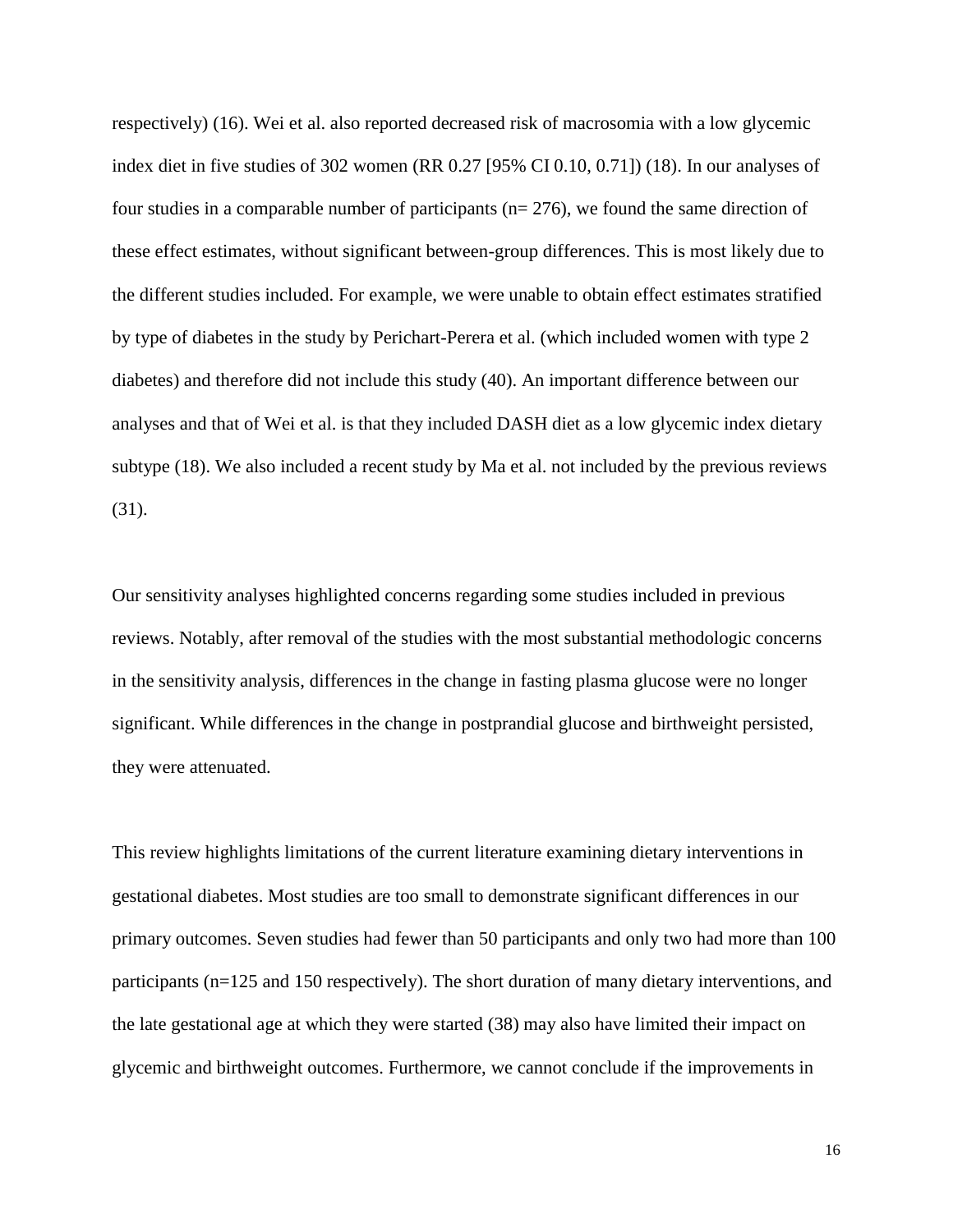maternal glycemia and infant birthweight are due to reduced energy intake, improved nutrient quality or specific changes in types of carbohydrate and/or protein.

We have not addressed the indirect modifications of nutrients. For example, reducing intake of dietary carbohydrates to decrease postprandial glucose may be compensated by a higher consumption of fat potentially leading to adverse effects on maternal insulin resistance and fetal body composition. Beneficial or adverse effects of other nutrients such as n-3 LCPUFA, vitamin D, iron, and selenium cannot be ruled out.

Our study has important strengths and weakness. To our knowledge, ours is the first systematic review of dietary interventions in gestational diabetes comprehensively examining the impact of diet on maternal glycemic outcomes assessing the change in fasting, postprandial glucose, HbA1c and HOMA-IR from baseline. This is especially important taking into account that groups were not well-balanced at baseline. Our review also benefits from the rigorous methodology used as well as the scientific, nutritional and clinical expertise from an international interdisciplinary panel. However, it also has limitations. Baseline differences between groups in postprandial glucose may have influenced glucose-related outcomes. Furthermore, three of the included trials were pilot studies and therefore not designed to find between group differences (12; 25; 33). The low number of studies reporting on adherence clearly illustrates that the quality of the evidence is far from ideal. The heterogeneity of the dietary interventions even within a specific type (varied macronutrient ratios, unknown micronutrient intake, short length of some dietary interventions) as well as baseline characteristics of women included (such as prepregnancy body mass index, or ethnicity) may have also affected our pooled results. It should

17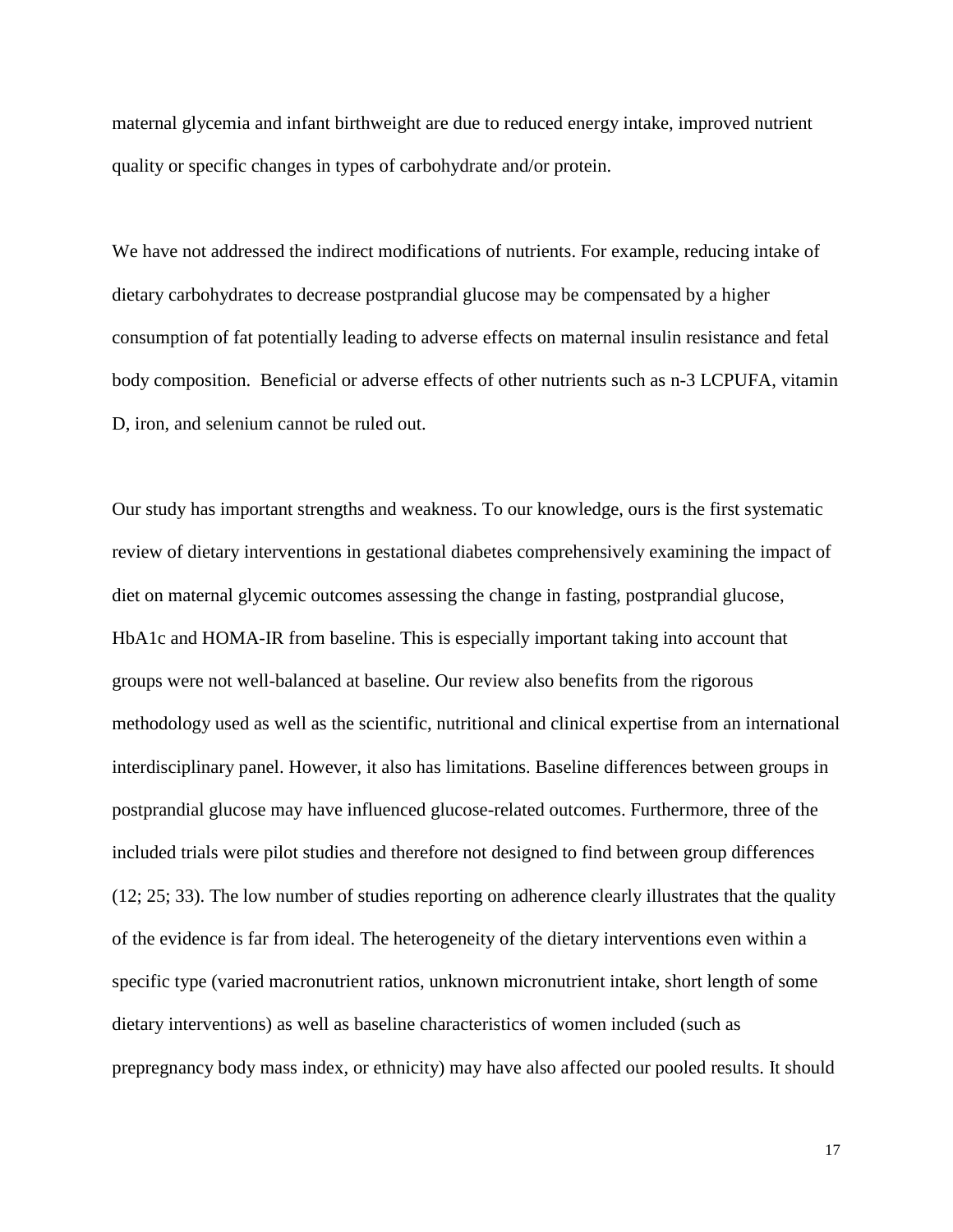also be noted that the relatively small numbers of study participants limit between-diet comparisons. Lastly, we were unable to resolve queries regarding potential concerns for sources of bias because of lack of author response to our queries. We have addressed this by excluding these studies in the sensitivity analysis.

#### **Conclusions**

Modified dietary interventions favorably influenced outcomes related to maternal glycemia and birthweight. This indicates that there is room for improvement in usual dietary advice for women with gestational diabetes. Although the quality of the evidence in the scientific literature is low, our review highlights the key role of nutrition in the management of gestational diabetes and the potential for improvement if better recommendations based on adequately powered high-quality studies were developed. Taking into account the prevalence of gestational diabetes, new studies designed to evaluate potential dietary interventions for these women should be based in larger study groups with appropriate statistical power. As most women with gestational diabetes are entering pregnancy with a high BMI, evidence-based recommendations regarding both dietary components and total energy intake are particularly important for overweight and obese women. The evaluation of nutrient quality, in addition to their quantity, as well as dietary patterns such as Mediterranean diet (39) would also be relevant. In particular, there is an urgent need for welldesigned dietary intervention studies in the low and middle-income countries where the global health consequences of gestational diabetes are greatest.

#### **Acknowledgements**

18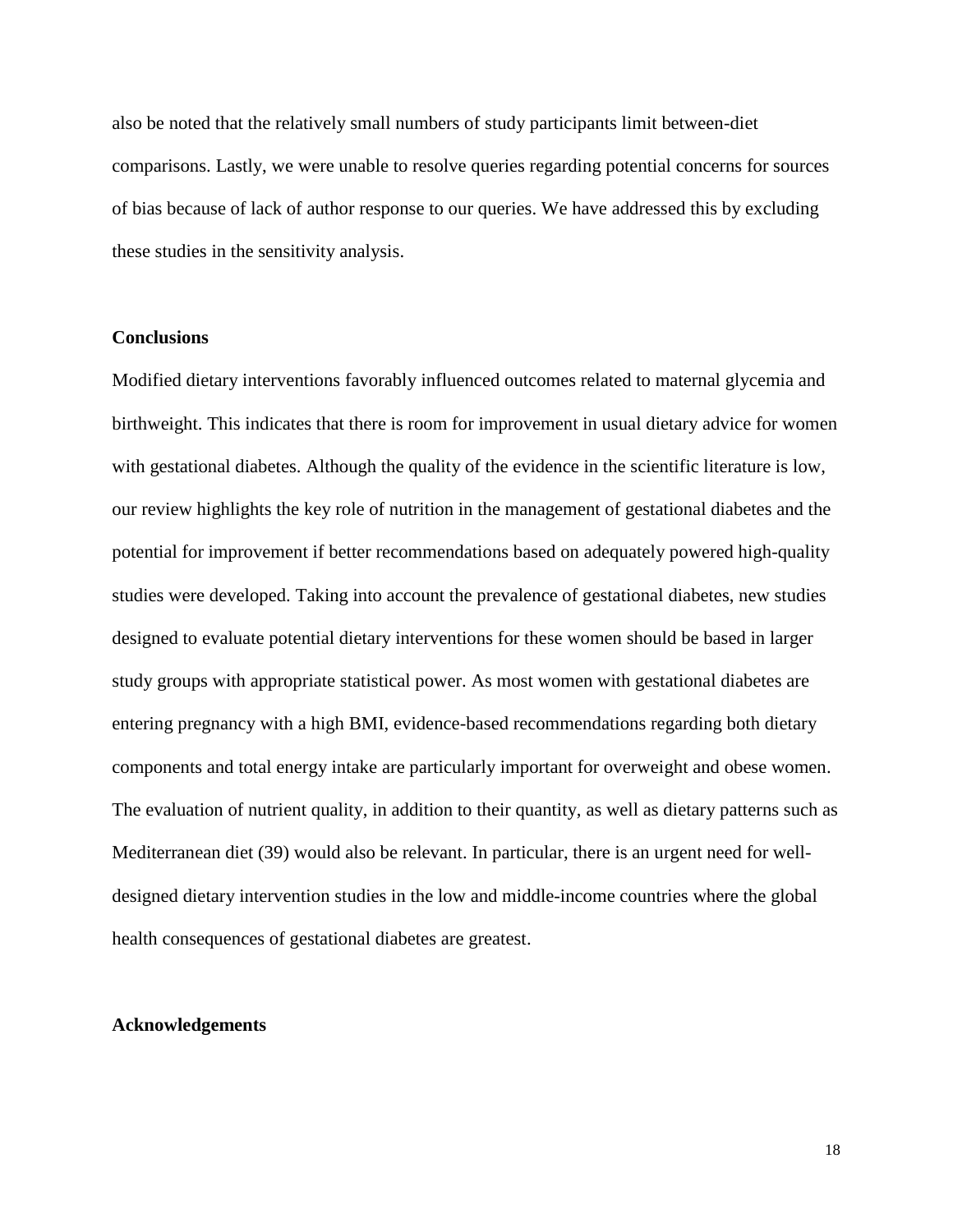Funding: This work was conducted by an expert group of the European branch of the International Life Sciences Institute, ILSI Europe. This publication was coordinated by the Early Nutrition & Long-Term Health and the Obesity & Diabetes Task Forces. Industry members of this task force are listed on the ILSI Europe website at [www.ilsi.eu/](http://www.ilsi.eu/). Experts are not paid for the time spent on this work; however, the non-industry members within the expert group were offered support for travel and accommodation costs from the Early Nutrition & Long-Term Health and the Obesity & Diabetes Task Forces to attend meetings to discuss the manuscript and a small compensatory sum (honoraria) with the option to decline. The expert group carried out the work, i.e. collecting/analyzing data/information and writing the scientific paper separate to other activities of the task forces. The research reported is the result of a scientific evaluation in line with ILSI Europe's framework to provide a precompetitive setting for public-private partnership (PPP). ILSI Europe facilitated scientific meetings and coordinated the overall project management and administrative tasks relating to the completion of this work. The opinions expressed herein and the conclusions of this publication are those of the authors and do not necessarily represent the views of ILSI Europe nor those of its member companies. For further information about ILSI Europe, please email [info@ilsieurope.be](mailto:info@ilsieurope.be) or call +32 2 771 00 14.

Conflict of Interest Disclosures: EMvdB works part-time for Danone Nutricia. RR works fulltime for Abbot Nutrition. ECG works full-time for Nestec. HRM was funded by the UK National Institute for Health Research (CDF 2013-06-035). All other authors do not declare a conflict of interest.

Contributors: JY– data extraction, statistical analyses, wrote first draft manuscript; JK - data extraction, wrote first draft summary tables; MB - literature extraction, statistics, manuscript revision; AGP - literature extraction, statistics, manuscript revision; IS - statistics, manuscript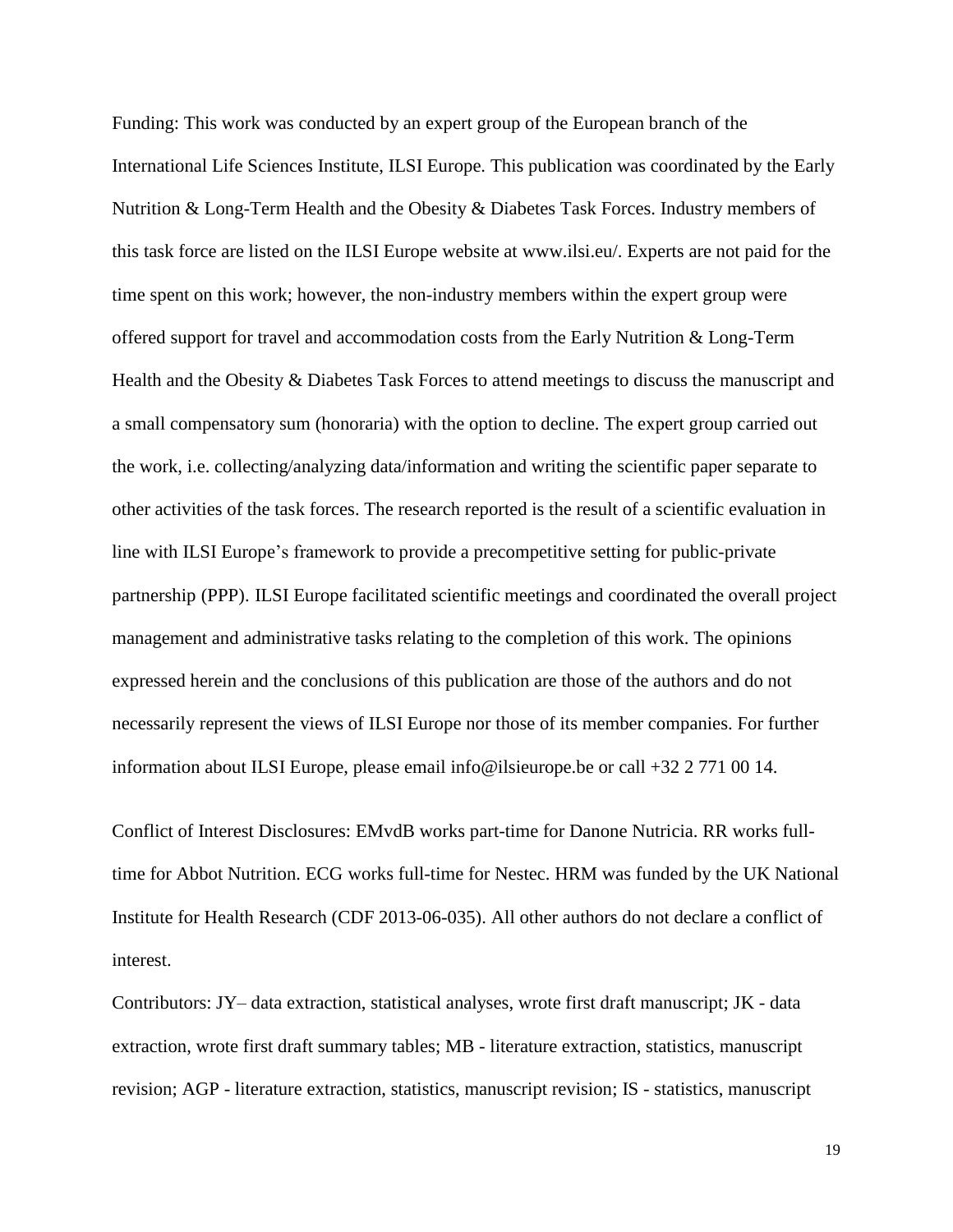revision; IG - statistics, manuscript revision ; EH – data extraction, GRADE assessments; EMvdB – concept and design, data extraction, manuscript review; ECG – concept and design, data extraction, manuscript review; SH – concept and design, data extraction, manuscript review; MH - concept and design, draft manuscript evaluation; KL – concept and design, data extraction, critical review for intellectual content; SFO – concept and design, data extraction, manuscript review; LP – concept and design, manuscript review; RR – concept and design, data extractions, revised draft manuscript; PR – concept and design, data extraction, revised draft manuscript; LvL – data extraction, contribution to draft summary tables; BS – data extraction, critical review for intellectual content, HM – concept and design, data extraction, revised draft manuscripts; RC – literature extraction, statistical analyses, revised draft manuscript, RC is the guarantor of these data.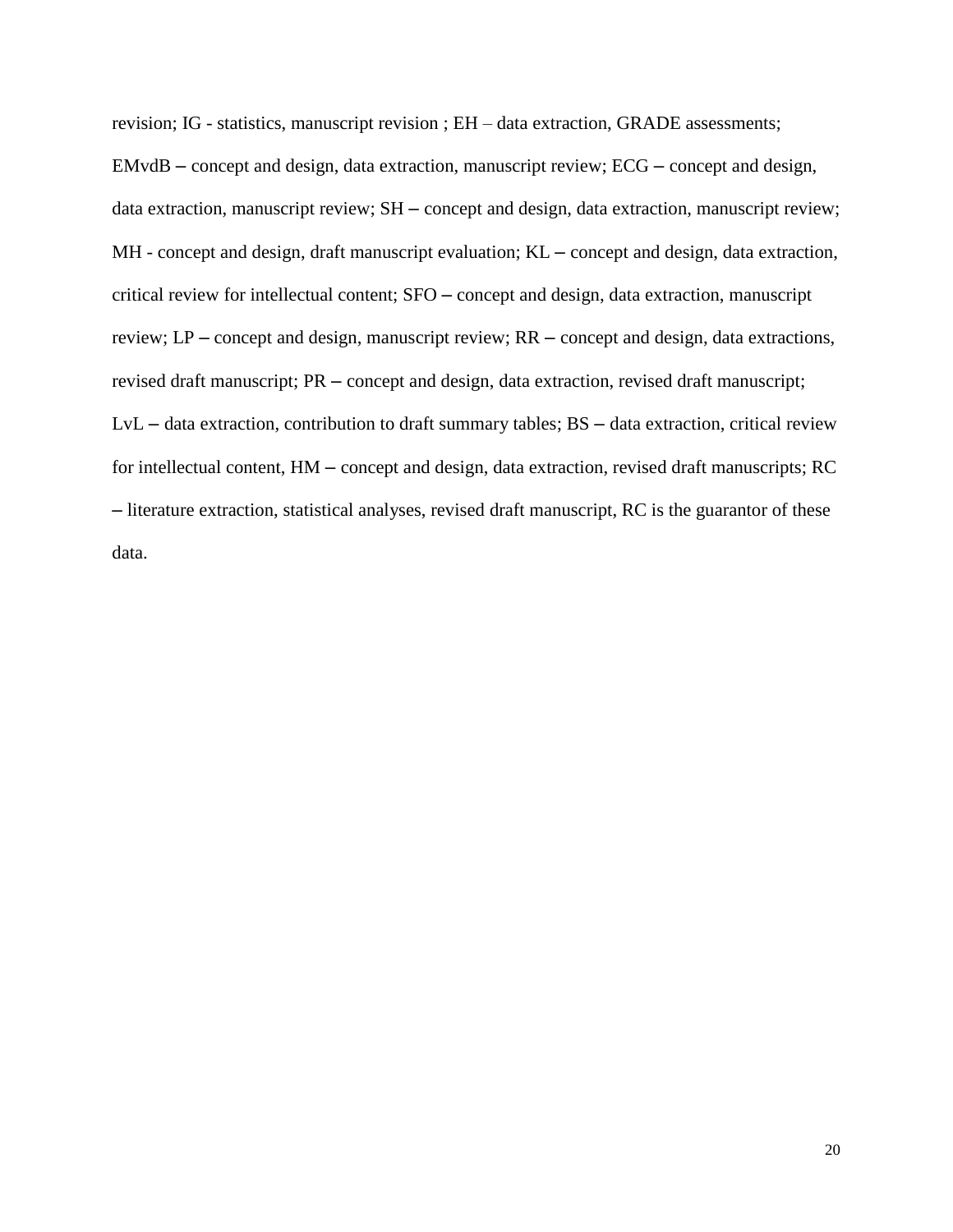# **Figure Legends**

**Figure 1: Forest plot of birthweight for modified dietary interventions compared to control diets in women with gestational diabetes**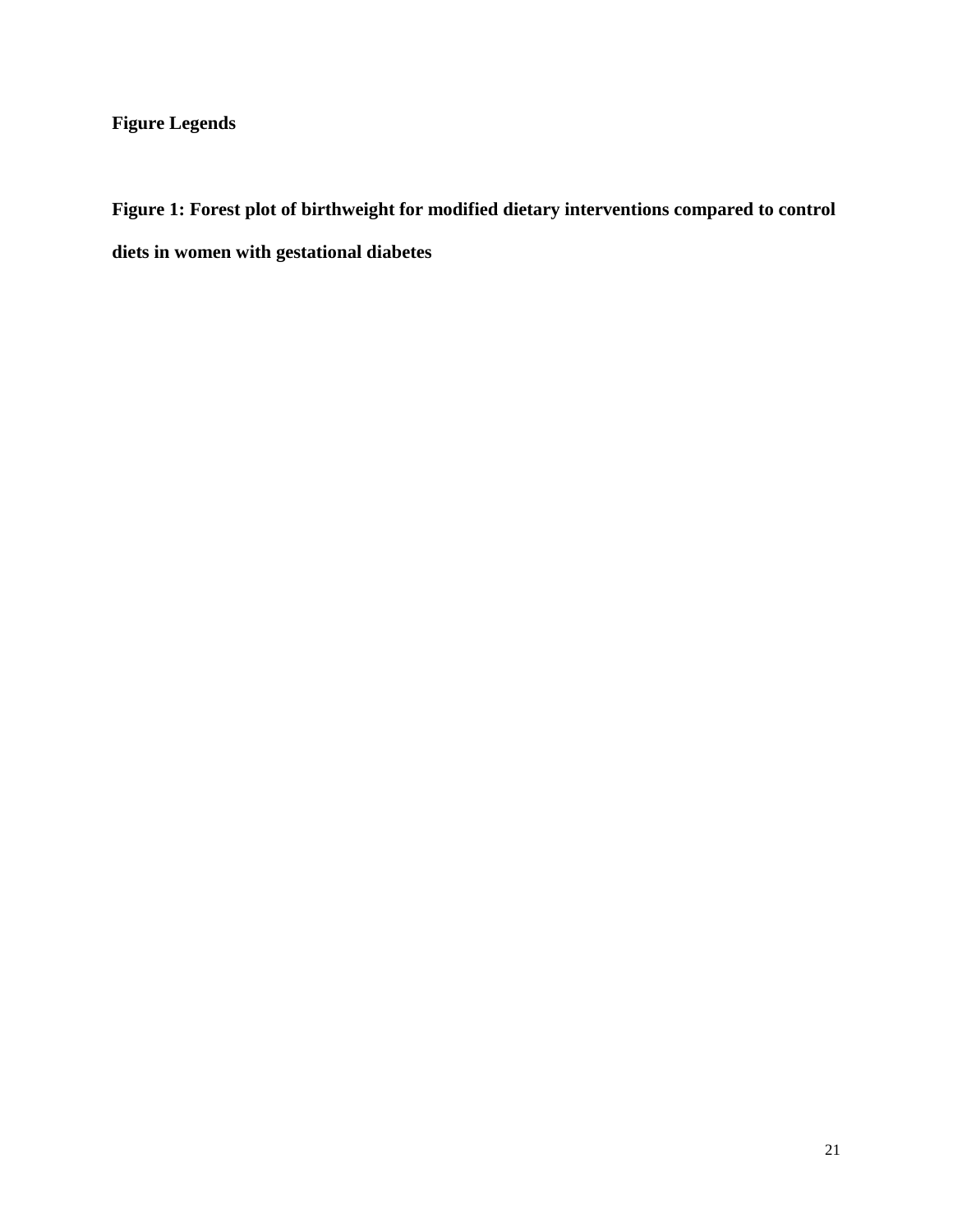### **References**

1. Guariguata L, Linnenkamp U, Beagley J, Whiting DR, Cho NH: Global estimates of the prevalence of hyperglycaemia in pregnancy. Diabetes Res Clin Pract 2014;103:176-185 2. Landon MB, Spong CY, Thom E, Carpenter MW, Ramin SM, Casey B, Wapner RJ, Varner MW, Rouse DJ, Thorp JM, Jr., Sciscione A, Catalano P, Harper M, Saade G, Lain KY, Sorokin Y, Peaceman AM, Tolosa JE, Anderson GB, Eunice Kennedy Shriver National Institute of Child H, Human Development Maternal-Fetal Medicine Units N: A multicenter, randomized trial of treatment for mild gestational diabetes. N Engl J Med 2009;361:1339-1348

3. HAPO Study Cooperative Research Group, Metzger BE, Lowe LP, Dyer AR, Trimble ER, Chaovarindr U, Coustan DR, Hadden DR, McCance DR, Hod M, McIntyre HD, Oats JJ, Persson B, Rogers MS, Sacks DA: Hyperglycemia and adverse pregnancy outcomes. N Engl J Med 2008;358:1991-2002

4. Silverman BL, Rizzo TA, Cho NH, Metzger BE: Long-term effects of the intrauterine environment. The Northwestern University Diabetes in Pregnancy Center. Diabetes Care 1998;21 Suppl 2:B142-149

5. Bellamy L, Casas JP, Hingorani AD, Williams D: Type 2 diabetes mellitus after gestational diabetes: a systematic review and meta-analysis. Lancet 2009;373:1773-1779

6. Boney CM, Verma A, Tucker R, Vohr BR: Metabolic syndrome in childhood: association with birth weight, maternal obesity, and gestational diabetes mellitus. Pediatrics 2005;115:e290- 296 291p

7. Koletzko B, Brands B, Chourdakis M, Cramer S, Grote V, Hellmuth C, Kirchberg F, Prell C, Rzehak P, Uhl O, Weber M: The Power of Programming and the EarlyNutrition project: opportunities for health promotion by nutrition during the first thousand days of life and beyond. Ann Nutr Metab 2014;64:187-196

8. American Diabetes Association: 13. Management of Diabetes in Pregnancy. Diabetes Care 2017;40:S114-S119

9. Metzger BE, Buchanan TA, Coustan DR, de Leiva A, Dunger DB, Hadden DR, Hod M, Kitzmiller JL, Kjos SL, Oats JN, Pettitt DJ, Sacks DA, Zoupas C: Summary and recommendations of the Fifth International Workshop-Conference on Gestational Diabetes Mellitus. Diabetes Care 2007;30 Suppl 2:S251-260

10. Diabetes in pregnancy: management from preconception to the postnatal period [article online], 25 February 2015. Available from [https://www.nice.org.uk/guidance/ng3.](https://www.nice.org.uk/guidance/ng3)

11. Canadian Diabetes Association Clinical Practice Guidelines Expert Committee, Thompson

D, Berger H, Feig D, Gagnon R, Kader T, Keely E, Kozak S, Ryan E, Sermer M, Vinokuroff C: Diabetes and pregnancy. Can J Diabetes 2013;37 Suppl 1:S168-183

12. Hernandez TL, Pelt RE, Anderson MA, Reece MS, Reynolds RM, Houssaye BA, Heerwagen

M, Donahoo WT, Daniels LJ, Chartier-Logan C, Janssen RC, Friedman JE, Barbour LA:

Women With Gestational Diabetes Mellitus Randomized to a Higher-Complex

Carbohydrate/Low-Fat Diet Manifest Lower Adipose Tissue Insulin Resistance, Inflammation, Glucose, and Free Fatty Acids: A Pilot Study. In *Diabetes Care*, 2016, p. 39-42

13. Moses RG, Barker M, Winter M, Petocz P, Brand-Miller JC: Can a Low-Glycemic Index Diet Reduce the Need for Insulin in Gestational Diabetes Mellitus? A randomized trial. Diabetes Care 2009;32:996-1000

14. Sarathi V, Kolly A, Chaithanya Hulivana B, Dwarakanath Chinthamani S: Effect of Soya based Protein Rich Diet on Glycaemic Parameters and Thyroid Function Tests in Women with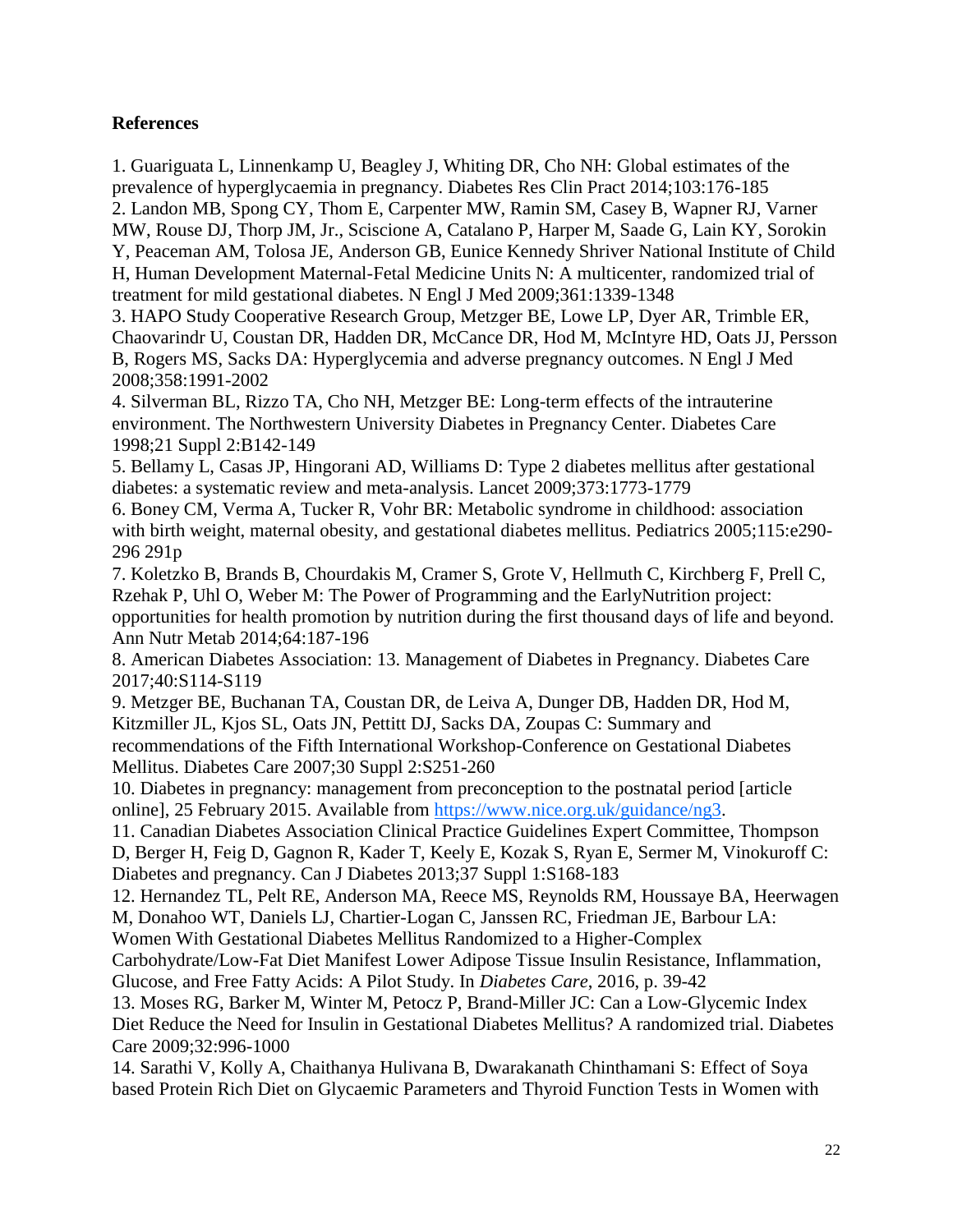Gestational Diabetes Mellitus. In *Romanian Journal of Diabetes Nutrition and Metabolic Diseases*, 2016, p. 201

15. Wei J, Heng W, Gao J: Effects of Low Glycemic Index Diets on Gestational Diabetes Mellitus: A Meta-Analysis of Randomized Controlled Clinical Trials. Medicine (Baltimore) 2016;95:e3792-e3792 3791p

16. Viana LV, Gross JL, Azevedo MJ: Dietary Intervention in Patients With Gestational Diabetes Mellitus: A Systematic Review and Meta-analysis of Randomized Clinical Trials on Maternal and Newborn Outcomes. Diabetes Care 2014;37:3345-3355

17. Han S, Middleton P, Shepherd E, Van Ryswyk E, Crowther CA: Different types of dietary advice for women with gestational diabetes mellitus. Cochrane Database Syst Rev 2017;2:CD009275

18. Akbari M, Mosazadeh M, Lankarani KB, Tabrizi R, Samimi M, Karamali M, Jamilian M, Kolahdooz F, Asemi Z: The Effects of Vitamin D Supplementation on Glucose Metabolism and Lipid Profiles in Patients with Gestational Diabetes: A Systematic Review and Meta-Analysis of Randomized Controlled Trials. Horm Metab Res 2017;49:647-653

19. Taylor BL, Woodfall GE, Sheedy KE, O'Riley ML, Rainbow KA, Bramwell EL, Kellow NJ: Effect of Probiotics on Metabolic Outcomes in Pregnant Women with Gestational Diabetes: A Systematic Review and Meta-Analysis of Randomized Controlled Trials. Nutrients 2017;9:1-13 20. Higgins JPT, Green S (editors): *Cochrane Handbook for Systematic Reviews of Interventions Version 5.1.0 [updated March 2011]. The Cochrane Collaboration, 2011. Available from*  <http://handbook.cochrane.org/>*.*

21. Asemi Z, Tabassi Z, Samimi M, Fahiminejad T, Esmaillzadeh A: Favourable effects of the Dietary Approaches to Stop Hypertension diet on glucose tolerance and lipid profiles in gestational diabetes: a randomised clinical trial. Br J Nutr 2013;109:2024-2030

22. Asemi Z, Samimi M, Tabassi Z, Esmaillzadeh A: The effect of DASH diet on pregnancy outcomes in gestational diabetes: a randomized controlled clinical trial. Eur J Clin Nutr 2014;68:490-495

23. Bo S, Rosato R, Ciccone G, Canil S, Gambino R, Poala CB, Leone F, Valla A, Grassi G, Ghigo E, Cassader M, Menato G: Simple lifestyle recommendations and the outcomes of gestational diabetes. A 2x2 factorial randomized trial. Diabetes Obes Metab 2014;16:1032-1035 24. Cypryk K, Kami?ska P, Kosi?ski M, Perty?ska-Marczewska M, Lewi?ski A: A comparison of the effectiveness, tolerability and safety of high and low carbohydrate diets in women with gestational diabetes. In *Endokrynol Pol*, 2007, p. 314-319

25. Grant SM, Wolever TMS, O'Connor DL, Nisenbaum R, Josse RG: Effect of a low glycaemic index diet on blood glucose in women with gestational hyperglycaemia. Diabetes Research and Clinical Practice 2011;91:15-22

26. Jamilian M, Asemi Z: The Effect of Soy Intake on Metabolic Profiles of Women With Gestational Diabetes Mellitus. J Clin Endocrinol Metab 2015;100:4654-4661 4658p

27. Lauszus FF, Rasmussen OW, Henriksen JE, Klebe JG, Jensen L, Lauszus KS, Hermansen K: Effect of a high monounsaturated fatty acid diet on blood pressure and glucose metabolism in women with gestational diabetes mellitus. Eur J Clin Nutr 2001;55:436-443 438p

28. Louie JC, Markovic TP, Perera N, Foote D, Petocz P, Ross GP, Brand-Miller JC: A randomized controlled trial investigating the effects of a low-glycemic index diet on pregnancy outcomes in gestational diabetes mellitus. Diabetes Care 2011;34:2341-2346 2346p 29. Ma W-J, Huang Z-H, Huang B-X, Qi B-H, Zhang Y-J, Xiao B-X, Li Y-H, Chen L, Zhu H-L: Intensive low-glycaemic-load dietary intervention for the management of glycaemia and serum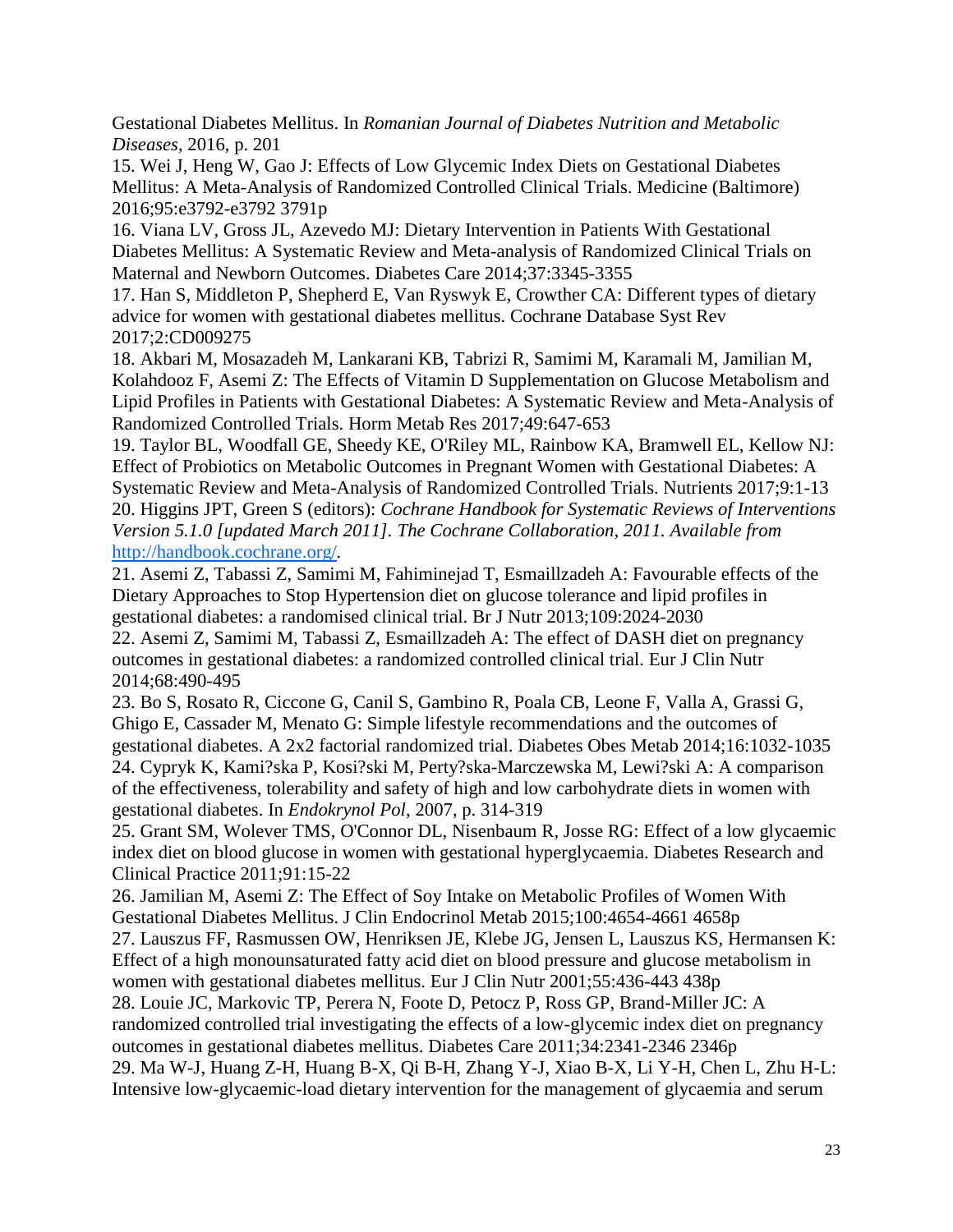lipids among women with gestational diabetes: a randomized control trial. Public Health Nutr 2015;18:1506-1513 1508p

30. Moreno-Castilla C, Hernandez M, Bergua M, Alvarez MC, Arce MA, Rodriguez K, Martinez-Alonso M, Iglesias M, Mateu M, Santos MD, Pacheco LR, Blasco Y, Martin E, Balsells N, Aranda N, Mauricio D: Low-Carbohydrate Diet for the Treatment of Gestational Diabetes Mellitus A randomized controlled trial. Diabetes Care 2013;36:2233-2238

31. Rae A, Bond D, Evans S, North F, Roberman B, Walters B: A randomised controlled trial of dietary energy restriction in the management of obese women with gestational diabetes. Aust N Z J Obstet Gynaecol 2000;40:416-422

32. Reece EA, Hagay Z, Gay LJ, O'Connor T, DeGennaro N, Homko CJ: A randomized clinical trial of a fiber-enriched diabetic diet vs. the standard American Diabetes Associationrecommended diet in the management of diabetes mellitus in pregnancy. In *Journal of maternalfetal investigation*, 1995, p. 8-12

33. Valentini R, Dalfra MG, Masin M, Barison A, Marialisa M, Pegoraro E, Lapolla A: A pilot study on dietary approaches in multiethnicity: two methods compared. Int J Endocrinol 2012;2012:985136

34. Wang H, Jiang H, Yang L, Zhang M: Impacts of dietary fat changes on pregnant women with gestational diabetes mellitus: a randomized controlled study. Asia Pac J Clin Nutr 2015;24:58-64 35. Yao J, Cong L, Zhu BL, Wang T: Effect of dietary approaches to stop hypertension diet plan on pregnancy outcome patients with gestational diabetes mellitus. Bangladesh J Pharmacol 2015;10:732-738

36. Asemi Z, Samimi M, Tabassi Z, Sabihi SS, Esmaillzadeh A: A randomized controlled clinical trial investigating the effect of DASH diet on insulin resistance, inflammation, and oxidative stress in gestational diabetes. Nutrition 2013;29:619-624

37. Louie JCY, Markovic TP, Perera N, Foote D, Petocz P, Ross GP, Brand-Miller JC: A Randomized Controlled Trial Investigating the Effects of a Low-Glycemic Index Diet on Pregnancy Outcomes in Gestational Diabetes Mellitus. Diabetes Care 2011;34:2341-2346 38. Sovio U, Murphy HR, Smith GC: Accelerated Fetal Growth Prior to Diagnosis of Gestational Diabetes Mellitus: A Prospective Cohort Study of Nulliparous Women. Diabetes Care 2016;39:982-987

39. Esposito K, Maiorino MI, Ciotola M, Di Palo C, Scognamiglio P, Gicchino M, Petrizzo M, Saccomanno F, Beneduce F, Ceriello A, Giugliano D: Effects of a Mediterranean-style diet on the need for antihyperglycemic drug therapy in patients with newly diagnosed type 2 diabetes: a randomized trial. Ann Intern Med 2009;151:306-314

40. Canadian Diabetes Association Clinical Practice Guidelines Expert Committee. Canadian Diabetes Association 2008 clinical practice guidelines for the prevention and management of diabetes in Canada Can J Diabetes 2008 2008:S1-S201

41. Hoffman L, Nolan C, Wilson JD, Oats JJ, Simmons D: Gestational diabetes mellitus- management guidelines. The Australasian Diabetes in Pregnancy Society. Med J Aust 1998;169:93-97

42. Obstrics Unit of Obstetrics and Gynecology Branch, Chinese Medical Association. Guidelines for recommendations of clinical diagnosis and treatment fro GDM Chin J Pract Gynecol Obstet 2007;23

43. Gynecologists ACoOa: Gestational Diabetes. In *ACOG practice bulletin no 137* Washington, DC 2013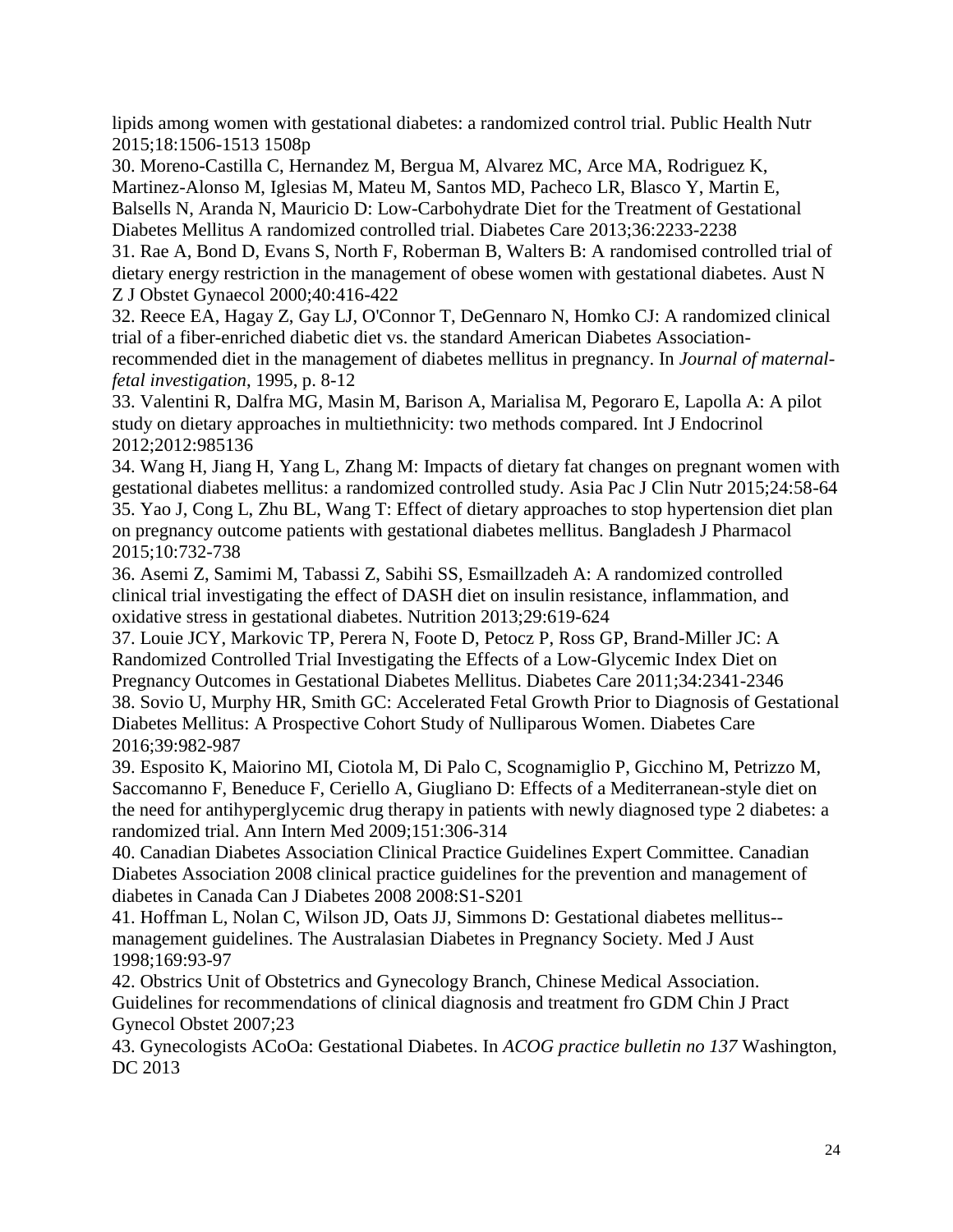44. Ricart W, Lopez J, Mozas J, Pericot A, Sancho MA, Gonzalez N, Balsells M, Luna R, Cortazar A, Navarro P, Ramirez O, Flandez B, Pallardo LF, Hernandez A, Ampudia J, Fernandez-Real JM, Corcoy R, Spanish Group for the Study of the Impact of C, Coustan GDMt: Potential impact of American Diabetes Association (2000) criteria for diagnosis of gestational diabetes mellitus in Spain. Diabetologia 2005;48:1135-1141

45. Metzger BE: Summary and recommendations of the Third International Workshop-Conference on Gestational Diabetes Mellitus. Diabetes 1991;40 Suppl 2:197-201

46. American Diabetes Association: Diagnosis and classification of diabetes mellitus. Diabetes Care 2014;37 Suppl 1:S81-90

47. International Association of Diabetes and Pregnancy Study Groups Consensus, Metzger BE, Gabbe SG, Persson B, Buchanan TA, Catalano PA, Damm P, Dyer AR, Leiva A, Hod M, Kitzmiler JL, Lowe LP, McIntyre HD, Oats JJ, Omori Y, Schmidt MI: International association of diabetes and pregnancy study groups recommendations on the diagnosis and classification of hyperglycemia in pregnancy. Diabetes Care 2010;33:676-682

48. Martin FI: The diagnosis of gestational diabetes. Ad Hoc Working Party. Med J Aust 1991;155:112

49. Metzger BE, Coustan DR: Summary and recommendations of the Fourth International Workshop-Conference on Gestational Diabetes Mellitus. The Organizing Committee. Diabetes Care 1998;21 Suppl 2:B161-167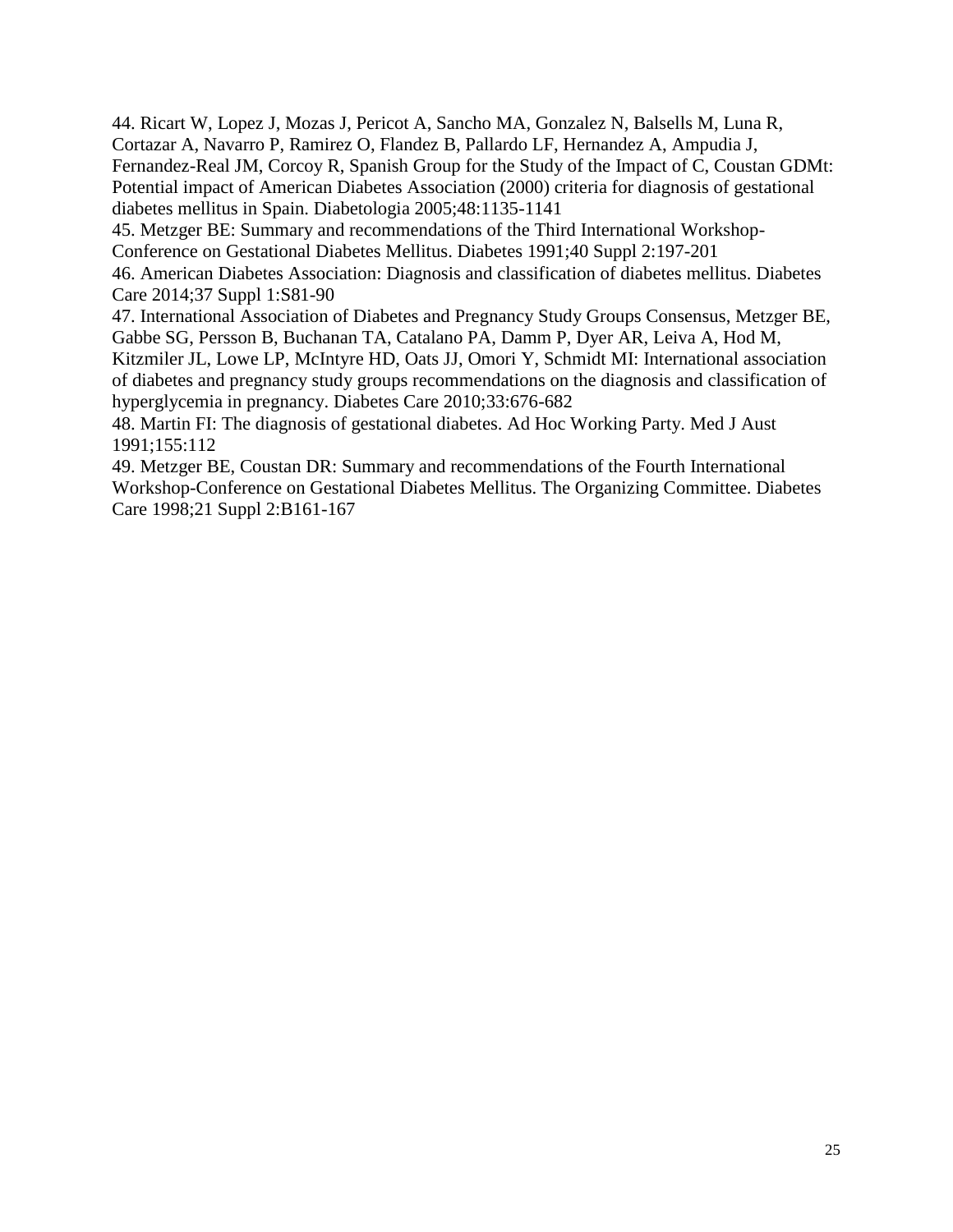# **Table 1**: Characteristics of studies included

| Author,                      | <b>Country</b> | $\mathbf n$ | <b>Estimated</b>          | <b>Definition of</b>                  | <b>Duration of</b>      | <b>Gestational age</b>    | <b>Baseline Body Mass</b>                 | <b>Mean Maternal</b>          | <b>Dietary Intervention</b>     | Diet Composition*                      |
|------------------------------|----------------|-------------|---------------------------|---------------------------------------|-------------------------|---------------------------|-------------------------------------------|-------------------------------|---------------------------------|----------------------------------------|
| year                         |                |             | sample size               | <b>Gestational</b><br><b>Diabetes</b> | dietary<br>intervention | in weeks at<br>enrollment | Index in $\text{kg/m}^2$<br>$mean \pm SD$ | Age in years<br>$mean \pm SD$ |                                 |                                        |
|                              |                |             |                           |                                       |                         | $mean \pm SD$ )           |                                           |                               |                                 |                                        |
| Low Glycemic Index (GI) Diet |                |             |                           |                                       |                         |                           |                                           |                               |                                 |                                        |
| Grant, 2011                  | Canada         | 47          | 50 to detect a            | Canadian                              | 28 weeks until          | <b>Control: 29±2.35</b>   | <b>Control:</b> 26±4.69                   | Control: $34\pm0.46$          | Low GI: Women                   | Control: GI:                           |
| (25)                         |                |             | $0.6$ mmol/L              | <b>Diabetes</b>                       | delivery                | Intervention†:            | Intervention:                             | <b>Intervention:</b>          | were provided with a            | $125.0 \pm 0.8.8$                      |
|                              |                |             | difference in             | Association,                          |                         | $29 \pm 3.21$             | $27\pm4.58$ (Pre-                         | $34 \pm 5.16$                 | list of starch choices          | <b>Intervention: GI:</b>               |
|                              |                |             | capillary                 | 2008 (40)                             |                         |                           | pregnancy)                                |                               | specific to either              | $49.0 \pm 0.8$                         |
|                              |                |             | glucose; n not            |                                       |                         |                           |                                           |                               | intervention (low GI)           |                                        |
| Louie, 2011                  | Australia      | 99          | achieved<br>120 to detect | Australasian                          | Randomization           | Control:                  | Control: $24.1 \pm 5.7$                   | <b>Control:</b> 32.4±4.5      | or control<br>Low GI: Target GI | <b>Control: Energy</b>                 |
| (28)                         |                |             | a 260g                    | Diabetes in                           | until delivery          | $29.7 \pm 3.5$            | <b>Intervention:</b>                      | Intervention:                 | $\leq$ 50 but otherwise         | 1934±465; Carb                         |
|                              |                |             | difference in             | Pregnancy                             |                         | <b>Intervention:</b>      | $23.9 \pm 4.4$ (Pre-                      | $34 \pm 4.1$                  | similar composition             | 40.3±8.3; Protein                      |
|                              |                |             | birth weight              | Society                               |                         | $29 + 4.0$                | pregnancy)                                |                               | to the control diet             | $22.2 \pm 7.5$ ; Fat                   |
|                              |                |             | (stopped early            | criteria (41)                         |                         |                           |                                           |                               |                                 | $35.1 \pm 16.9$ ; GI                   |
|                              |                |             | because of                |                                       |                         |                           |                                           |                               |                                 | $105.0 \pm 25.92$                      |
|                              |                |             | smaller than              |                                       |                         |                           |                                           |                               |                                 | <b>Intervention: Energy</b>            |
|                              |                |             | expected SD)              |                                       |                         |                           |                                           |                               |                                 | 1836±403; Carb                         |
|                              |                |             |                           |                                       |                         |                           |                                           |                               |                                 | 38.7±8.3; Protein                      |
|                              |                |             |                           |                                       |                         |                           |                                           |                               |                                 | 23.4 $\pm$ 5.8; Fat                    |
|                              |                |             |                           |                                       |                         |                           |                                           |                               |                                 | $34.9 \pm 11.0$ ; GI<br>$47.0 \pm 6.5$ |
| Ma, 2015                     | China          | 95          | Not reported              | Chinese                               | 24-26 weeks until       | Control:                  | Control: 21.15±2.75                       | Control: $30.0 \pm 3.5$       | Low GI: Women                   | <b>Control: Energy</b>                 |
| (29)                         |                |             |                           | Medical                               | delivery                | $27.9 \pm 1.1$            | <b>Intervention:</b> 21.90 $\pm$          | <b>Intervention:</b>          | provided with an                | 2030±215; Carb                         |
|                              |                |             |                           | Association                           |                         | <b>Intervention:</b>      | 3.14 (Pre-pregnancy)                      | $30.1 \pm 3.8$                | exchange list for               | 49.8±6.8; Protein                      |
|                              |                |             |                           | and American                          |                         | $27.5 \pm 1.1$            |                                           |                               | starch choices                  | $18.8 \pm 2.5$ ; Fat                   |
|                              |                |             |                           | <b>Diabetes</b>                       |                         |                           |                                           |                               | specific to either              | $31.8 \pm 3.8$ ;GI                     |
|                              |                |             |                           | Association                           |                         |                           |                                           |                               | intervention (low GI)           | $135.9 \pm 19.0$                       |
|                              |                |             |                           | (42)                                  |                         |                           |                                           |                               | or control                      | <b>Intervention: Energy</b>            |
|                              |                |             |                           |                                       |                         |                           |                                           |                               |                                 | 2006±215; Carb                         |
|                              |                |             |                           |                                       |                         |                           |                                           |                               |                                 | 48.56±7.; Protein                      |
|                              |                |             |                           |                                       |                         |                           |                                           |                               |                                 | 18.9±2.9; Fat                          |
|                              |                |             |                           |                                       |                         |                           |                                           |                               |                                 | $32.1 \pm 4.1$ ; GI                    |
|                              |                |             |                           |                                       |                         |                           |                                           |                               |                                 | $50.1 \pm 2.2$                         |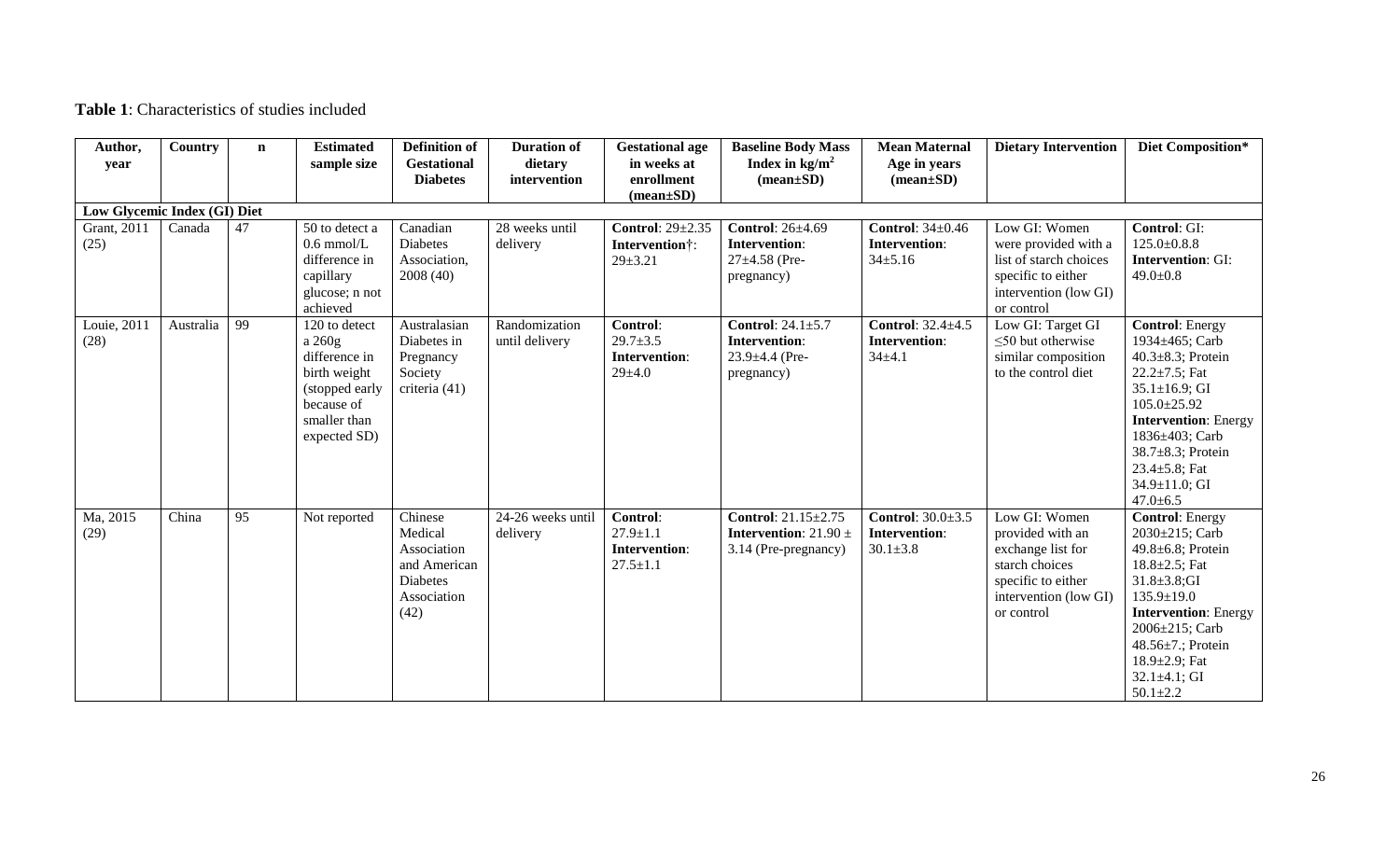| Moses,<br>2009(13) | Australia | 63              | Not reported                                                                         | Australasian<br>Diabetes in<br>Pregnancy<br>Society (41)                                                                                                                   | 28-32 weeks until<br>delivery | <b>Control:</b><br>$29.9 \pm 1.11$<br><b>Intervention:</b><br>$30.3 \pm 1.11$ | <b>Control:</b> 32.8±7.92<br>Intervention:<br>$32.0\pm 6.68$ (At<br>enrolment)      | Control: 31.3±4.52<br><b>Intervention:</b><br>$30.8 \pm 3.90$      | Low GI: Women<br>asked to avoid<br>specific high GI<br>foods and were<br>provided with a<br>booklet outlining<br>carb choices                                 | <b>Control: Energy</b><br>1656±433; Carb<br>36.2±8.2; Protein<br>24.0±4.4; Fat<br>$34.3 + 9.9$<br><b>Intervention: Energy</b><br>1713±368; Carb<br>36.7±6.1; Protein<br>23.9±3.9; Fat<br>33.4 $\pm$ 6.12; GI<br>$48.0{\pm}5.0$       |
|--------------------|-----------|-----------------|--------------------------------------------------------------------------------------|----------------------------------------------------------------------------------------------------------------------------------------------------------------------------|-------------------------------|-------------------------------------------------------------------------------|-------------------------------------------------------------------------------------|--------------------------------------------------------------------|---------------------------------------------------------------------------------------------------------------------------------------------------------------|--------------------------------------------------------------------------------------------------------------------------------------------------------------------------------------------------------------------------------------|
|                    |           |                 | <b>DASH (Dietary Approaches to Stop Hypertension) Diet</b>                           |                                                                                                                                                                            |                               |                                                                               |                                                                                     |                                                                    |                                                                                                                                                               |                                                                                                                                                                                                                                      |
| Asemi,<br>2013(21) | Iran      | 34              | 32 for "key<br>variable<br>serum HDL"                                                | 50g glucose<br>challenge<br>$>140$ mg/dl<br>$\rightarrow 100g$<br>OGTT; GDM<br>if $2+$ fasting<br>$>95$ mg/dl, 1<br>hr 180 mg/dl,<br>2 hr 155<br>mg/dl, 3hr<br>$140$ mg/dl | 4 weeks                       | Not reported                                                                  | Control: $31.4 \pm 5.7$<br>Intervention:<br>$29.0 \pm 3.2$ (At<br>enrolment)        | <b>Control: 29.4±6.2</b><br><b>Intervention:</b><br>$30.7 \pm 6.7$ | DASH diet: diet rich<br>in in fruit, vegetables,<br>whole grains and<br>low-fat dairy; low in<br>saturated fats,<br>cholesterol, refined<br>grains and sweets | <b>Control: Energy</b><br>$2392 \pm 161$ ; Carb<br>54.0±6.9; Protein<br>$17.6 \pm 2.8$ ; Fat<br>$29.3 \pm 5.6$<br><b>Intervention: Energy</b><br>$2400 \pm 25$ ; Carb<br>66.8±2.2; Protein<br>$16.8 \pm 1.2$ ; Fat<br>$17.6 \pm 0.9$ |
| Asemi,<br>2014(22) | Iran      | $\overline{52}$ | 42 to detect a<br>75g difference<br>in birth<br>weight                               | As above                                                                                                                                                                   | 4 weeks                       | Control:<br>$25.9 \pm 1.4$<br><b>Intervention:</b><br>$25.8 \pm 1.4$          | Control: $31\pm4.9$<br><b>Intervention:</b><br>$29.2 \pm 3.5$ (At<br>enrolment)     | <b>Control:</b> 30.7±6.3<br><b>Intervention:</b><br>$31.9 \pm 6.1$ | DASH diet (same as<br>above)                                                                                                                                  | <b>Control: Energy</b><br>$2352 \pm 163$ ; Carb<br>54.2±37.1; Protein<br>18.2 $\pm$ 3.4; Fat<br>$28.5 \pm 5.6$<br><b>Intervention: Energy</b><br>2407±30; Carb<br>66.4 $\pm$ 2.04; Protein<br>$17.0 \pm 1.3$ ; Fat<br>$17.4 \pm 1.0$ |
| Yao, 2015<br>(35)  | China     | $\overline{33}$ | $\overline{42}$ to detect a<br>75g difference<br>in birth<br>weight; not<br>achieved | 50g glucose<br>challenge $\rightarrow$<br>100g OGTT<br>results with 2 <sup>+</sup><br>of: fasting<br>$>95$ mg/dL, 1-<br>hour $\geq$ 180                                    | 4 weeks                       | Control:<br>$25.7 \pm 1.3$<br><b>Intervention:</b><br>$26.9 \pm 1.4$          | Control: $30.9 \pm 3.6$<br><b>Intervention:</b><br>$30.2 \pm 4.1$ (At<br>enrolment) | Control: 28.3±5.1<br><b>Intervention:</b><br>$30.7 \pm 5.6$        | DASH diet (same as<br>above)                                                                                                                                  | <b>Control: Energy</b><br>2386±174; Carb<br>52.3±7.2; Protein<br>$18.0 \pm 3.3$ ; Fat<br>$28.3 \pm 5.1$<br><b>Intervention: Energy</b><br>2408±54; Carb                                                                              |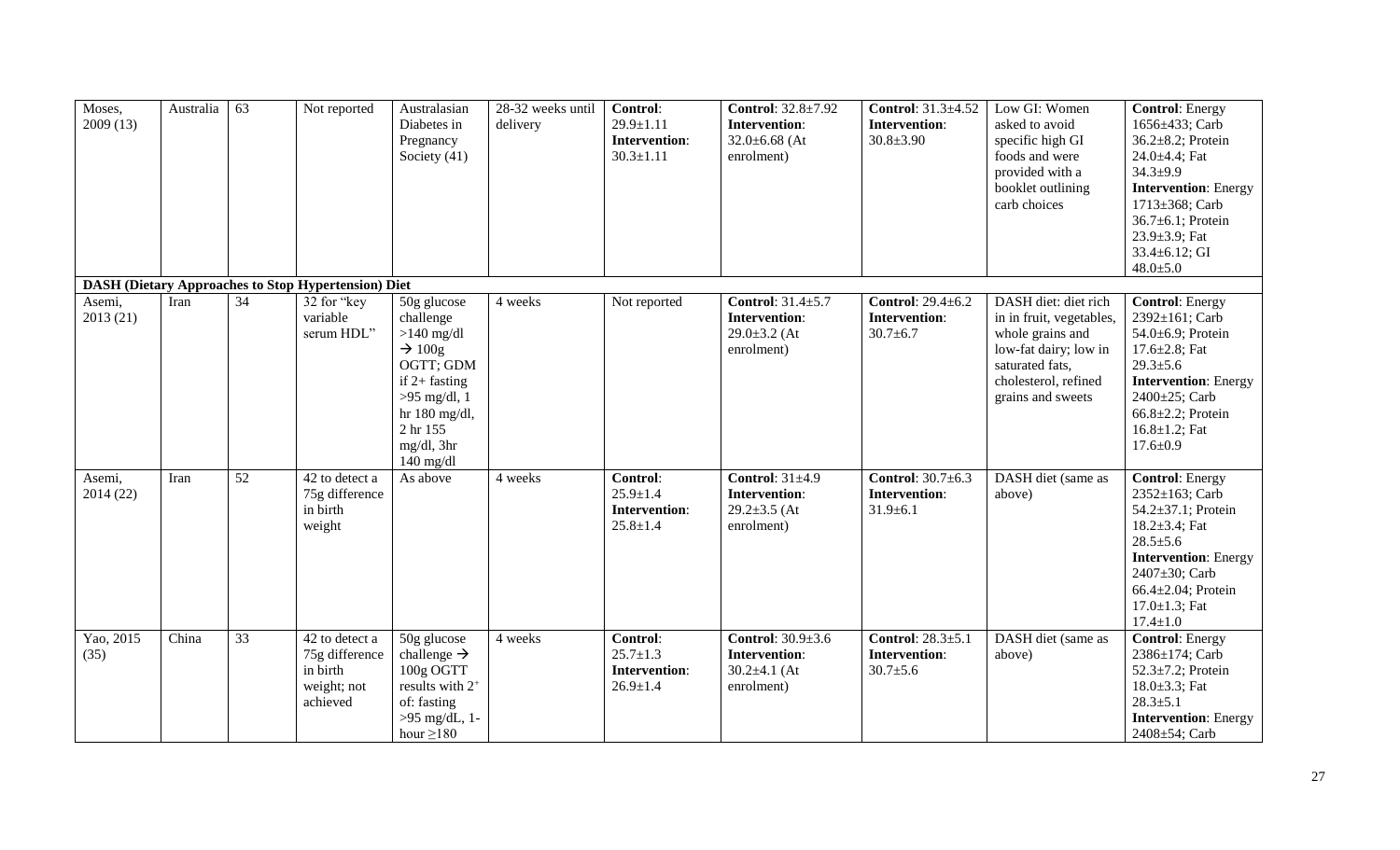| <b>Low Carbohydrate Diets</b>       |            |                 |                                                                | mg/dL, 2-hour<br>$\geq$ 155 mg/dL<br>and 3-hour<br>$\geq$ 140 mg/dL              |                                   |                                                                         |                                                                                 |                                                             |                                                                                                                                                                                               | 66.7 $\pm$ 2.3; Protein<br>$16.9 \pm 1.2$ ; Fat<br>$17.17 \pm 1.16$                                                                                                                                                   |
|-------------------------------------|------------|-----------------|----------------------------------------------------------------|----------------------------------------------------------------------------------|-----------------------------------|-------------------------------------------------------------------------|---------------------------------------------------------------------------------|-------------------------------------------------------------|-----------------------------------------------------------------------------------------------------------------------------------------------------------------------------------------------|-----------------------------------------------------------------------------------------------------------------------------------------------------------------------------------------------------------------------|
| Cypryk,<br>2007(24)                 | Poland     | $\overline{30}$ | Not reported                                                   | WHO criteria                                                                     | 2 weeks                           | $29.2 \pm 5.4$                                                          | Not reported                                                                    | $28.7 \pm 3.7$                                              | Low (intervention) vs<br>high carb (45% vs<br>60% of total energy,<br>respectively)                                                                                                           | <b>‡Control</b> : Carb 60%;<br>Protein 25%; Fat<br>15% ‡Intervention:<br>Carb 45%; Protein<br>25%; Fat 30%                                                                                                            |
| Hernández,<br>2016(12)              | <b>USA</b> | 12              | Pilot study to<br>estimate SD                                  | Carpenter and<br>Coustan<br>Criteria (43)                                        | $30-31$ weeks until<br>delivery   | Control§:<br>$31.7 \pm 2.45$<br><b>Intervention:</b><br>$31.2 \pm 0.98$ | Control: 34.3±3.92<br><b>Intervention:</b><br>33.4 $\pm$ 3.43 (At<br>enrolment) | Control: $30\pm2.45$<br><b>Intervention:</b><br>$28 + 4.90$ | Low carb<br>(intervention) vs<br>higher-complex<br>carbohydrate/lower<br>fat                                                                                                                  | <b>‡Control</b> : Carb 60%;<br>Protein 15%; Fat<br>25% ‡Intervention:<br>Carb 40%; Protein<br>15%; Fat 45%                                                                                                            |
| Moreno-<br>Castilla,<br>2013(30)    | Spain      | 152             | 152 to detect<br>a 22%<br>difference in<br>need for<br>insulin | 2006 National<br>Diabetes and<br>Pregnancy<br>Clinical<br>Guidelines<br>(44; 45) | $\leq$ 35 weeks until<br>delivery | Control:<br>$30.1 \pm 3.5$<br><b>Intervention:</b><br>$30.4 \pm 3.0$    | Control: 26.6±5.5<br><b>Intervention:</b><br>$25.4 \pm 5.7$ (Pre-<br>pregnancy) | <b>Control:</b> 32.1±4.4<br>Intervention:<br>$30.4 \pm 3.0$ | Low carbohydrate<br>(intervention) vs<br>control (40% vs 55%<br>of total diet energy as<br>carbohydrate)                                                                                      | Control: Energy<br>1800 minimum; Carb<br>55%; Protein 20%;<br>Fat 25%<br><b><i><u>‡Intervention</u></i></b><br>Energy 1800<br>minimum; Carb 40%;<br>Protein 20%; Fat<br>40%                                           |
| <b>Soy Protein Enrichment Diets</b> |            |                 |                                                                |                                                                                  |                                   |                                                                         |                                                                                 |                                                             |                                                                                                                                                                                               |                                                                                                                                                                                                                       |
| Jamilian,<br>2015 (26)              | Iran       | 68              | 56 (minimum<br>clinical<br>difference not<br>reported)         | One-step 75g<br>OGTT,<br>American<br><b>Diabetes</b><br>Association<br>(46)      | 6 weeks                           | Not reported                                                            | Control: $28.4 \pm 3.4$<br><b>Intervention:</b><br>$28.9{\pm}5.0$               | <b>Control:</b> 29.3±4.2<br>Intervention:<br>$28.2 \pm 4.6$ | Soya protein diet had<br>the same amount of<br>protein as control diet<br>but the protein<br>portion was made up<br>of 35% animal<br>protein, 35% soy<br>protein, 30% other<br>plant proteins | <b>Control: Energy</b><br>2426±191; Carb<br>54.6±7.1; Protein<br>$14.4 \pm 1.7$ ; Fat<br>$32.1 \pm 5.4$<br><b>Intervention: Energy</b><br>2308±194; Carb<br>54.6±7.3; Protein<br>$15.0 \pm 2.6$ ; Fat<br>$30.3 + 4.7$ |
| Sarathi,<br>2016(14)                | India      | 62              | Not reported                                                   | <b>IADPSG</b><br>criteria (47)                                                   | From diagnosis<br>until delivery  | Control:<br>$25.56 \pm 1.69$<br>Intervention:<br>$25.19 \pm 1.92$       | Not reported                                                                    | Control:<br>$29.17 \pm 3.38$<br>Intervention:<br>29.43±2.98 | Soya based protein<br>diet: 25% of cereal<br>part of high fiber<br>complex                                                                                                                    | Control: Energy<br>1600-2000; minimum<br>carb 175g;<br><b><i><u>iIntervention</u></i></b>                                                                                                                             |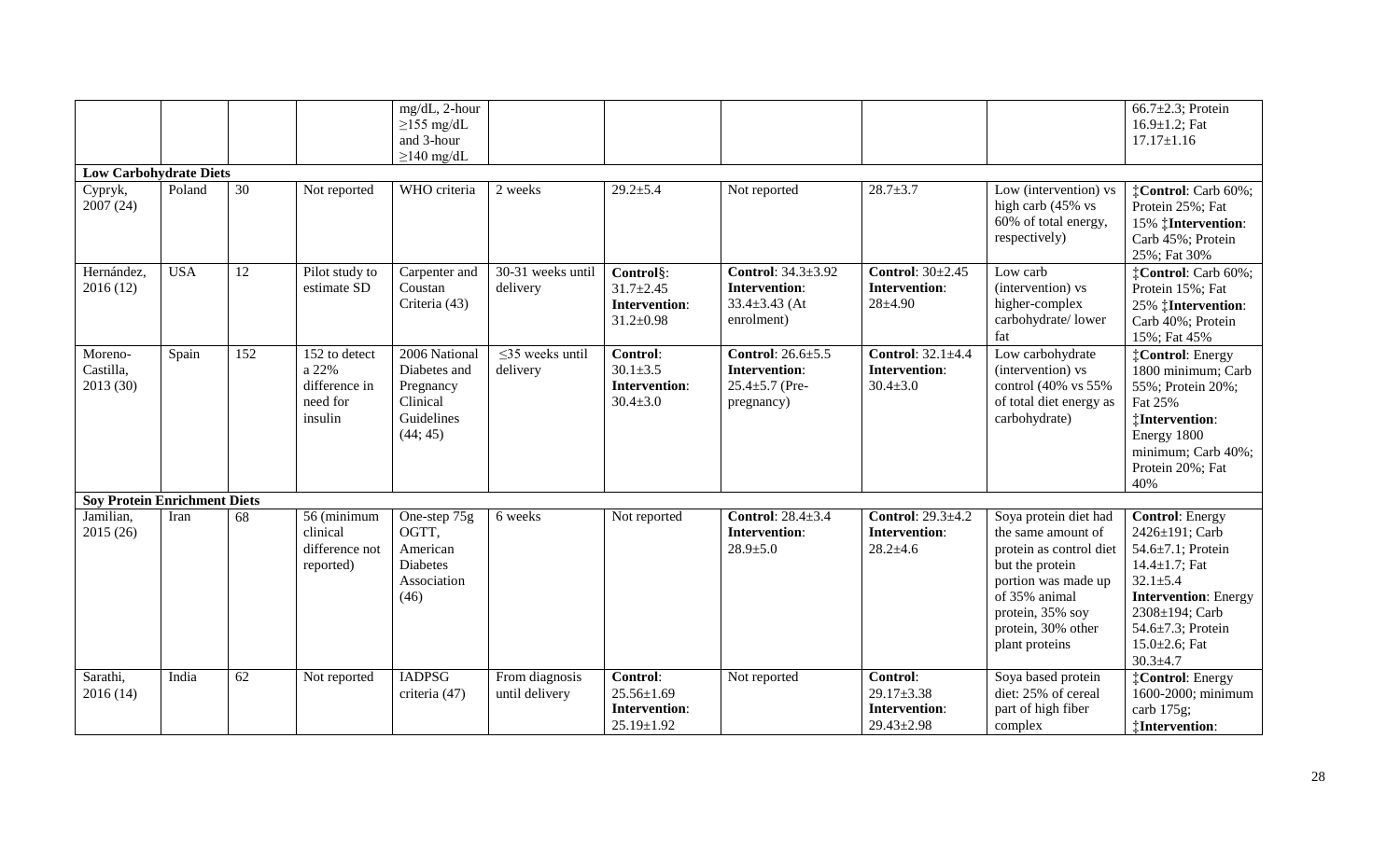|                                                        |           |                                             |                                                                                                                            |                                                                                               |                                   |                                                                        |                                                                                        |                                                                        | carbohydrates                                                                                                                                                         | Energy 1600-2000;                                                                                                                                                                                                      |
|--------------------------------------------------------|-----------|---------------------------------------------|----------------------------------------------------------------------------------------------------------------------------|-----------------------------------------------------------------------------------------------|-----------------------------------|------------------------------------------------------------------------|----------------------------------------------------------------------------------------|------------------------------------------------------------------------|-----------------------------------------------------------------------------------------------------------------------------------------------------------------------|------------------------------------------------------------------------------------------------------------------------------------------------------------------------------------------------------------------------|
|                                                        |           |                                             |                                                                                                                            |                                                                                               |                                   |                                                                        |                                                                                        |                                                                        | replaced with soya                                                                                                                                                    | minimum carb $175g$ ;                                                                                                                                                                                                  |
| <b>Fat Modification Diets</b><br>Lauszus,<br>2001 (27) | Denmark   | 27                                          | 20 to detect a<br>difference in<br>cholesterol of<br>$0.65$ mmol/l                                                         | 3-h 75 grams<br>OGTT, GDM<br>if $2^+$ glucose<br>> 3 SD above<br>the mean                     | 34 weeks until<br>delivery        | Not reported                                                           | <b>Control:</b> 32.2±5.61<br><b>Intervention:</b><br>$35.3 \pm 8.65$ (At<br>enrolment) | <b>Control: 29±3.74</b><br>Intervention:<br>$31 \pm 3.61$              | <b>High MUFA</b><br>(monounsaturated<br>fatty acids): source<br>was hybrid sunflower<br>oil with high content<br>oleic acid and snacks<br>of almonds and<br>hazelnuts | <b>Control: Energy</b><br>1727; Carb $50.0 \pm 3.6$ ;<br>Protein $19.0 \pm 3.6$ ; Fat<br>$30.0 \pm 7.2$<br><b>Intervention: Energy</b><br>1982; Carb 46±3.5;<br>Protein $16\pm3.5$ ; Fat<br>$37 + 3.5$                 |
| Wang, 2015<br>(34)                                     | China     | $\overline{84}$                             | Not reported                                                                                                               | <b>IADPSG</b><br>criteria (47)                                                                | $\sim$ 27 weeks until<br>delivery | Control:<br>$27.3 \pm 1.96$<br><b>Intervention:</b><br>$27.4 \pm 1.52$ | Control: $22.2 \pm 3.6$<br>Intervention:<br>$21.4 \pm 3.0$ (Pre-<br>pregnancy)         | <b>Control: 29.7±4.64</b><br><b>Intervention:</b><br>$30.3 \pm 4.17$   | Polyunsaturated fatty<br>acid meals (50-54%<br>carbohydrate, 31-<br>35% fat with 45-40g<br>sunflower oil)                                                             | <b>Control: Energy</b><br>1978±107; Carb<br>55.4±2.0; Protein<br>17.9±1.0; Fat<br>$26.7 \pm 1.3$<br><b>Intervention: Energy</b><br>1960±90; Carb<br>47.7±0.7; Protein<br>$18.0 \pm 0.7$ ; Fat<br>$34.3 \pm 0.2$        |
| <b>Other Diets</b>                                     |           |                                             |                                                                                                                            |                                                                                               |                                   |                                                                        |                                                                                        |                                                                        |                                                                                                                                                                       |                                                                                                                                                                                                                        |
| Bo, 2014<br>(23)                                       | Italy     | 99 in diet<br>study)<br>(total<br>$n=200$ ) | 200 to detect<br>a 10%<br>difference in<br>fasting<br>glucose<br>(based on<br>exercise<br>portion of<br>trial)             | 75g OGTT                                                                                      | 24-26 weeks until<br>delivery     | Not reported                                                           | <b>Control:</b> 26.8±4.1<br><b>Intervention:</b><br>$26.9 + 4.6$                       | Control: 33.9±5.3<br><b>Intervention:</b><br>$35.1 \pm 4.4$            | Behavioral dietary<br>recommendations:<br>individual<br>recommendations for<br>helping dietary<br>choices                                                             | <b>Control: Energy</b><br>2116±383; Carb<br>46.9±5.9; Protein<br>15.6 $\pm$ 2.6; Fat<br>$37.4 \pm 4.2$<br><b>Intervention: Energy</b><br>2156±286; Carb<br>47.8±4.9; Protein<br>$15.5 \pm 2.4$ ; Fat<br>$36.7 \pm 3.9$ |
| Rae, 2000<br>(31)                                      | Australia | 124                                         | 120 to detect<br>a decrease in<br>insulin use<br>from 40 to<br>15% and a<br>decrease in<br>macrosomia<br>from $25$ to $5%$ | OGTT fasting<br>glucose<br>$>5.4$ mmol/L<br>and/or 2 hour<br>glucose<br>$>7.9$ mmol/L<br>(48) | <36 weeks until<br>delivery       | Control:<br>$28.3 + 4.6$<br><b>Intervention:</b><br>$28.1 \pm 5.8$     | Control: 38.0±0.7<br>Intervention:<br>$37.9 \pm 0.7$ (At<br>diagnosis)                 | <b>Control: 30.6</b><br><b>Intervention: 30.2</b><br>(SD not reported) | Moderate energy<br>restriction (1590-<br>1776kcal/day) vs<br>control (2010-<br>2220kcal/day)                                                                          | <b>Control: Energy</b><br>1630±339; Carb<br>41.0 $\pm$ 5.6; Protein<br>24.0 $\pm$ 2.3; Fat<br>$34.0 \pm 5.3$<br><b>Intervention: Energy</b><br>1566±289; Carb<br>42.0 $\pm$ 5.7; Protein                               |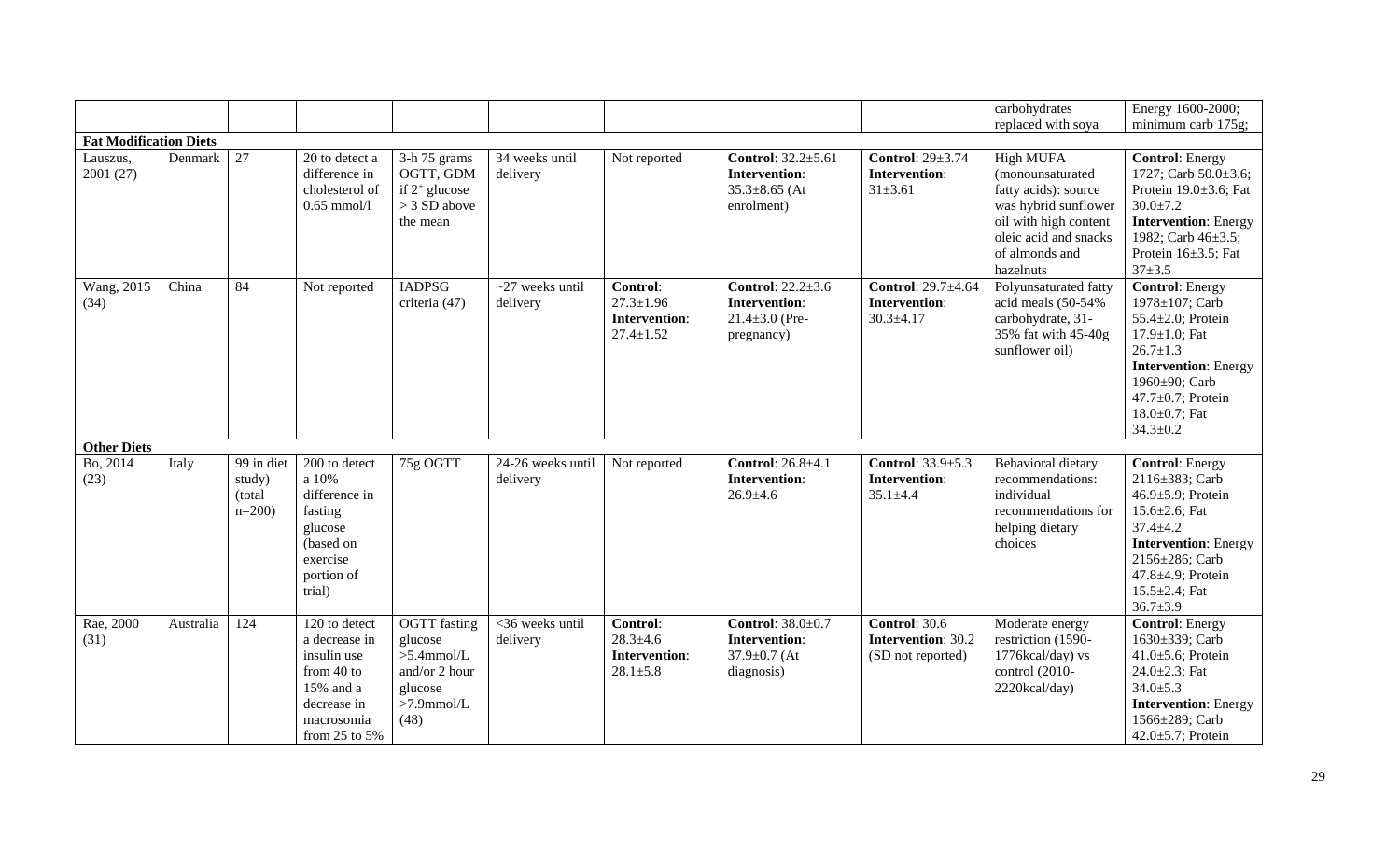|                     |            |    |                         |                             |                                      |                                 |                                       |                                 |                                                               | $25.0 \pm 2.4$ ; Fat<br>$31.0 \pm 5.7$                         |
|---------------------|------------|----|-------------------------|-----------------------------|--------------------------------------|---------------------------------|---------------------------------------|---------------------------------|---------------------------------------------------------------|----------------------------------------------------------------|
| Reece, 1995<br>(32) | <b>USA</b> | 50 | Post-hoc<br>calculation | Not reported                | 24-29 weeks until<br>delivery        | Not reported                    | Not reported                          | Not reported                    | Fiber-enriched diet:<br>Fiber taken as fiber-                 | <b>‡Control:</b> Carb 50%;<br>Fat $30\%$ ; Fiber $20g/d$       |
|                     |            |    |                         |                             |                                      |                                 |                                       |                                 | rich foods $(40g/day)$<br>and a high fiber drink<br>(40g/day) | <b>Thervention: Carb</b><br>60%; Fat 20% with<br>80g fiber/day |
| Valentini,          | Italy      | 20 | Not reported            | 4th                         | From diagnosis                       | Control $27.1 \pm 5.9$          | Control: $24.1 \pm 4.7$               | Control: $30.2\pm4.7$           | Ethnic meal plan:                                             | <b>‡Control:</b> Carb 55%;                                     |
| 2012(33)            |            |    | (pilot study)           | International<br>Workshop   | (screening at 24-<br>28 weeks) until | Intervention:<br>$21.3 \pm 6.8$ | Intervention:<br>$25.7 \pm 3.6$ (Pre- | Intervention:<br>$28.9 \pm 3.3$ | foods commonly<br>consumed per                                | Protein 17%; Fat<br>$28\%$ ; fiber $21g$                       |
|                     |            |    |                         | Conference<br>on GDM $(49)$ | delivery                             |                                 | pregnancy)                            |                                 | participant's ethnicity<br>with the same kcal                 | <b>Intervention: Carb</b><br>55%; Protein 17%;                 |
|                     |            |    |                         |                             |                                      |                                 |                                       |                                 | and nutrient<br>composition as the<br>control diet            | Fat $28\%$ ; fiber $21g$                                       |

\* Reported actual dietary intake. When not reported, prescribed dietary intake is reported.; † Intervention is defined as dietary intervention different from the usual dietary intervention used in the control group; ‡ Indi prescribed diet; § The control and intervention groups were reversed for the purpose of meta-analysis so it could be included in the low carbohydrate group.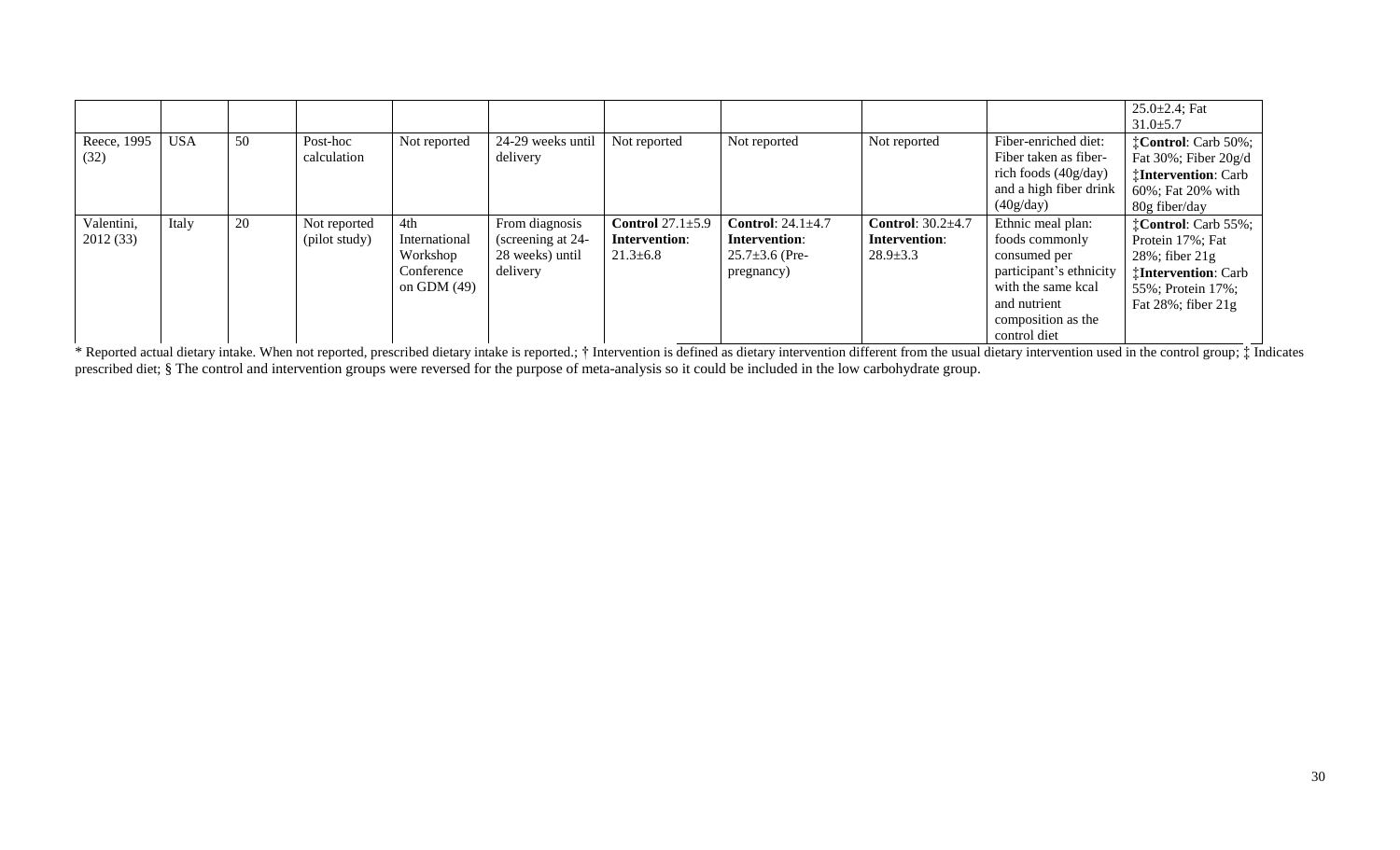| <b>Outcome</b>                              | <b>Diet Subgroup</b>                                                                                                                          | No. of                                                                                   | No. of                                         | <b>Effect estimate</b>                                                                                                                                                                                                             | ${\bf I}^2$              |
|---------------------------------------------|-----------------------------------------------------------------------------------------------------------------------------------------------|------------------------------------------------------------------------------------------|------------------------------------------------|------------------------------------------------------------------------------------------------------------------------------------------------------------------------------------------------------------------------------------|--------------------------|
|                                             |                                                                                                                                               | <b>Studies</b>                                                                           | Women                                          |                                                                                                                                                                                                                                    | $(\%)$                   |
| <b>Maternal Glycemic Outcomes</b>           |                                                                                                                                               |                                                                                          |                                                |                                                                                                                                                                                                                                    |                          |
|                                             |                                                                                                                                               |                                                                                          |                                                | Mean [95% CI]                                                                                                                                                                                                                      | 86                       |
| Change in fasting                           | All diets                                                                                                                                     |                                                                                          |                                                |                                                                                                                                                                                                                                    |                          |
| glucose (mg/dl)                             |                                                                                                                                               | 13                                                                                       | 662                                            | $-4.07$ [ $-7.58$ , $-0.57$ ]                                                                                                                                                                                                      | $\overline{0}$           |
|                                             | Low GI (25; 28;<br>29)                                                                                                                        | 3                                                                                        | 195                                            |                                                                                                                                                                                                                                    |                          |
|                                             |                                                                                                                                               |                                                                                          |                                                | $-5.28[-6.83, -3.73]$<br>$-11.55$ [ $-14.00$ , $-$                                                                                                                                                                                 | $\overline{0}$           |
|                                             | DASH (21; 35)                                                                                                                                 | $\overline{2}$                                                                           | 67                                             | 9.091                                                                                                                                                                                                                              |                          |
|                                             | Low                                                                                                                                           |                                                                                          |                                                |                                                                                                                                                                                                                                    | 69                       |
|                                             | carbohydrate                                                                                                                                  |                                                                                          |                                                |                                                                                                                                                                                                                                    |                          |
|                                             | (12; 24)                                                                                                                                      | $\overline{2}$                                                                           | 42                                             | 3.81 [-4.29, 11.92]                                                                                                                                                                                                                |                          |
|                                             | Fat modification                                                                                                                              |                                                                                          |                                                |                                                                                                                                                                                                                                    | $\overline{0}$           |
|                                             | (27; 34)                                                                                                                                      | $\overline{2}$                                                                           | 109                                            | 4.87 [-0.44, 10.18]                                                                                                                                                                                                                |                          |
|                                             | Soya protein                                                                                                                                  |                                                                                          |                                                |                                                                                                                                                                                                                                    | 91                       |
|                                             | (14; 26)                                                                                                                                      | $\overline{c}$                                                                           | 130                                            | $-7.47$ [ $-20.28, 5.34$ ]                                                                                                                                                                                                         |                          |
|                                             | Behavior (23)                                                                                                                                 | $\mathbf{1}$                                                                             | 99                                             | $-1.50$ [ $-5.66$ , 2.66]                                                                                                                                                                                                          | $\overline{\phantom{a}}$ |
|                                             |                                                                                                                                               |                                                                                          |                                                | $-25.34$ $(-37.57, -$                                                                                                                                                                                                              |                          |
|                                             | Ethnic $(33)$                                                                                                                                 | $\mathbf{1}$                                                                             | 20                                             | 13.11)                                                                                                                                                                                                                             |                          |
| Change in postprandial                      |                                                                                                                                               |                                                                                          |                                                | $-7.78$ [ $-12.27$ , $-$                                                                                                                                                                                                           |                          |
| glucose (mg/dl)                             | All diets                                                                                                                                     | 9                                                                                        | 475                                            | 3.29]                                                                                                                                                                                                                              | 63                       |
|                                             |                                                                                                                                               |                                                                                          |                                                | $-7.08$ [ $-12.07$ , $-$                                                                                                                                                                                                           | $\overline{4}$           |
|                                             | Low GI $(25; 29)$                                                                                                                             | $\overline{2}$                                                                           | 121                                            | 2.08]                                                                                                                                                                                                                              |                          |
|                                             |                                                                                                                                               |                                                                                          |                                                | $-45.22$ [ $-68.97$ , $-$                                                                                                                                                                                                          |                          |
|                                             | DASH(21)                                                                                                                                      | $\mathbf{1}$                                                                             | 34                                             | 21.47]                                                                                                                                                                                                                             |                          |
|                                             | Low                                                                                                                                           |                                                                                          |                                                |                                                                                                                                                                                                                                    |                          |
|                                             | carbohydrate                                                                                                                                  |                                                                                          |                                                |                                                                                                                                                                                                                                    |                          |
|                                             | (24)                                                                                                                                          | 1                                                                                        |                                                | $-3.00$ [ $-10.06$ , 4.06]                                                                                                                                                                                                         |                          |
|                                             |                                                                                                                                               |                                                                                          |                                                |                                                                                                                                                                                                                                    |                          |
|                                             |                                                                                                                                               |                                                                                          |                                                |                                                                                                                                                                                                                                    |                          |
|                                             |                                                                                                                                               |                                                                                          |                                                |                                                                                                                                                                                                                                    |                          |
|                                             |                                                                                                                                               |                                                                                          |                                                |                                                                                                                                                                                                                                    |                          |
|                                             |                                                                                                                                               |                                                                                          |                                                |                                                                                                                                                                                                                                    |                          |
|                                             |                                                                                                                                               |                                                                                          |                                                |                                                                                                                                                                                                                                    |                          |
|                                             |                                                                                                                                               |                                                                                          |                                                |                                                                                                                                                                                                                                    |                          |
|                                             |                                                                                                                                               |                                                                                          |                                                |                                                                                                                                                                                                                                    |                          |
|                                             |                                                                                                                                               |                                                                                          |                                                |                                                                                                                                                                                                                                    |                          |
|                                             |                                                                                                                                               |                                                                                          |                                                |                                                                                                                                                                                                                                    |                          |
|                                             |                                                                                                                                               |                                                                                          |                                                |                                                                                                                                                                                                                                    |                          |
|                                             |                                                                                                                                               |                                                                                          |                                                |                                                                                                                                                                                                                                    |                          |
|                                             |                                                                                                                                               |                                                                                          |                                                |                                                                                                                                                                                                                                    |                          |
| Change in post-breakfast<br>glucose (mg/dl) | Fat modification<br>(27; 34)<br>Soya protein<br>(14)<br>Behavior (23)<br>Ethnic $(33)$<br>All<br>Low GI $(29)$<br>Low<br>carbohydrate<br>(24) | $\overline{2}$<br>$\mathbf{1}$<br>$\mathbf{1}$<br>1<br>3<br>$\mathbf{1}$<br>$\mathbf{1}$ | 30<br>109<br>62<br>99<br>20<br>175<br>83<br>30 | $-6.43$ [ $-13.08$ , 0.22]<br>$-1.05$ [ $-11.03$ , 8.93]<br>$-6.90$ [ $-11.68$ , $-$<br>$2.12$ ]<br>$-16.28$ [ $-22.83$ , $-$<br>9.73]<br>$-4.76$ [ $-9.13$ , $-0.38$ ]<br>$-8.6$ [ $-14.11, -3.09$ ]<br>$-3.00$ [ $-8.15$ , 2.15] | $\overline{0}$<br>34     |

| <b>Table 2:</b> Pooled analyses of primary maternal glycemic and infant birthweight outcomes |  |  |
|----------------------------------------------------------------------------------------------|--|--|
|                                                                                              |  |  |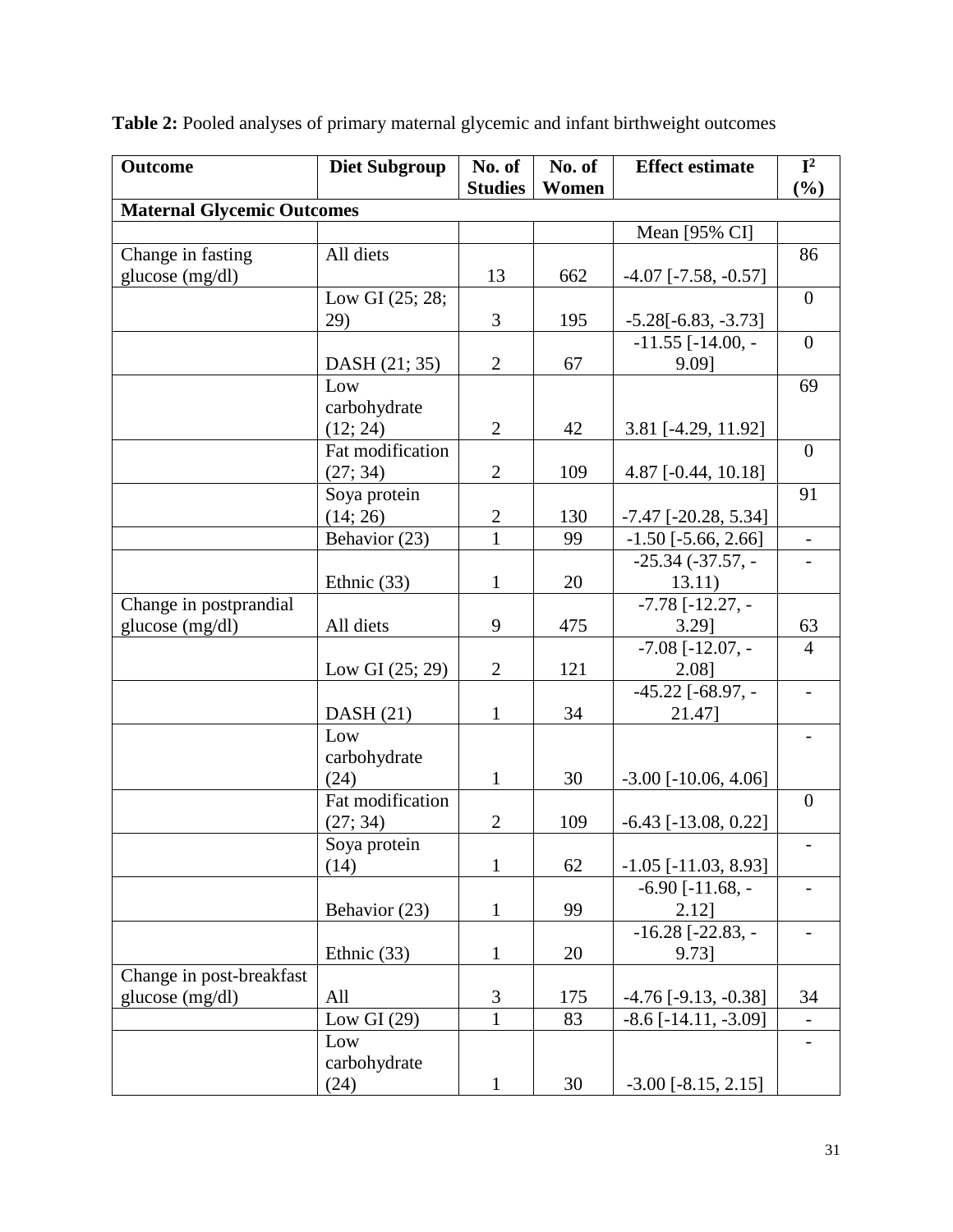|                             | Soya protein      |                |      |                              |                  |
|-----------------------------|-------------------|----------------|------|------------------------------|------------------|
|                             | (14)              | $\mathbf{1}$   | 62   | $-1.05$ [ $-9.73$ , $7.63$ ] |                  |
| Change in post-lunch        |                   |                |      |                              |                  |
| glucose (mg/dl)             | All               | 2              | 92   | 4.50 [-1.90, 10.90]          | $\boldsymbol{0}$ |
|                             | Low               |                |      |                              |                  |
|                             | carbohydrate      |                |      |                              |                  |
|                             | (24)              | $\mathbf{1}$   | 30   | 4.00 [-4.56, 12.56]          |                  |
|                             | Soya protein      | $\mathbf{1}$   |      |                              |                  |
|                             | (14)              |                | 62   | 5.14 [-4.51, 14.79]          |                  |
| Change in post-dinner       | All               | $\overline{2}$ | 92   |                              |                  |
| glucose (mg/dl)             | Low               |                |      | 1.81 [-5.28, 8.90]           | 13               |
|                             | carbohydrate      |                |      |                              |                  |
|                             | (24)              | $\mathbf{1}$   | 30   | $1.00$ [-8.14, 10.14]        |                  |
|                             | Soya protein      |                |      |                              |                  |
|                             | (14)              | $\mathbf{1}$   | 62   | 3.03 [-8.20, 14.26]          |                  |
| Change in HOMA-IR           | All               |                |      |                              | 90               |
| (uUJ/ml x mmol/L)           |                   | 4              | 212  | $-1.10$ [ $-2.26$ , 0.07]    |                  |
|                             | DASH(35)          | $\overline{1}$ | 33   | $-1.90[-2.36, -1.44]$        | $\frac{1}{2}$    |
|                             | Low               |                |      |                              |                  |
|                             | carbohydrate      |                |      |                              |                  |
|                             | (12)              | $\mathbf{1}$   | 12   | $0.60$ [-1.90, 3.10]         |                  |
|                             | Soya protein      |                |      |                              |                  |
|                             | (26)              | 1              | 68   | $-2.00$ [ $-3.17, -0.83$ ]   |                  |
|                             | Behavior (23)     | $\mathbf{1}$   | 99   | $-0.30$ [ $-0.71, 0.11$ ]    |                  |
| Change in HbA1c (%)         | All               | $\overline{7}$ | 407  | $-0.05$ $[-0.13, 0.02]$      | 84               |
|                             | Low GI (28; 29)   | $\mathbf{2}$   | 167  | $0.01$ [ $-0.02$ , $0.03$ ]  | $\boldsymbol{0}$ |
|                             | DASH(21)          | $\mathbf{1}$   | 34   | $-0.25$ [ $-0.42, -0.08$ ]   |                  |
|                             | Fat modification  |                |      |                              |                  |
|                             | (27)              | $\mathbf{1}$   | 25   | $0.10$ [-0.14, 0.34]         |                  |
|                             | Soya protein      |                |      |                              |                  |
|                             | (14)              | $\mathbf{1}$   | 62   | $-0.01$ $[-0.07, 0.05]$      |                  |
|                             | Behavior (23)     | 1              | 99   | $-0.19$ $[-0.26, -0.12]$     |                  |
|                             | Ethnic diet (33)  | $\mathbf{1}$   | 20   | $-0.05$ $(-0.27, 0.17)$      |                  |
|                             |                   |                |      | Relative Risk [95%           |                  |
|                             |                   |                |      | CI                           |                  |
| <b>Medication</b> treatment | All               | 15             | 1023 | $0.65$ [0.47, 0.88]          | 55               |
|                             | Low GI $(13; 25;$ |                |      |                              | 34               |
|                             | 28; 29)           | $\overline{4}$ | 293  | $0.80$ [0.55, 1.14]          |                  |
|                             | DASH (21; 22;     |                |      |                              | $\boldsymbol{0}$ |
|                             | 35)               | 3              | 119  | $0.29$ [0.17, 0.50]          |                  |
|                             | Low               |                |      |                              |                  |
|                             | carbohydrate      |                |      |                              |                  |
|                             | (30)              | $\mathbf{1}$   | 150  | $1.00$ [0.75, 1.34]          |                  |
|                             | Energy            |                |      |                              |                  |
|                             | restriction (31)  | $\mathbf{1}$   | 117  | 1.05 [0.47, 2.34]            |                  |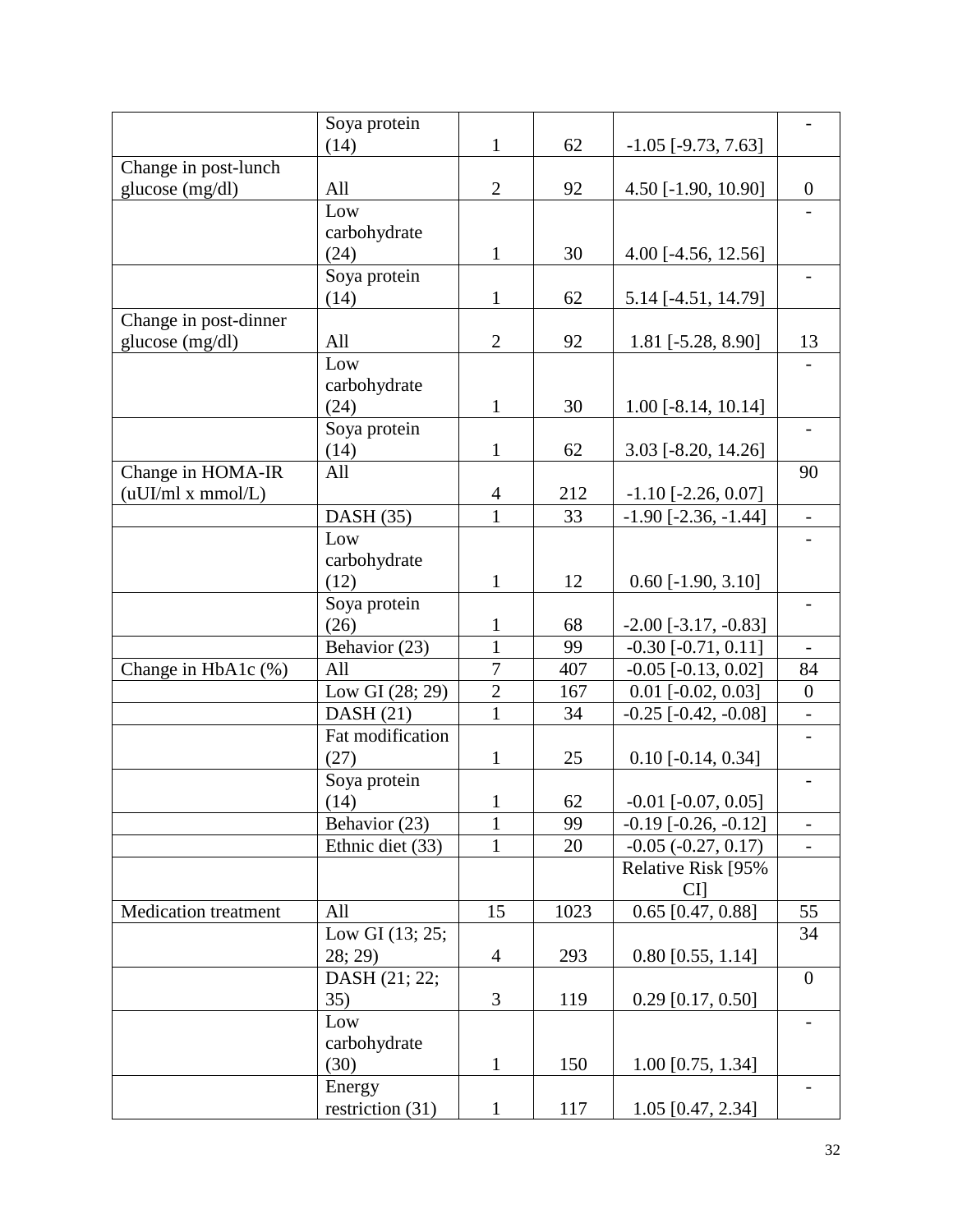|                                    | Fat modification   |                |     |                             |                              |
|------------------------------------|--------------------|----------------|-----|-----------------------------|------------------------------|
|                                    | (34)               | $\mathbf{1}$   | 84  | Not estimable               |                              |
|                                    | Soya protein       |                |     |                             | $\overline{0}$               |
|                                    | (14; 26)           | $\overline{2}$ | 130 | $0.44$ [0.21, 0.91]         |                              |
|                                    | Behavior (23)      | $\mathbf{1}$   | 99  | $0.61$ [0.15, 2.42]         |                              |
|                                    | Ethnic (33)        | $\mathbf{1}$   | 20  | 2.00 [0.21, 18.69]          | $\qquad \qquad \blacksquare$ |
|                                    | Fiber $(32)$       | 1              | 11  | Not estimable               |                              |
| <b>Infant Birthweight Outcomes</b> |                    |                |     |                             |                              |
|                                    |                    |                |     | Mean [95% CI]               |                              |
| Birthweight (g)                    | All                |                |     | $-170.62$ [ $-333.64$ , $-$ | 88                           |
|                                    |                    | 16             | 841 | 7.60]                       |                              |
|                                    | Low GI $(13; 25;$  |                |     | -54.25 [-178.98,            | $\boldsymbol{0}$             |
|                                    | 28; 29)            | $\overline{4}$ | 276 | 70.47]                      |                              |
|                                    | DASH (21; 22;      |                |     | $-598.19$ [ $-663.09$ , $-$ | $\overline{0}$               |
|                                    | 35)                | 3              | 119 | 533.30]                     |                              |
|                                    | Low                |                |     |                             | $\overline{0}$               |
|                                    | carbohydrate       |                |     | 57.73 [-164.93,             |                              |
|                                    | (12; 24)           | $\overline{2}$ | 42  | 280.39]                     |                              |
|                                    | Energy             |                |     | 194.00 [-42.58,             |                              |
|                                    | restriction (31)   | $\mathbf{1}$   | 122 | 430.58]                     |                              |
|                                    | Fat modification   |                |     | $-139.61$ [ $-294.80$ ,     | $\overline{0}$               |
|                                    | (27; 34)           | $\overline{2}$ | 109 | 15.58]                      |                              |
|                                    | Soya protein       |                |     | $-184.67$ [ $-319.35$ , $-$ | $\overline{0}$               |
|                                    | (14; 26)           | $\overline{2}$ | 131 | 49.98]                      |                              |
|                                    |                    |                |     | $-370.00$ [-928.87,         |                              |
|                                    | Ethnic diet (33)   | $\mathbf{1}$   | 20  | 188.87]                     |                              |
|                                    |                    |                |     | $-94.00$ [ $-446.68$ ,      |                              |
|                                    | Fiber $(32)$       | 1              | 22  | 258.68]                     |                              |
|                                    |                    |                |     | Relative Risk [95%          |                              |
|                                    |                    |                |     | CЦ                          |                              |
| Large for gestational age          | All $(33)$         | 8              | 647 | $0.96$ [0.63, 1.46]         | $\boldsymbol{0}$             |
|                                    | Low GI (13; 25;    |                |     |                             | $\overline{0}$               |
|                                    | 28)                | $\overline{3}$ | 193 | 1.33 [0.54, 3.31]           |                              |
|                                    | Low                |                |     |                             |                              |
|                                    | carbohydrate       |                |     |                             |                              |
|                                    | (30)               | $\mathbf{1}$   | 149 | $0.51$ [0.13, 1.95]         |                              |
|                                    | Energy             |                |     |                             |                              |
|                                    | restriction $(31)$ | $\mathbf{1}$   | 123 | $1.17$ [0.65, 2.12]         |                              |
|                                    | Soya protein       |                |     |                             |                              |
|                                    | (14)               | $\mathbf{1}$   | 63  | $0.45$ [0.04, 4.76]         |                              |
|                                    | Behavior (23)      | $\mathbf{1}$   | 99  | $0.73$ [0.25, 2.14]         | $\overline{\phantom{a}}$     |
|                                    | Ethnic diet (33)   | $\mathbf{1}$   | 20  | $0.14$ [0.01, 2.45]         |                              |
| Macrosomia                         | All                | 12             | 834 | $0.49$ [0.27, 0.88]         | 11                           |
|                                    | Low GI (13; 25;    |                |     |                             | $\overline{0}$               |
|                                    | 28; 29)            | $\overline{4}$ | 276 | $0.46$ [0.15, 1.46]         |                              |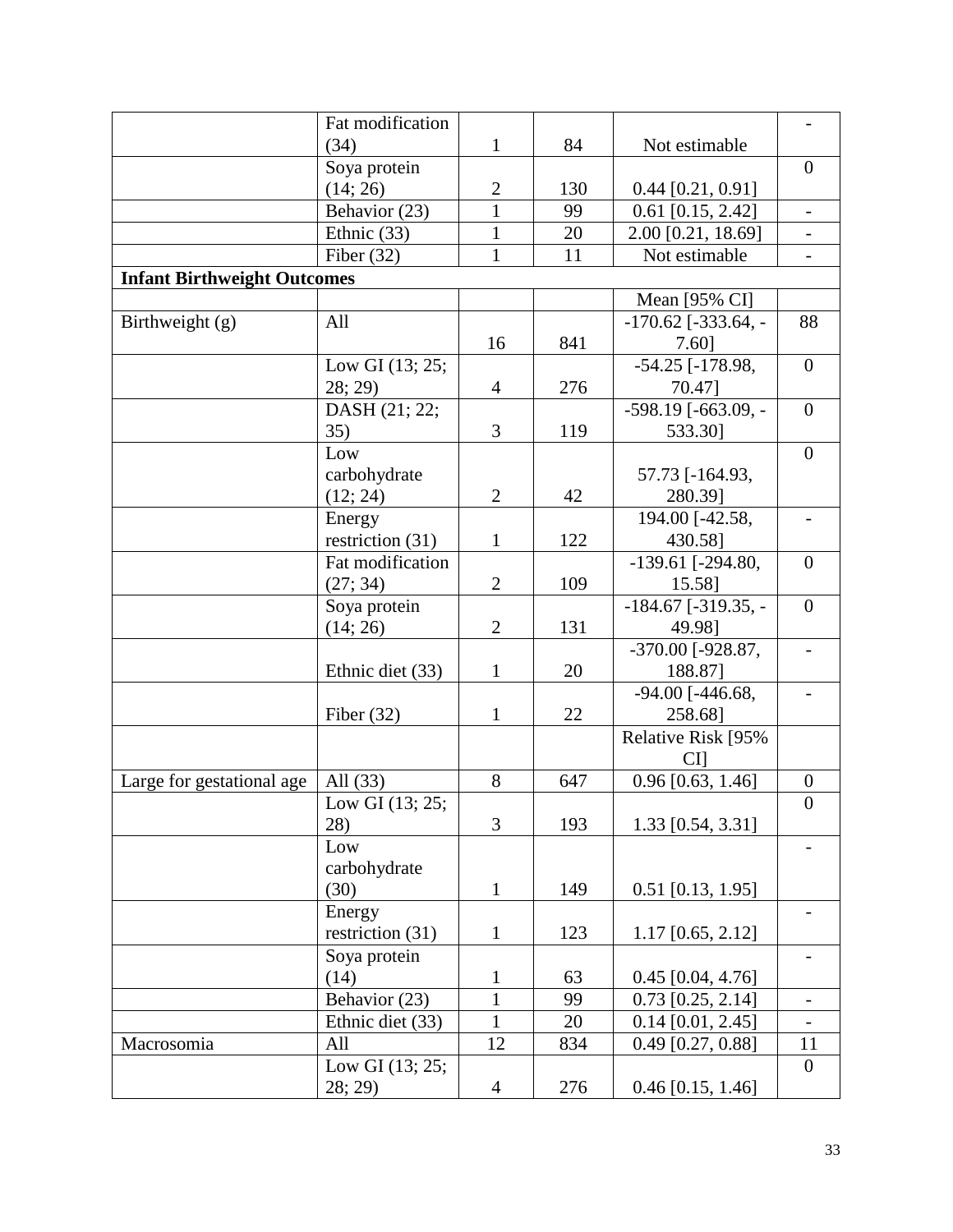| DASH (22; 35)      | 2 | 85  | $0.12$ [0.03, 0.51] | 0 |
|--------------------|---|-----|---------------------|---|
| Low                |   |     |                     |   |
| carbohydrate       |   |     |                     |   |
| (24; 30)           | 2 | 179 | $0.20$ [0.02, 1.69] |   |
| Energy             |   |     |                     |   |
| restriction $(31)$ |   | 122 | $1.56$ [0.61, 3.94] |   |
| Fat modification   |   |     |                     |   |
| (34)               |   | 84  | $0.35$ [0.04, 3.23] |   |
| Soya protein       |   |     |                     |   |
| (26)               |   | 68  | $0.60$ [0.16, 2.31] |   |
| Ethnic diet (33)   |   | 20  | $0.20$ [0.01, 3.70] |   |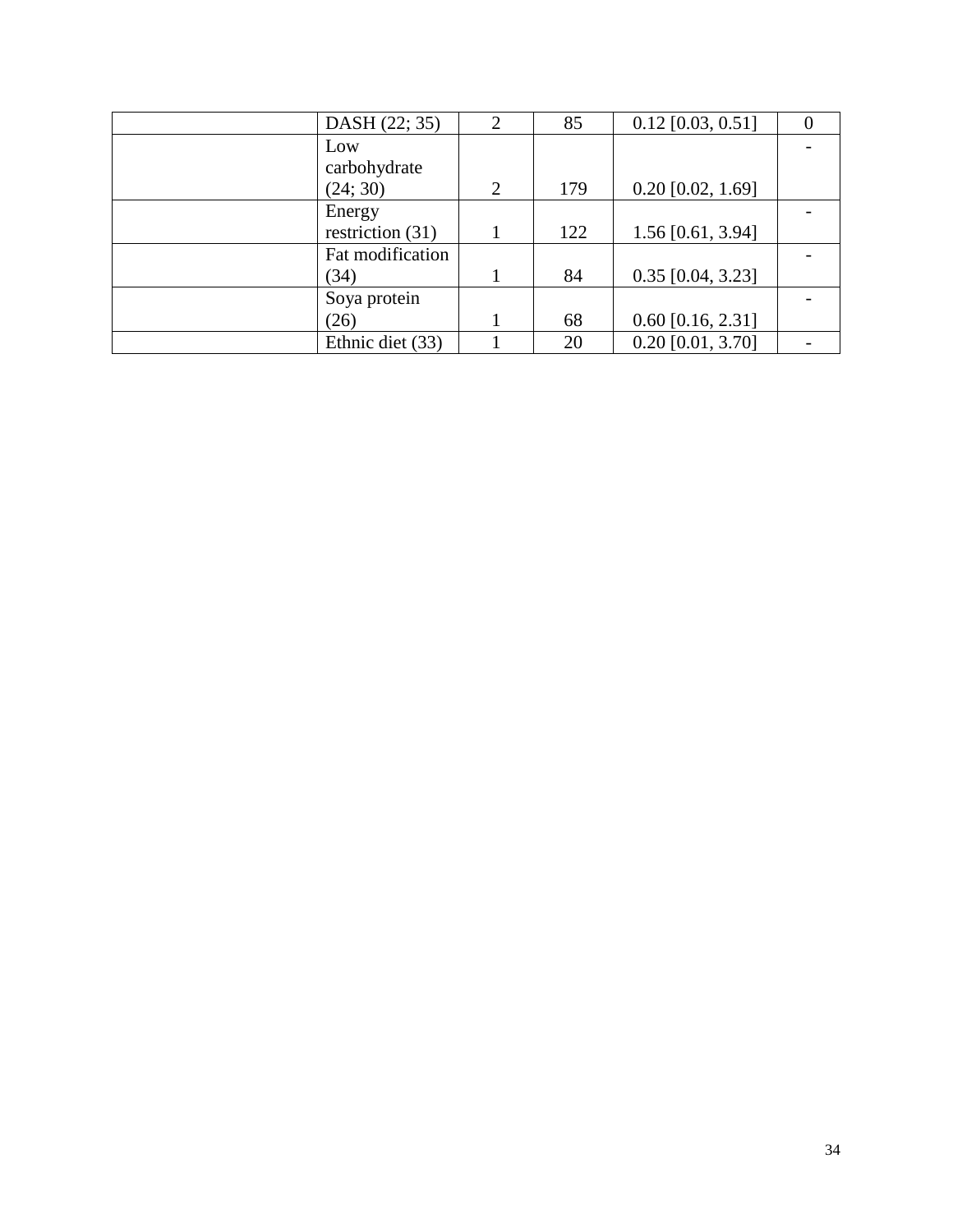| <b>Outcome</b>                    | <b>Diet Subgroup</b> | No. of<br><b>Studies</b> | No. of<br>Women  | <b>Effect estimate</b>   | $I^2(\% )$               |
|-----------------------------------|----------------------|--------------------------|------------------|--------------------------|--------------------------|
| <b>Maternal Glycemic Outcomes</b> |                      |                          |                  |                          |                          |
|                                   |                      |                          |                  | Mean [95% CI]            |                          |
| Change in fasting                 |                      |                          |                  | $-1.98$ [ $-5.41$ ,      |                          |
| glucose (mg/dl)                   | All diets            | 10                       | 575              | 1.45]                    | 74                       |
|                                   | Low GI $(25;$        |                          |                  | $-5.33$ [ $-6.91$ , $-$  |                          |
|                                   | 28; 29)              | 3                        | 195              | $3.76$ ]                 | $\boldsymbol{0}$         |
|                                   | <b>DASH</b>          | $\overline{0}$           | $\boldsymbol{0}$ | Not estimable            | $\overline{\phantom{0}}$ |
|                                   | Low                  |                          |                  |                          |                          |
|                                   | carbohydrate         |                          |                  | $3.66$ [-4.42,           |                          |
|                                   | (12; 24)             | $\overline{2}$           | 42               | 11.73]                   | 57                       |
|                                   | Fat                  |                          |                  |                          |                          |
|                                   | modification         |                          |                  | 4.88 $[-1.45,$           |                          |
|                                   | (27; 34)             | $\overline{2}$           | 109              | 11.21]                   | $\boldsymbol{0}$         |
|                                   | Soya protein         |                          |                  | $-7.51$ $[-20.31,$       |                          |
|                                   | (14; 26)             | $\overline{2}$           | 130              | 5.30]                    | 90                       |
|                                   |                      |                          |                  | $-1.50$ [ $-6.47$ ,      |                          |
|                                   | Behavior (23)        | 1                        | 99               | $3.47$ ]                 |                          |
|                                   | Ethnic               | $\overline{0}$           | $\boldsymbol{0}$ | Not estimable            | $\overline{\phantom{0}}$ |
| Change in                         |                      |                          |                  |                          | $\boldsymbol{0}$         |
| postprandial                      |                      |                          |                  | $-5.90$ [ $-7.93$ , $-$  |                          |
| glucose (mg/dl)                   | All diets            | 7                        | 421              | 3.88]                    |                          |
|                                   | Low GI $(25;$        |                          |                  | $-7.08$ [ $-12.07$ , $-$ | $\overline{4}$           |
|                                   | 29)                  | $\mathbf{2}$             | 121              | 2.08]                    |                          |
|                                   | <b>DASH</b>          | $\overline{0}$           | $\overline{0}$   | Not estimable            | $\overline{a}$           |
|                                   | Low                  |                          |                  |                          |                          |
|                                   | carbohydrate         |                          |                  | $-3.00$ [ $-8.15$ ,      |                          |
|                                   | (24)                 | $\mathbf{1}$             | 30               | $2.15$ ]                 |                          |
|                                   | Fat                  |                          |                  |                          | 40                       |
|                                   | modification         |                          |                  | $-4.85$ [ $-13.32$ ,     |                          |
|                                   | (27; 34)             | $\boldsymbol{2}$         | 109              | 3.62]                    |                          |
|                                   | Soya protein         |                          |                  | $-1.05$ [ $-9.73$ ,      |                          |
|                                   | (14)                 | $\mathbf{1}$             | 62               | $7.63$ ]                 |                          |
|                                   |                      |                          |                  | $-6.90$ [ $-9.85$ , $-$  |                          |
|                                   | Behavior (23)        | 1                        | 99               | $3.95$ ]                 |                          |
|                                   | Ethnic               | $\overline{0}$           | $\Omega$         | Not estimable            |                          |
| Change in post-                   |                      |                          |                  |                          |                          |
| breakfast glucose                 |                      |                          |                  | $-4.76$ [ $-9.13$ , $-$  |                          |
| (mg/dl)                           | All diets            | 3                        | 175              | 0.38]                    | 34                       |
|                                   |                      |                          |                  | $-8.6$ [ $-14.11$ , $-$  |                          |
|                                   | Low GI $(29)$        | $\mathbf{1}$             | 83               | $3.09$ ]                 |                          |

**Table 3:** Sensitivity analysis of primary maternal glycemic and infant birthweight outcomes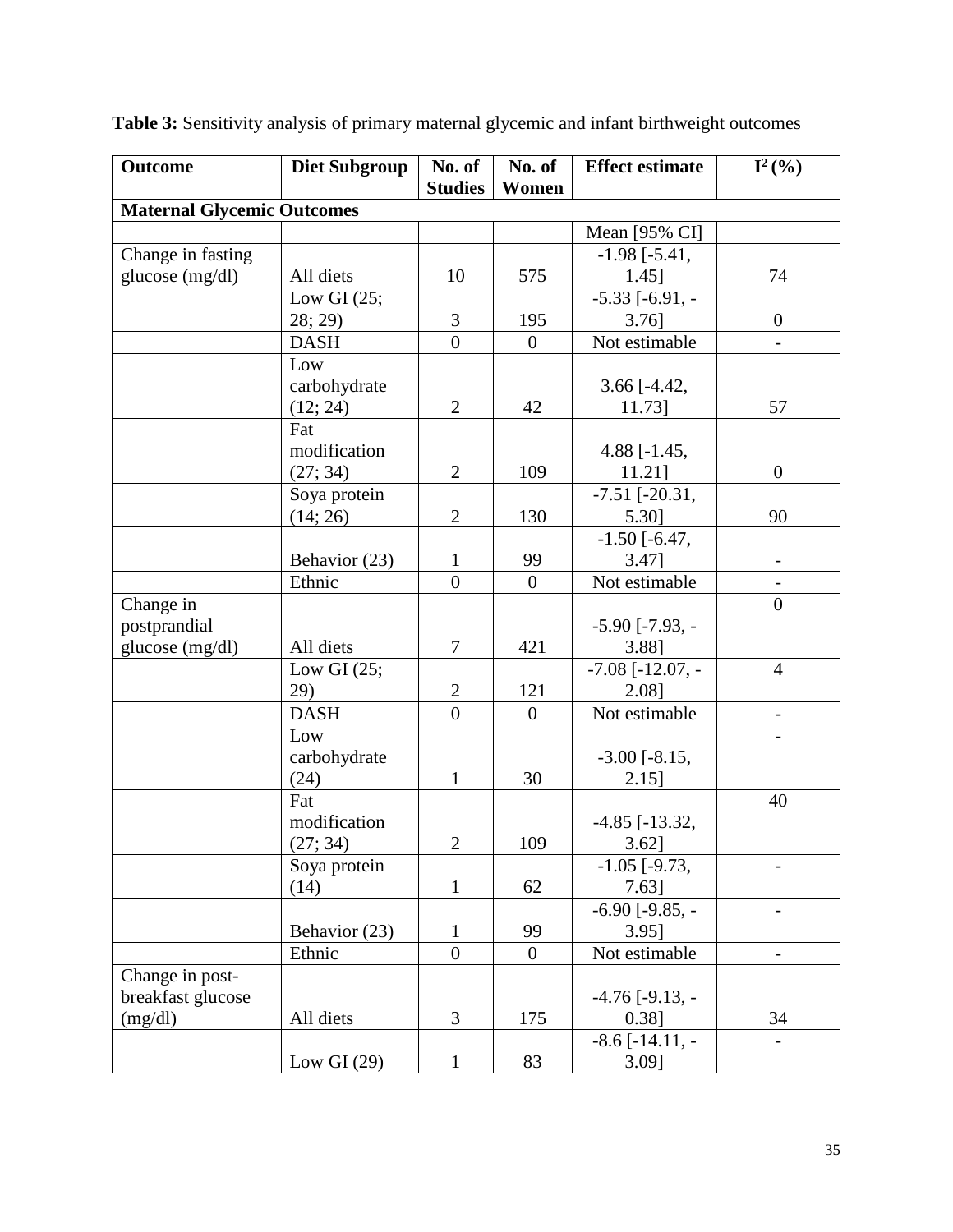|                   | Low           |                  |                  |                         |                  |
|-------------------|---------------|------------------|------------------|-------------------------|------------------|
|                   | carbohydrate  |                  |                  | $-3.00$ [ $-8.15$ ,     |                  |
|                   | (24)          | $\mathbf{1}$     | 30               | $2.15$ ]                |                  |
|                   |               |                  |                  |                         |                  |
|                   | Soya protein  |                  |                  | $-1.05$ [ $-9.73$ ,     |                  |
|                   | (14)          | $\mathbf{1}$     | 62               | 7.63]                   |                  |
| Change in post-   |               |                  |                  |                         |                  |
| lunch glucose     |               |                  |                  | 4.50 $[-1.90,$          |                  |
| (mg/dl)           | All diets     | $\overline{2}$   | 92               | 10.90]                  | $\boldsymbol{0}$ |
|                   | Low           |                  |                  |                         |                  |
|                   | carbohydrate  |                  |                  | 4.00 [ $-4.56$ ,        |                  |
|                   | (24)          | $\mathbf{1}$     | 30               | 12.56]                  |                  |
|                   | Soya protein  |                  |                  | $5.14$ [-4.51,          |                  |
|                   | (14)          | $\mathbf{1}$     | 62               | 14.79]                  |                  |
| Change in post-   |               |                  |                  |                         |                  |
| dinner glucose    |               |                  |                  | $1.81$ [ $-5.28$ ,      |                  |
|                   |               | $\overline{2}$   |                  |                         |                  |
| (mg/dl)           |               |                  | 92               | 8.90]                   | $\boldsymbol{0}$ |
|                   | Low           |                  |                  |                         |                  |
|                   | carbohydrate  |                  |                  | $1.00$ [-8.14,          |                  |
|                   | (24)          | $\mathbf{1}$     | 30               | $10.14$ ]               |                  |
|                   | Soya protein  |                  |                  | $3.03$ [ $-8.20$ ,      |                  |
|                   | (14)          | $\mathbf{1}$     | 62               | 14.26]                  |                  |
| Change in HOMA-   | All           |                  |                  |                         | 75               |
| IR                |               |                  |                  | $-0.74$ $[-2.09,$       |                  |
| (uUI/ml x mmol/l) |               | 3                | 179              | 0.61]                   |                  |
|                   | <b>DASH</b>   | $\overline{0}$   | $\overline{0}$   | Not estimable           |                  |
|                   | Low           |                  |                  |                         |                  |
|                   | carbohydrate  |                  |                  | $0.60$ [-1.90,          |                  |
|                   |               |                  |                  |                         |                  |
|                   | (12)          | $\mathbf{1}$     | 12               | $3.10$ ]                |                  |
|                   | Soya protein  |                  |                  | $-2.00$ [ $-3.17$ , $-$ |                  |
|                   | (26)          | $\mathbf{1}$     | 68               | $0.83$ ]                |                  |
|                   |               |                  |                  | $-0.30$ $[-0.71,$       |                  |
|                   | Behavior (23) | $\mathbf{1}$     | 99               | 0.11]                   |                  |
| Change in HbA1c   | All           |                  |                  | $-0.03$ $[-0.11,$       | 87               |
| $(\% )$           |               | 5                | 353              | 0.05]                   |                  |
|                   | Low GI $(28;$ |                  |                  | $0.01$ $\sqrt{0.02}$ ,  | $\overline{0}$   |
|                   | 29)           | $\overline{2}$   | 167              | 0.03]                   |                  |
|                   | <b>DASH</b>   | $\overline{0}$   | $\overline{0}$   | Not estimable           |                  |
|                   | Fat           |                  |                  |                         |                  |
|                   | modification  |                  |                  |                         |                  |
|                   |               |                  |                  | $0.10$ [-0.14,          |                  |
|                   | (27)          | $\mathbf{1}$     | 25               | 0.34]                   |                  |
|                   | Soya protein  |                  |                  | $-0.01$ $[-0.07,$       |                  |
|                   | (14)          | $\mathbf{1}$     | 62               | 0.05]                   |                  |
|                   |               |                  |                  | $-0.19$ $[-0.26, -]$    |                  |
|                   | Behavior (23) | $\mathbf{1}$     | 99               | 0.12]                   |                  |
|                   | Ethnic diet   | $\boldsymbol{0}$ | $\boldsymbol{0}$ | Not estimable           |                  |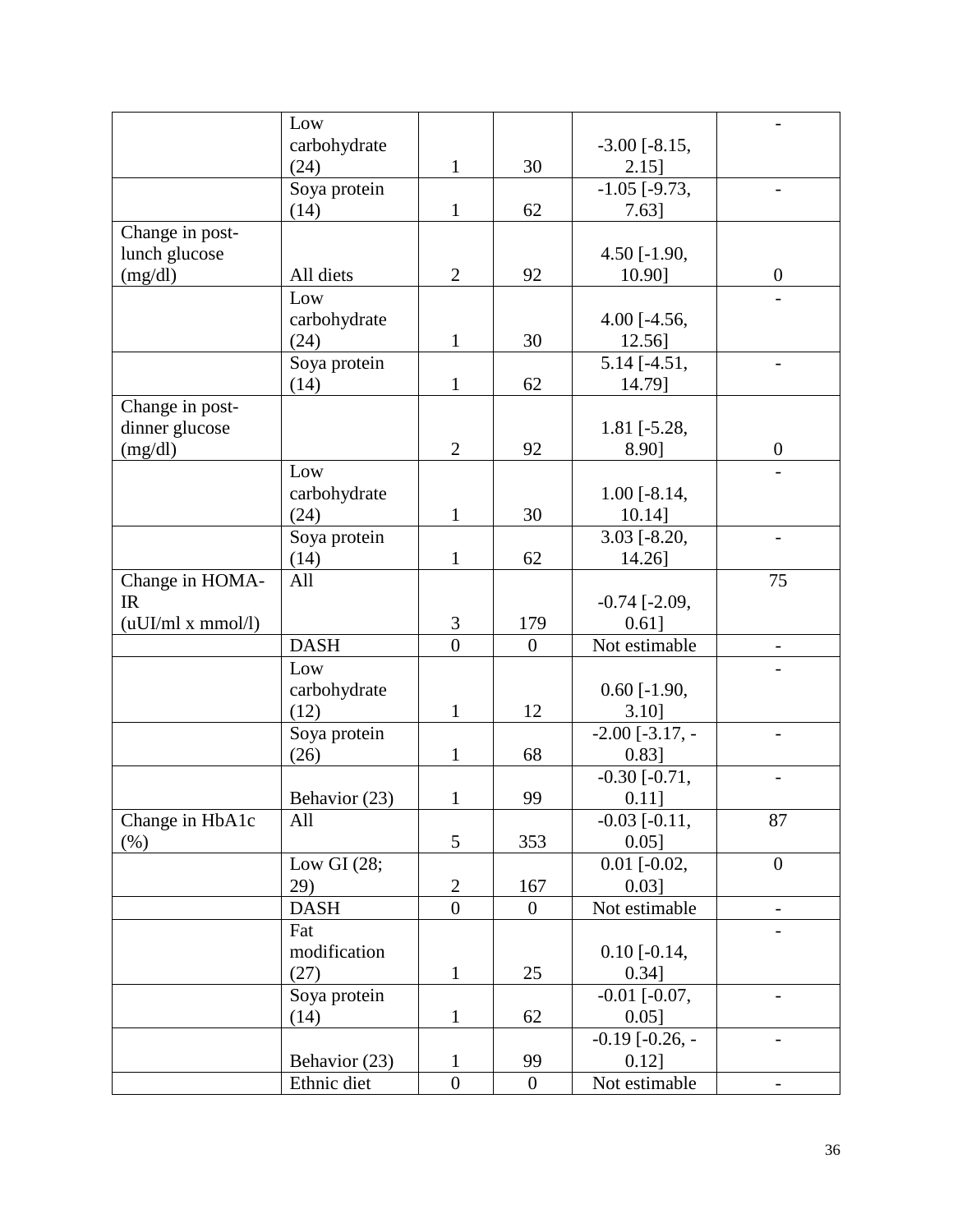|                                    |                    |                |                | <b>Relative Risk</b>   |                          |
|------------------------------------|--------------------|----------------|----------------|------------------------|--------------------------|
|                                    |                    |                |                | [95% CI]               |                          |
| Medication                         | All                |                |                |                        | 24                       |
| treatment                          |                    | 11             | 884            | $0.82$ [0.65, 1.04]    |                          |
|                                    | Low GI $(13;$      |                |                |                        | 34                       |
|                                    | 25; 28; 29)        | $\overline{4}$ | 293            | $0.80$ [0.55, 1.14]    |                          |
|                                    | <b>DASH</b>        | $\theta$       | $\overline{0}$ | Not estimable          |                          |
|                                    | Low                |                |                |                        |                          |
|                                    | carbohydrate       |                |                |                        |                          |
|                                    | (30)               | $\mathbf{1}$   | 150            | $1.00$ [0.75, 1.34]    |                          |
|                                    | Energy             |                |                |                        |                          |
|                                    | restriction $(31)$ | $\mathbf{1}$   | 117            | 1.05 [0.47, 2.34]      |                          |
|                                    | Fat                |                |                |                        |                          |
|                                    | modification       |                |                |                        |                          |
|                                    | (34)               | $\mathbf{1}$   | 84             | Not estimable          |                          |
|                                    | Soya protein       |                |                |                        | $\overline{0}$           |
|                                    | (14; 26)           | $\overline{2}$ | 130            | $0.44$ [0.21, 0.91]    |                          |
|                                    | Behavior (23)      | 1              | 99             | $0.61$ [0.15, 2.42]    | $\overline{\phantom{a}}$ |
|                                    | Ethnic             | $\overline{0}$ | $\overline{0}$ | Not estimable          |                          |
|                                    | Fiber $(32)$       | $\mathbf{1}$   | 11             | Not estimable          | $\overline{\phantom{0}}$ |
| <b>Infant Birthweight Outcomes</b> |                    |                |                |                        |                          |
|                                    |                    |                |                | Mean [95% CI]          |                          |
|                                    |                    |                |                | $-74.88$ [ $-144.86$ , | $\mathbf{1}$             |
| Birthweight (g)                    | All                | 12             | 702            | $-4.90$ ]              |                          |
|                                    | Low GI $(13;$      |                |                | $-54.25$ [ $-178.98$ , | $\overline{0}$           |
|                                    | 25; 28; 29)        | $\overline{4}$ | 276            | 70.47]                 |                          |
|                                    | <b>DASH</b>        | $\theta$       | $\overline{0}$ | Not estimable          | $\overline{\phantom{a}}$ |
|                                    | Low                |                |                |                        | $\overline{0}$           |
|                                    | carbohydrate       |                |                | 57.73 [-164.93,        |                          |
|                                    | (12; 24)           | $\overline{2}$ | 42             | 280.39]                |                          |
|                                    | Energy             |                |                | 194.00 [-42.58,        |                          |
|                                    | restriction $(31)$ | 1              | 122            | 430.58]                |                          |
|                                    | Fat                |                |                |                        | $\overline{0}$           |
|                                    | modification       |                |                | $-139.61$ [-           |                          |
|                                    | (27; 34)           | $\overline{2}$ | 109            | 294.80, 15.58]         |                          |
|                                    | Soya protein       |                |                | $-184.67$ [-           | $\overline{0}$           |
|                                    | (14; 26)           | $\overline{2}$ | 131            | 319.35, -49.98]        |                          |
|                                    | Ethnic diet        | $\overline{0}$ | $\theta$       | Not estimable          | $\overline{\phantom{a}}$ |
|                                    |                    |                |                | $-94.00$ [ $-446.68$ , |                          |
|                                    | Fiber $(32)$       | $\mathbf{1}$   | 22             | 258.68]                |                          |
|                                    |                    |                |                | <b>Relative Risk</b>   |                          |
|                                    |                    |                |                | [95% CI]               |                          |
| Large for                          | All                |                |                |                        | $\theta$                 |
| gestational age                    |                    | 7              | 627            | $1.00$ [0.66, 1.53]    |                          |
|                                    | Low GI $(13;$      |                |                |                        | $\overline{0}$           |
|                                    | 25; 28)            | 3              | 193            | 1.33 [0.54, 3.31]      |                          |